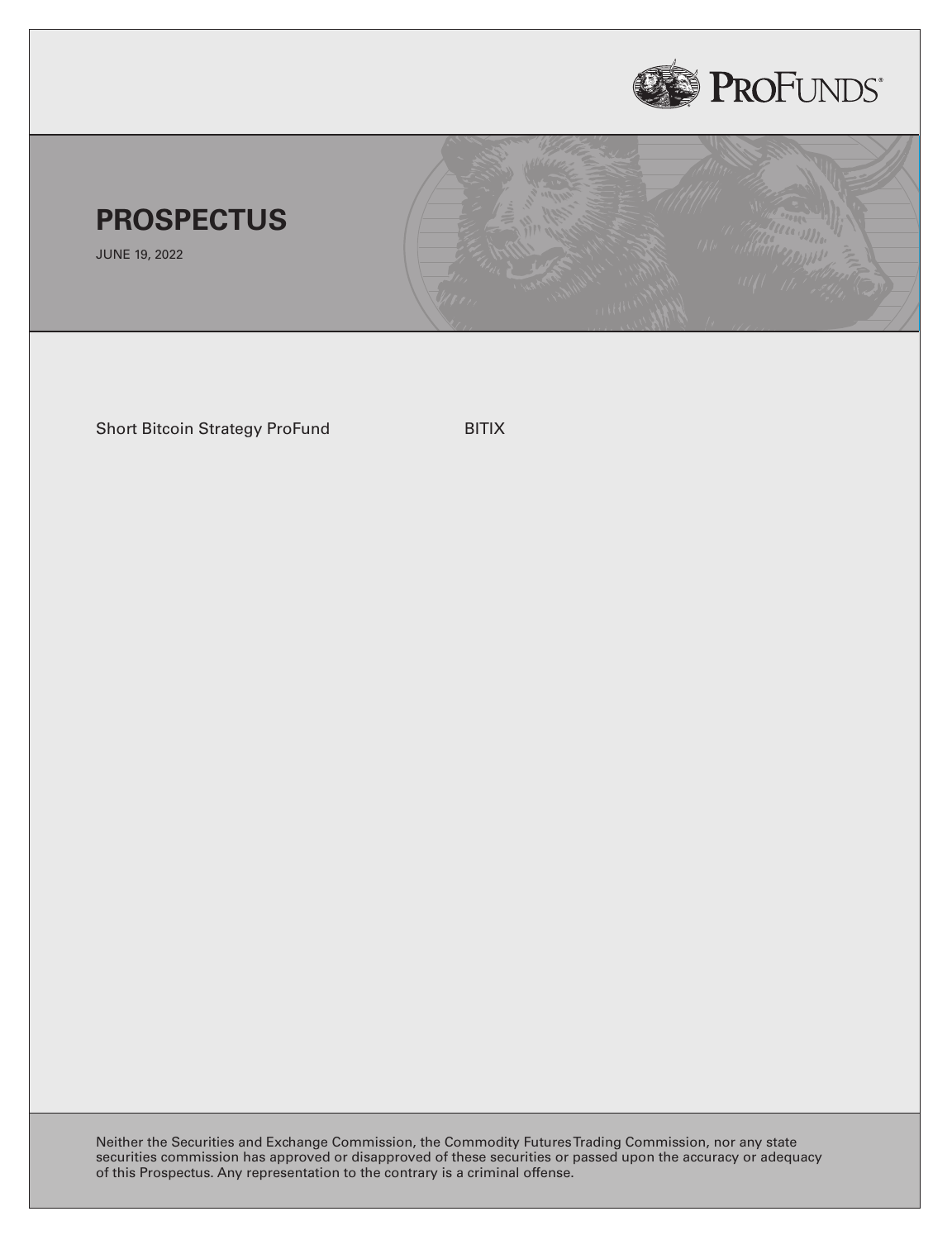# **Table of Contents**

- **[Summary Section](#page-2-0)**
- [Short Bitcoin Strategy ProFund](#page-3-0)
- **[Investment Objective, Principal Investment](#page-11-0) [Strategies and Related Risks](#page-11-0)**
- **[Fund Management](#page-24-0)**
- **[General Information](#page-26-0)**
- **[Shareholder Services Guide](#page-31-0)**
- **[Financial Highlights](#page-42-0)**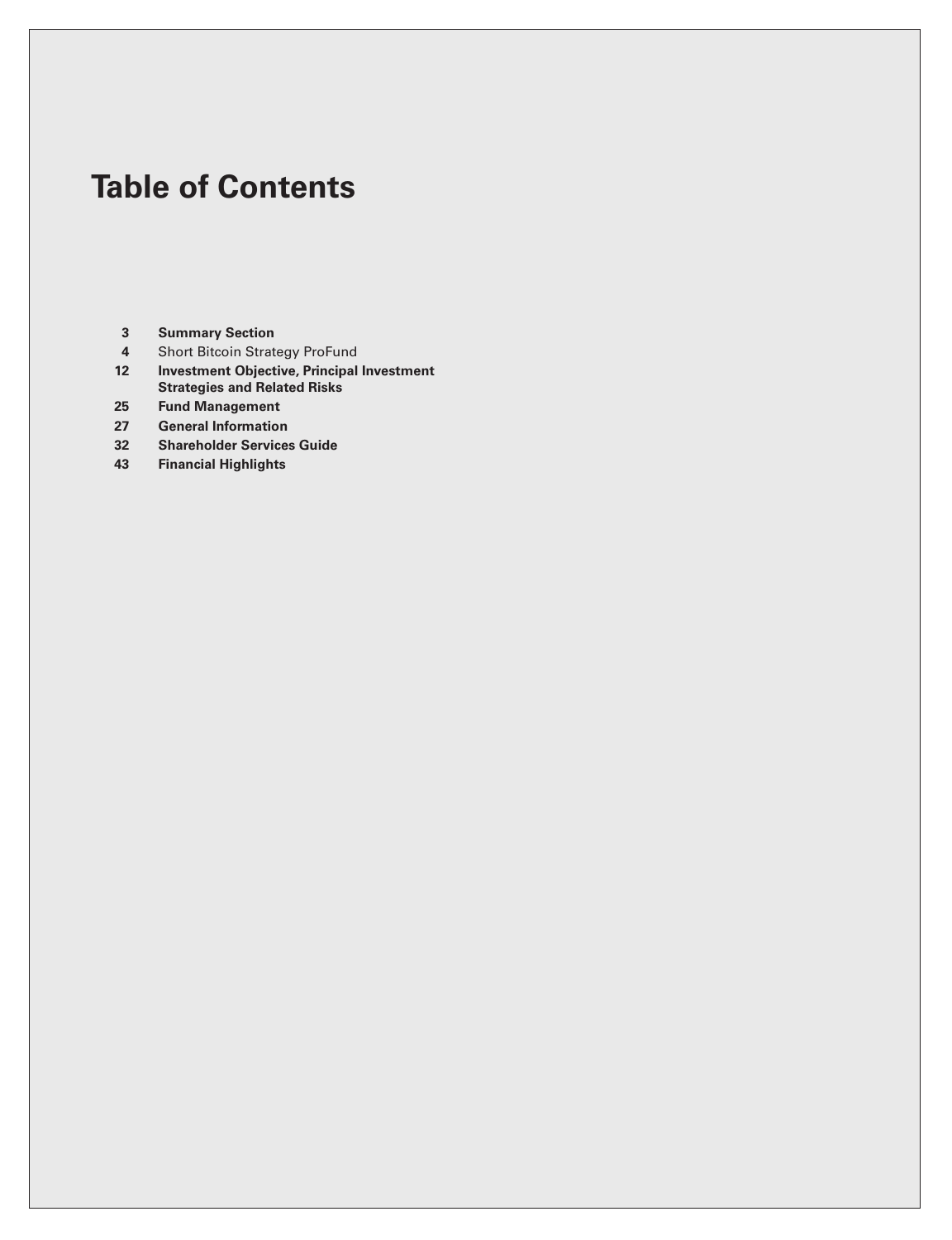<span id="page-2-0"></span>**Summary Section**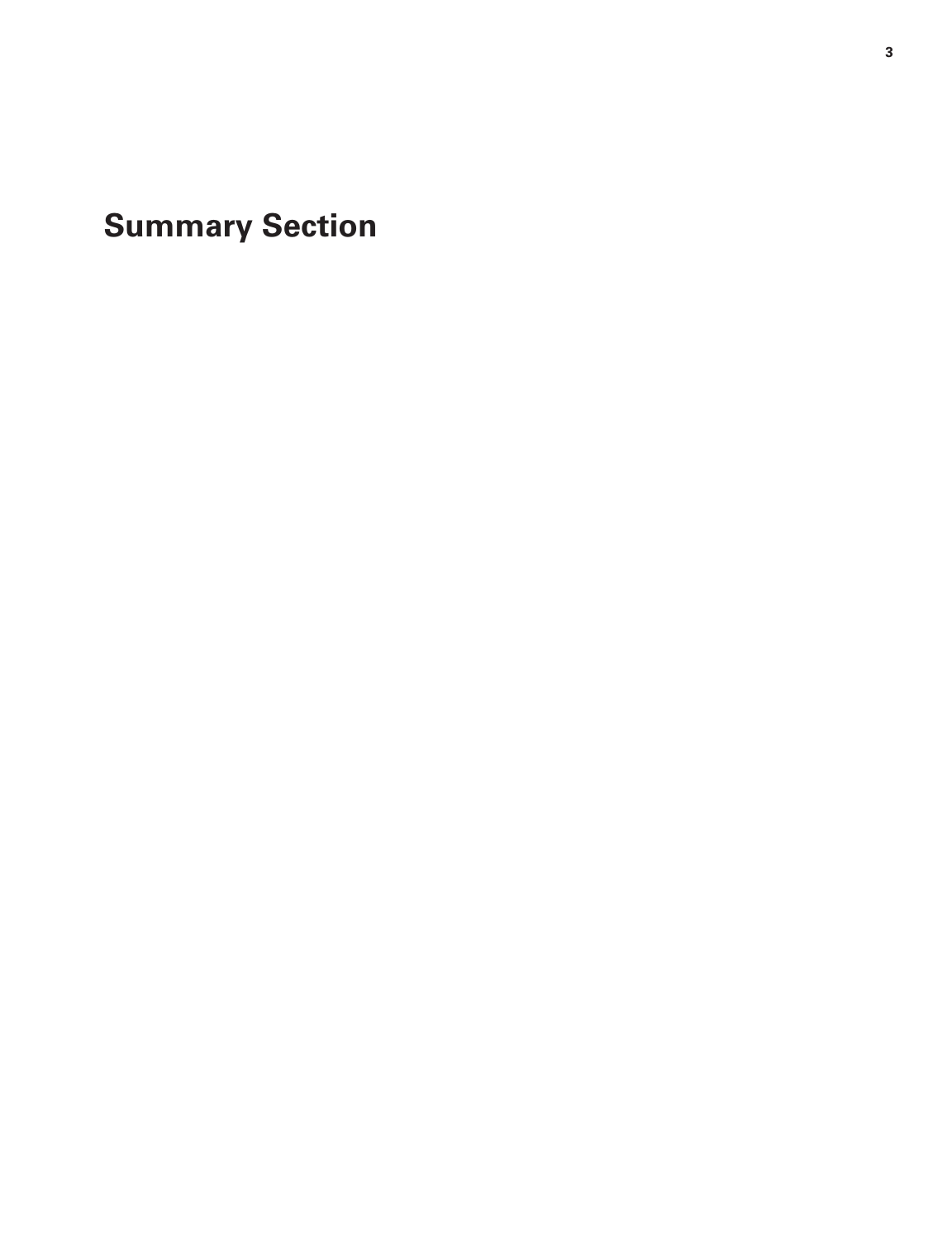#### <span id="page-3-0"></span>**Important Information About the Fund**

Short Bitcoin Strategy ProFund (the "Fund") seeks daily investment results, before fees and expenses, that correspond to the inverse (-1x) of the return of the S&P CME Bitcoin Futures Index (the "Index") **for a single day,** not for any other period. A "single day" is measured from the time the Fund calculates its net asset value ("NAV") to the time of the Fund's next NAV calculation. **The return of the Fund for periods longer than a single day will be the result of its return for each day compounded over the period.The Fund's returns for periods longer than a single day will very likely differ in amount, and possibly even direction, from the Fund's stated multiple (-1x) times the return of the Index for the same period. For periods longer than a single day, the Fund will lose money if the Index's performance is flat, and it is possible that the Fund will lose money even if the level of the Index falls.** Longer holding periods, higher Index volatility, and greater inverse exposure each exacerbate the impact of compounding on an investor's returns. During periods of higher Index volatility, the volatility of the Index may affect the Fund's return as much as or more than the return of the Index.

**The Fund presents different risks than other types of funds. The Fund may not be suitable for all investors and should be used only by knowledgeable investors who understand the consequences of seeking daily inverse (-1x) investment results, including the impact of compounding on Fund performance. Investors in the Fund should actively manage and monitor their investments, as frequently as daily. An investor in the Fund could potentially lose the full value of their investment within a single day.The Fund does not invest directly in bitcoin nor does it directly short bitcoin. Instead, the Fund seeks to benefit from decreases in the price of bitcoin futures contracts for a single day.**

#### **Investment Objective**

The Fund seeks daily investment results, before fees and expenses, that correspond to the inverse (-1x) of the daily performance of the Index. **The Fund does not seek to achieve its stated investment objective over a period of time greater than a single day.**

#### **Fees and Expenses of the Fund**

The table below describes the fees and expenses that you may pay if you buy, hold, and sell shares of the Fund. You may pay other fees, such as brokerage commissions and other fees to financial intermediaries, which are not reflected in the tables and examples below.

# **Shareholder Fees**

(fees paid directly from your investment)

#### **Wire Fee \$10**

#### **Annual Fund Operating Expenses**

(expenses that you pay each year as a percentage of the value of your investment)

| <b>Total Annual Fund Operating Expenses</b> | 1.26%     |
|---------------------------------------------|-----------|
| Other Expenses <sup>1</sup>                 | 0.81%     |
| Investment Advisory Fees                    | 0.45%     |
|                                             | Class     |
|                                             | 111003101 |

Investor

1 "Other Expenses" are estimated. Other Expenses are expected to include 0.01% of interest expense incurred in the course of implementing the Fund's strategy.

**Example:**This example is intended to help you compare the cost of investing in the Fund with the cost of investing in other funds.

The example assumes that you invest \$10,000 in the Fund for the time periods indicated and then redeem or hold all of your shares at the end of each period. The example also assumes that your investment has a 5% return each year and that the Fund's operating expenses remain the same. Although your actual costs may be higher or lower, based on these assumptions your approximate costs would be:

|                | 1 Year 3 Years |
|----------------|----------------|
| Investor Class | \$128 \$400    |

The Fund pays transaction and financing costs associated with the purchase and sale of securities and derivatives. These costs are not reflected in the table or the example above.

#### **Portfolio Turnover**

The Fund pays transaction costs, such as commissions, when it buys and sells securities (or "turns over" its portfolio). A higher portfolio turnover rate may indicate higher transaction costs and may result in higher taxes when the Fund's shares are held in a taxable account. These costs, which are not reflected in Annual Fund Operating Expenses or in the example above, affect the Fund's performance. Because the Fund is newly organized, portfolio turnover information is not yet available.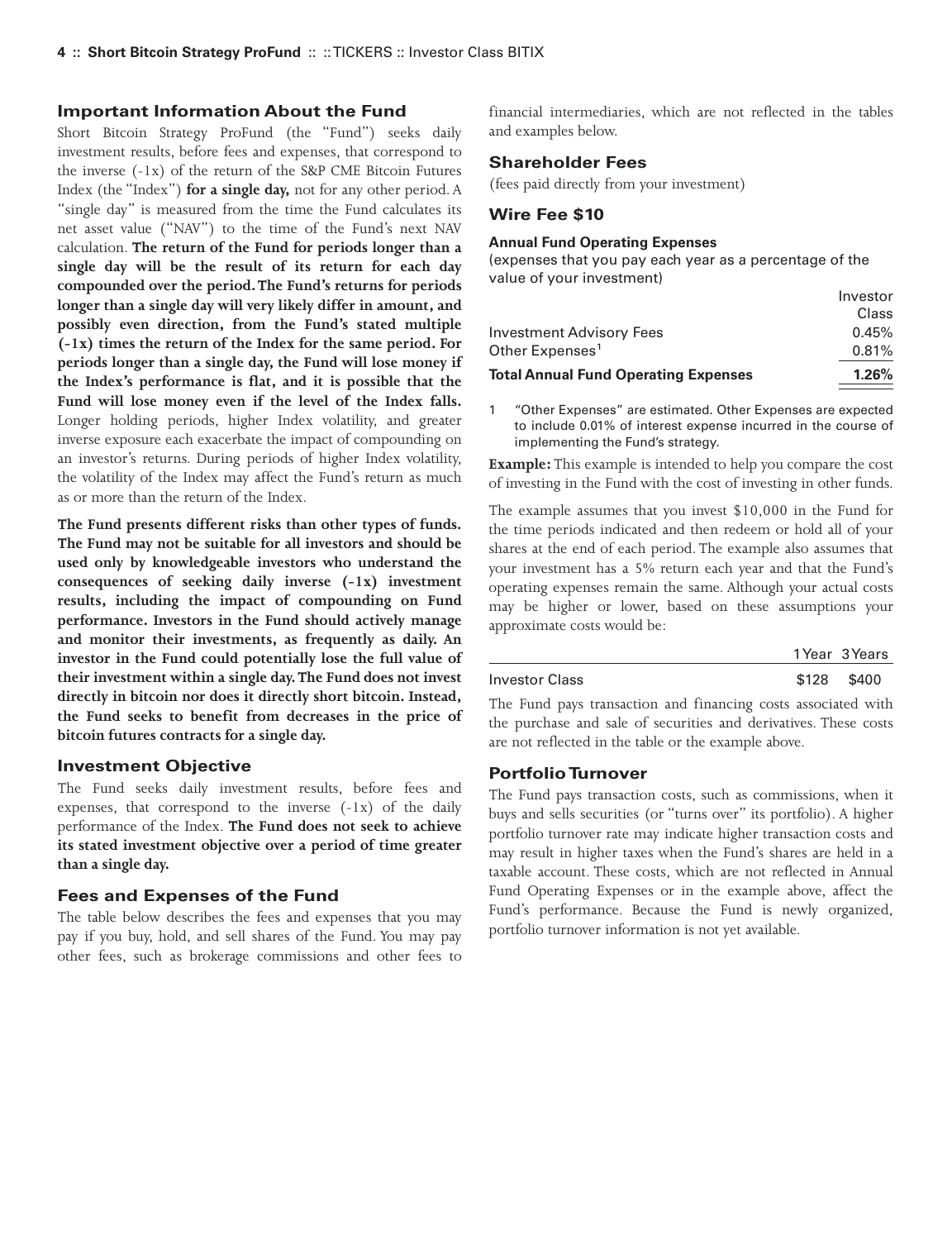# **Principal Investment Strategies**

The Fund invests in financial instruments that ProFund Advisors believes, in combination, should produce daily returns consistent with the Fund's investment objective. **The Fund does not invest directly in bitcoin nor does it directly short bitcoin. Instead, the Fund seeks to benefit from decreases in the price of bitcoin futures contracts for a single day.**

Bitcoin is a digital asset, sometimes referred to as a digital currency or "cryptocurrency." The ownership and operation of bitcoin is determined by participants in an online, peer-to-peer network sometimes referred to as the "Bitcoin Network". The Bitcoin Network connects computers that run publicly accessible, or "open source," software that follows the rules and procedures governing the Bitcoin Network. This is commonly referred to as the Bitcoin Protocol (and is described in more detail in the section entitled "The Bitcoin Protocol" in the Fund's Prospectus).

The value of bitcoin is not backed by any government, corporation, or other identified body. Instead, its value is determined in part by the supply and demand in markets created to facilitate trading of bitcoin. Ownership and transaction records for bitcoin are protected through public-key cryptography. The supply of bitcoin is determined by the Bitcoin Protocol. No single entity owns or operates the Bitcoin Network. The Bitcoin Network is collectively maintained by (1) a decentralized group of participants who run computer software that results in the recording and validation of transactions (commonly referred to as "miners"), (2) developers who propose improvements to the Bitcoin Protocol and the software that enforces the protocol and (3) users who choose which version of the bitcoin software to run. From time to time, the developers suggest changes to the bitcoin software. If a sufficient number of users and miners elect not to adopt the changes, a new digital asset, operating on the earlier version of the bitcoin software, may be created.This is often referred to as a "fork."The price of the bitcoin futures contracts in which the Fund invests may reflect the impact of these forks.

The Index is constructed and maintained by S&P Dow Jones Indices LLC. The Index measures the performance of the frontmonth bitcoin futures contract trading on the Chicago Mercantile Exchange ("CME"). The Index is constructed from futures contracts and includes a provision for the replacement of the Index futures contracts as the contracts approach maturity. This is often referred to as "rolling" a futures contract. The replacement occurs over a five-day roll period every month, effective prior to the open of trading five business days preceding the last trading date of the futures contract. The last trading date of bitcoin futures contracts is the last Friday of the contract month. The Index rolls monthly and distributes the weights 20% each day over the five-day roll period. The Index is published under the Bloomberg ticker symbol "SPBTCFUE."

In order to obtain inverse or "short" exposure to the Index, the Fund intends to enter into cash-settled bitcoin futures contracts as the "seller." In simplest terms, in a cash-settled futures market the seller pays the counterparty if the price of a futures contract goes up and receives cash from the counterparty if the price of the futures contract goes down.

In order to maintain its inverse exposure to the Index, the Fund intends to exit its futures contracts as they near expiration and replace them with new futures contracts with a later expiration date. Futures contracts with a longer term to expiration may be priced lower than futures contracts with a shorter term to expiration, a relationship called "backwardation." When rolling short futures contracts that are in backwardation, the Fund will close its short position by buying the expiring contract at a relatively higher price and selling a longer-dated contract at a relatively lower price. The presence of backwardation would be expected to adversely affect the performance of the Fund.

Conversely, futures contracts with a longer term to expiration may be priced higher than futures contracts with a shorter term to expiration, a relationship called "contango." When rolling short futures contracts that are in contango, the Fund will close its short position by buying the expiring contract at a relatively lower price and selling a longer-dated contract at a relatively higher price. The presence of contango may positively affect the performance of the Fund.

The Fund expects to gain inverse exposure by investing a portion of its assets in a wholly-owned subsidiary of the Fund organized under the laws of the Cayman Islands and advised by ProFund Advisors. Because the Fund intends to qualify for treatment as a regulated investment company under Subchapter M of the Internal Revenue Code of 1986, as amended, the Fund intends to invest no more than 25% of the Fund's total assets in the subsidiary at each quarter end of the Fund's tax year. Exceeding this amount may have tax consequences, see the section entitled "Tax Risk" in the Fund's Prospectus for more information. References to investments by the Fund should be read to mean investments by either the Fund or the subsidiary.

While the Fund seeks to invest primarily in bitcoin futures contracts, the Fund also may invest in other instruments as described below. The Fund expects that its cash balances maintained in connection with the use of financial instruments will typically be held in money market instruments.

- **Bitcoin Futures Contracts** Standardized, cash-settled bitcoin futures contracts traded on commodity exchanges registered with the Commodity Futures Trading Commission ("CFTC"). Currently, the only such contracts are traded on, or subject to the rules of, the Chicago Mercantile Exchange ("CME"). The Fund seeks to invest in cash-settled, frontmonth bitcoin futures. The Fund may also invest in backmonth, cash-settled bitcoin futures contracts. Front-month bitcoin futures contracts are those contracts with the shortest time to maturity. Back-month bitcoin futures contracts are those with longer times to maturity.
- **Money Market Instruments** The Fund invests in shortterm cash instruments that have a remaining maturity of 397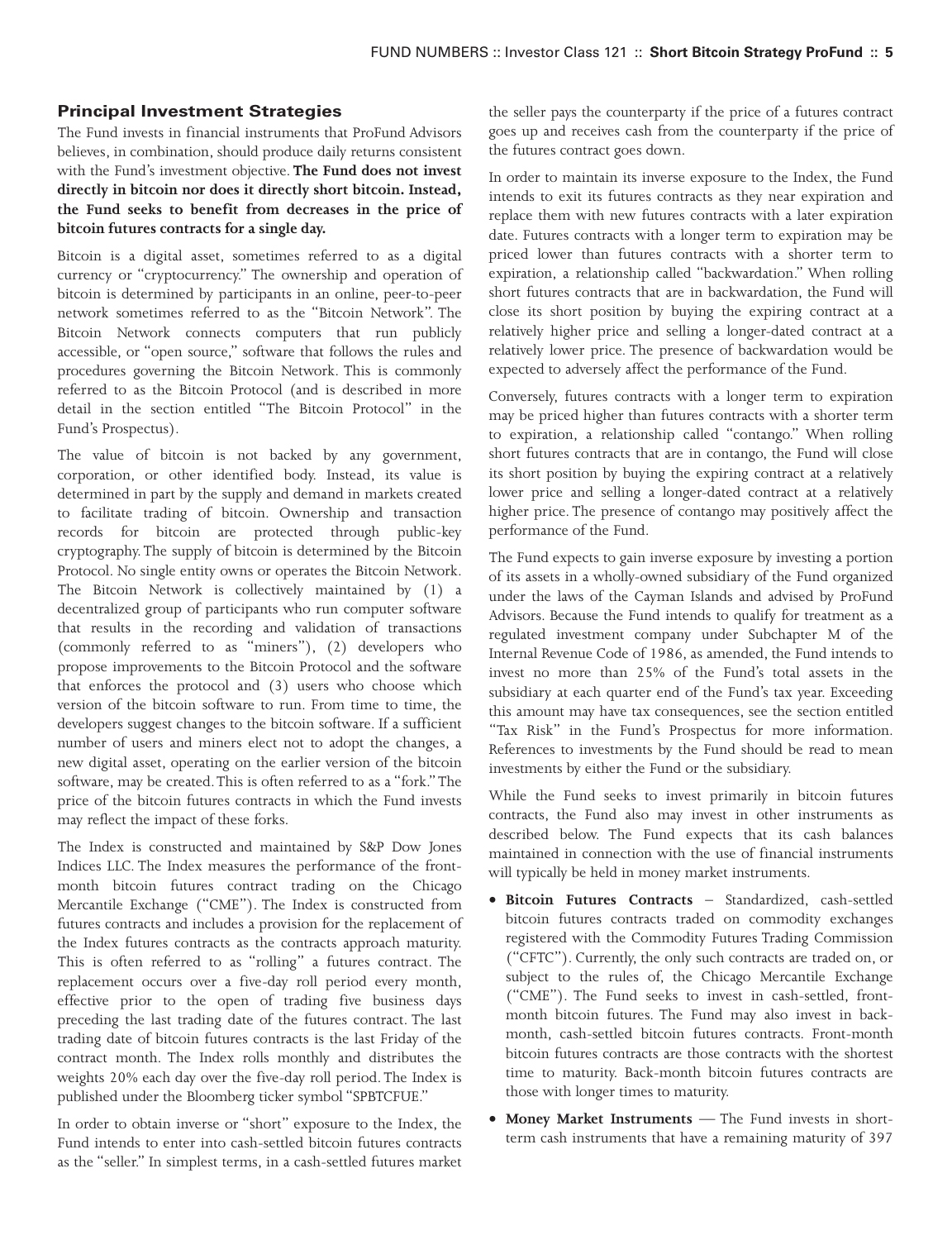days or less and exhibit high quality credit profiles, for example:

- **U.S. Treasury Bills** U.S. government securities that have initial maturities of one year or less, and are supported by the full faith and credit of the U.S. government.
- **Repurchase Agreements** Contracts in which a seller of securities, usually U.S. government securities or other money market instruments, agrees to buy the securities back at a specified time and price. Repurchase agreements are primarily used by the Fund as a shortterm investment vehicle for cash positions.
- **Borrowing** The Fund seeks to engage in reverse repurchase agreements, a form of borrowing, and use the proceeds for investment purposes.

# **The Fund does not invest in, or seek direct short exposure to, a current "spot" or cash price of bitcoin. Investors seeking direct inverse exposure to the price of bitcoin should consider an investment other than the Fund.**

ProFund Advisors uses a mathematical approach to investing. Using this approach, ProFund Advisors determines the type, quantity and mix of investment positions that it believes, in combination, the Fund should hold to produce daily returns consistent with the Fund's daily investment objective. The Fund seeks to remain fully invested at all times in financial instruments that, in combination, provide inverse exposure to the single day returns of the Index, consistent with its investment objective, without regard to market conditions, trends or direction.The Fund seeks investment results for a single day only, measured as the time the Fund calculates its NAV to the next time the Fund calculates its NAV, and not for any other period.

The Fund seeks to engage in daily rebalancing to position its portfolio so that its exposure to the Index is consistent with the Fund's daily investment objective.The time and manner in which the Fund rebalances its portfolio may vary from day to day at the discretion of ProFund Advisors, depending on market conditions and other circumstances. The Index's movements during the day will affect whether the Fund's portfolio needs to be rebalanced. For example, if the Index has risen on a given day, net assets of the Fund should fall (assuming there were no shares issued). As a result, the Fund's inverse exposure will need to be decreased. Conversely, if the Index has fallen on a given day, net assets of the Fund should rise (assuming there were no share redemptions). As a result, the Fund's inverse exposure will need to be increased.

**Daily rebalancing and the compounding of each day's return over time means that the return of the Fund for a period longer than a single day will be the result of each day's returns compounded over the period. This will very likely differ in amount, and possibly even direction, from the inverse (-1x) of the return of the Index for the same period. The Fund will lose money if the Index's performance is flat**

**over time. The Fund can lose money regardless of the performance of the Index, as a result of daily rebalancing, the Index's volatility, compounding of each day's return and other factors. See "Principal Risks" below.**

The Fund is classified as non-diversified, which means it has the ability to invest a relatively high percentage of its assets in financial instruments with a single counterparty or a few counterparties.

Please see "Investment Objective, Principal Investment Strategies and Related Risks" in the Fund's Prospectus for additional details.

## **Principal Risks**

The principal risks described below are intended to provide information about the factors likely to have a significant adverse impact on the Fund's returns and consequently the value of an investment in the Fund. The risks are presented in an order intended to facilitate readability and their order does not imply that the realization of one risk is more likely to occur than another risk or likely to have a greater adverse impact than another risk.

**Bitcoin and bitcoin futures are relatively new investments. They are subject to unique and substantial risks, and historically, have been subject to significant price volatility. The value of an investment in the Fund could decline significantly and without warning, including to zero. You may lose the full value of your investment within a single day. If you are not prepared to accept significant and unexpected changes in the value of the Fund and the possibility that you could lose your entire investment in the Fund you should not invest in the Fund.**

While the realization of certain of the risks described herein may benefit the Fund because the Fund seeks daily investment results, before fees and expenses, that correspond to the inverse (-1x) of the daily return of the Index, such occurrences may introduce more volatility to the Fund, which could have a significant negative impact on Fund performance.

- **Investment Strategy Risk** The Fund obtains short exposure to bitcoin futures contracts in a manner designed to provide inverse exposure to the single day returns of the Index. The price and performance of bitcoin futures should be expected to differ from a current cash price of bitcoin, which is sometimes referred to as a "spot" price of bitcoin.
- **Market and Volatility Risk** The prices of bitcoin and bitcoin futures have historically been highly volatile. The value of the Fund's inverse exposure to bitcoin futures – and therefore the value of an investment in the Fund – could decline significantly and without warning, including to zero.
- **Bitcoin Futures Risk** The market for bitcoin futures may be less developed, and potentially less liquid and more volatile, than more established futures markets. While the bitcoin futures market has grown substantially since bitcoin futures commenced trading, there can be no assurance that this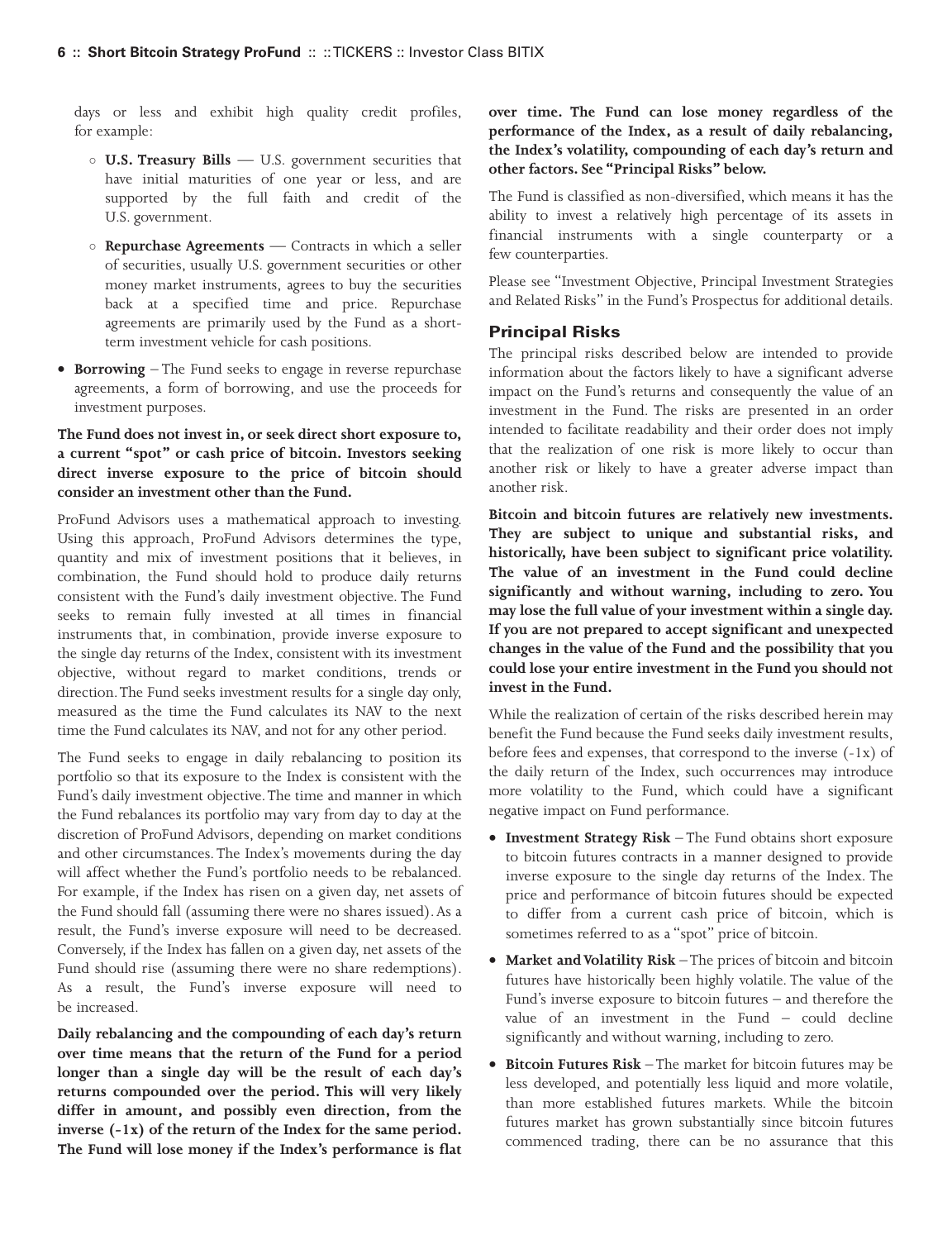growth will continue.The price for bitcoin futures contracts is based on a number of factors, including the supply of and the demand for bitcoin futures contracts. Market conditions and expectations, position limits, accountability levels, collateral requirements, availability of counterparties, and other factors each can impact the supply of and demand for bitcoin futures contracts.

Market conditions and expectations, position limits, accountability levels, collateral requirements, availability of counterparties, and other factors may also limit the Fund's ability to achieve its desired exposure to bitcoin futures contracts. If the Fund is unable to achieve such exposure it may not be able to meet its investment objective and the Fund's returns may be different or lower than expected. Additionally, collateral requirements may require the Fund to liquidate its positions, potentially incurring losses and expenses, when it otherwise would not do so. Investing in derivatives like bitcoin futures may be considered aggressive and may expose the Fund to significant risks. These risks include counterparty risk and liquidity risk.

The performance of bitcoin futures contracts and bitcoin may differ and may not be correlated with each other, over short or long periods of time. The performance of back-month futures contracts is likely to differ more significantly from the performance of the spot prices of bitcoin. To the extent the Fund is invested in back-month bitcoin future contracts, the performance of the Fund should be expected to deviate more significantly from the performance of the spot prices of bitcoin.

- **Leverage Risk** Leverage increases the risk of a total loss of an investor's investment, may increase the volatility of the Fund, and may magnify any differences between the performance of the Fund and the Index.
- **Compounding Risk** The Fund has a single day investment objective, and the Fund's performance for any other period is the result of its return for each day compounded over the period. The performance of the Fund for periods longer than a single day will very likely differ in amount, and possibly even direction, from the inverse (-1x) of the daily return of the Index for the same period, before accounting for fees and expenses. Compounding affects all investments, but has a more significant impact on an inverse fund. This effect becomes more pronounced as Index volatility and holding periods increase. Fund performance for a period longer than a single day can be estimated given any set of assumptions for the following factors: (a) Index volatility; (b) Index performance; (c) period of time; (d) financing rates associated with inverse exposure; and (e) other Fund expenses. The chart below illustrates the impact of two principal factors — Index volatility and Index performance on Fund performance. The chart shows estimated Fund returns for a number of combinations of Index volatility and Index performance over a one-year period. Actual volatility, Index and Fund performance may differ significantly from the

chart below. Performance shown in the chart assumes: (a) no Fund expenses and (b) borrowing/lending rates (to obtain inverse exposure) of zero percent. If Fund expenses and/or actual borrowing/lending rates were reflected, the Fund's performance would be different than shown.

Areas shaded darker represent those scenarios where the Fund can be expected to return less than the inverse  $(-1x)$  of the performance of the Index.

|             | <b>One Year Volatility Rate</b><br><b>Index Performance</b> |          |          |          |          |          |
|-------------|-------------------------------------------------------------|----------|----------|----------|----------|----------|
| One<br>Year | Inverse $(-1x)$<br>of the<br><b>One Year</b>                |          |          |          |          |          |
| Index       | <b>Index</b>                                                | 10%      | 25%      | 50%      | 75%      | 100%     |
| $-90%$      | 90%                                                         | 890.0%   | 839.4%   | 678.8%   | 469.8%   | 267.9%   |
| $-80%$      | 80%                                                         | 395.0%   | 369.7%   | 289.4%   | 184.9%   | 83.9%    |
| $-70%$      | 70%                                                         | 230.0%   | 213.1%   | 159.6%   | 89.9%    | 22.6%    |
| $-60%$      | 60%                                                         | 147.5%   | 134.9%   | 94.7%    | 42.4%    | $-8.0%$  |
| $-50%$      | 50%                                                         | 98.0%    | 87.9%    | 55.8%    | 14.0%    | $-26.4%$ |
| $-40%$      | 40%                                                         | 65.0%    | 56.6%    | 29.8%    | $-5.0%$  | $-38.7%$ |
| $-30%$      | 30%                                                         | 41.4%    | 34.2%    | 11.3%    | $-18.6%$ | $-47.4%$ |
| $-20%$      | 20%                                                         | 23.8%    | 17.4%    | $-2.6%$  | $-28.8%$ | $-54.0%$ |
| $-10%$      | 10%                                                         | 10.0%    | 4.4%     | $-13.5%$ | $-36.7%$ | $-59.1%$ |
| 0%          | $0\%$                                                       | $-1.0%$  | $-6.1%$  | $-22.1%$ | $-43.0%$ | $-63.2%$ |
| 10%         | $-10%$                                                      | $-10.0%$ | $-14.6%$ | $-29.2%$ | $-48.2%$ | $-66.6%$ |
| 20%         | $-20%$                                                      | $-17.5%$ | $-21.7%$ | $-35.1%$ | $-52.5%$ | $-69.3%$ |
| 30%         | $-30%$                                                      | $-23.8%$ | $-27.7%$ | $-40.1%$ | $-56.2%$ | $-71.7%$ |
| 40%         | $-40%$                                                      | $-29.3%$ | $-32.9%$ | $-44.4%$ | $-59.3%$ | $-73.7%$ |
| 50%         | $-50%$                                                      | $-34.0%$ | $-37.4%$ | $-48.1%$ | $-62.0%$ | $-75.5%$ |
| 60%         | $-60%$                                                      | $-38.1%$ | $-41.3%$ | $-51.3%$ | $-64.4%$ | $-77.0%$ |
| 70%         | $-70%$                                                      | $-41.8%$ | $-44.7%$ | $-54.2%$ | $-66.5%$ | $-78.4%$ |
| 80%         | $-80%$                                                      | $-45.0%$ | $-47.8%$ | $-56.7%$ | $-68.3%$ | $-79.6%$ |
| 90%         | $-90%$                                                      | $-47.9%$ | $-50.6%$ | $-59.0%$ | $-70.0%$ | $-80.6%$ |
| 100%        | $-100%$                                                     | $-50.5%$ | $-53.0%$ | $-61.1%$ | $-71.5%$ | $-81.6%$ |
|             |                                                             |          |          |          |          |          |

**Estimated Fund Returns**

The foregoing table is intended to isolate the effect of Index volatility and Index performance on the return of the Fund and is not a representation of actual returns. For example, the Fund may incorrectly be expected to achieve a -20% return on a yearly basis if the Index return were 20%, absent the effects of compounding. As the table shows, with a one year Index return of 20% and an Index volatility of 50%, the Fund could be expected to return -35.1%. The Fund's actual returns may be significantly better or worse than the returns shown above as a result of any of the factors discussed above or in "Principal Risks — Correlation Risk" below.

The Fund's Index was created in January 2022, but has historical data available beginning in December 2017. For the period since December 2017 through July 31, 2021, the Fund's Index's annualized historical volatility rate was 77.13%. Due to the Fund's Index's limited operating history, the Bloomberg Galaxy Bitcoin Index, a "spot" bitcoin index, is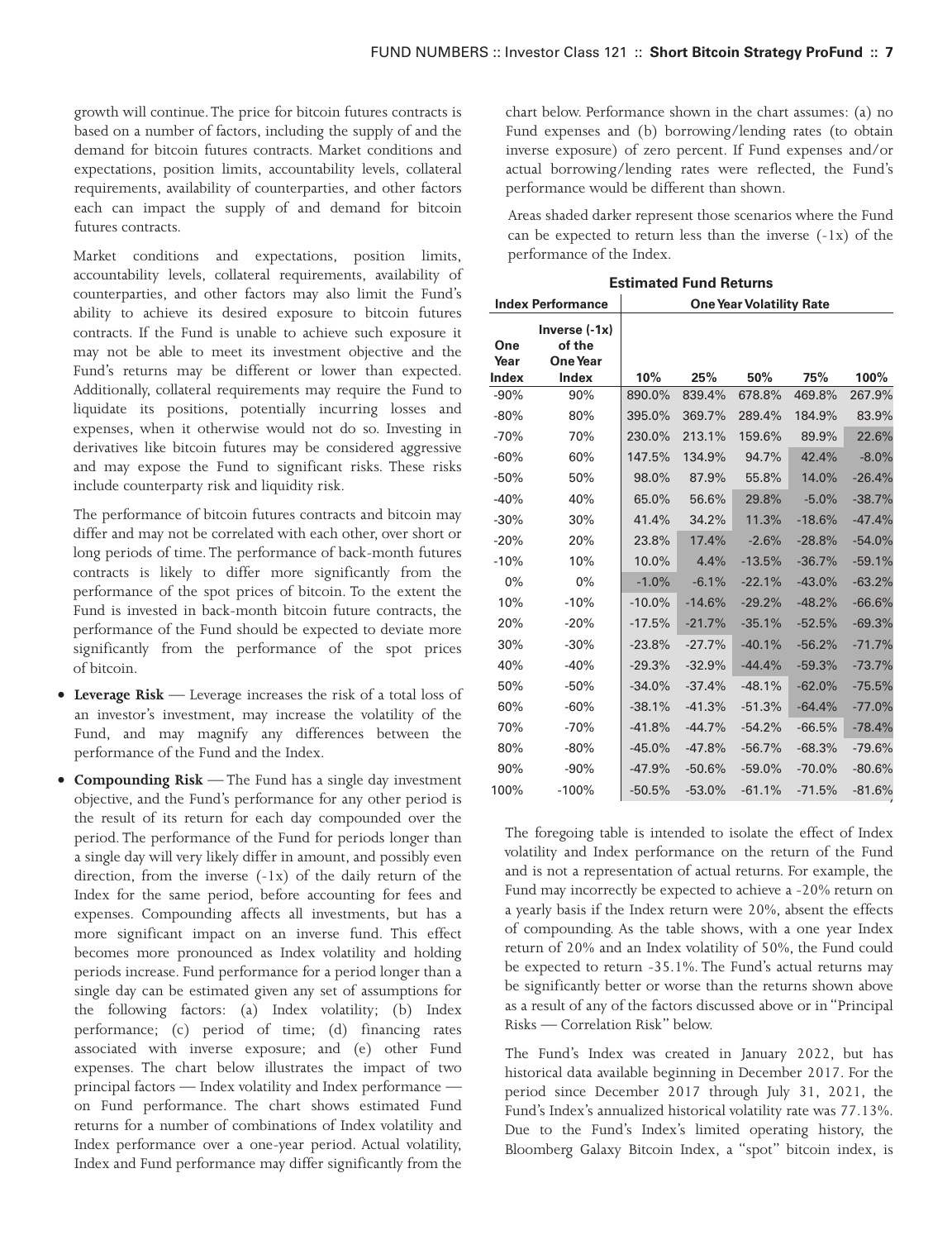used for comparative purposes. The Bloomberg Galaxy Bitcoin Index's annualized historical volatility rate for the five-year period ended July 31, 2021 was 75.28%. The Bloomberg Galaxy Bitcoin Index's highest July to July volatility rate during the five-year period was 90.64% (July 31, 2018). The Fund's Index's annualized total return performance for the period December 2017 through July 31, 2021 was 24.87%. The Bloomberg Galaxy Bitcoin Index's annualized total return performance for the five-year period ended July 31, 2021 was 127.29%. Historical index volatility and performance are not indications of what the index volatility and performance will be in the future. The volatility of bitcoin futures contracts may differ from the volatility of the Fund's Index.

**For additional graphs and charts demonstrating the effects of Index volatility and Index performance on the longterm performance of the Fund, see "Understanding the Risks and Long-Term Performance of Daily Objective Funds — The Impact of Compounding" in the Fund's Prospectus and "Special Note Regarding the Correlation Risks of the Fund" in the Fund's Statement of Additional Information.**

• **Correlation Risk** — A number of factors may affect the Fund's ability to achieve a high degree of inverse correlation with the Index, and there is no guarantee that the Fund will achieve a high degree of inverse correlation. Failure to achieve a high degree of inverse correlation may prevent the Fund from achieving its investment objective, and the percentage change of the Fund's NAV each day may differ, perhaps significantly in amount, and possibly even direction, from the inverse (-1x) of the percentage change of the Index on such day.

In order to achieve a high degree of inverse correlation with the Index, the Fund seeks to rebalance its portfolio daily to keep exposure consistent with its investment objective. Being materially under- or overexposed to the Index may prevent the Fund from achieving a high degree of inverse correlation with the Index and may expose the Fund to greater leverage risk. Market disruptions or closures, regulatory restrictions, market volatility, illiquidity in the markets for the financial instruments in which the Fund invests, and other factors will adversely affect the Fund's ability to adjust exposure to requisite levels. The target amount of portfolio exposure is impacted dynamically by the Index's movements, including intraday movements. Because of this, it is unlikely that the Fund will have perfect inverse  $(-1x)$  exposure during the day or at the end of each day and the likelihood of being materially under- or overexposed is higher on days when the Index is volatile, particularly when the Index is volatile at or near the close of the trading day.

A number of other factors may also adversely affect the Fund's inverse correlation with the Index, including fees, expenses, transaction costs, financing costs associated with the use of derivatives, income items, valuation methodology, accounting standards and disruptions or illiquidity in the markets for the

financial instruments in which the Fund invests. The Fund may not have investment exposure to all of the financial instruments in the Index, or its weighting of investment exposure to financial instruments may be different from that of the Index. In addition, the Fund may invest in financial instruments not included in the Index. The Fund may take or refrain from taking positions in order to improve tax efficiency, comply with regulatory restrictions, or for other reasons, each of which may negatively affect the Fund's correlation with the Index. The Fund may also be subject to large movements of assets into and out of the Fund, potentially resulting in the Fund being under- or overexposed to the Index and may be impacted by Index reconstitutions and Index rebalancing events. Additionally, bitcoin and bitcoin futures contracts may trade on markets that may not be open at the same time or on the same day as the Fund. In particular, bitcoin trades 24 hours per day, seven days per week. These differences in trading hours may cause differences between the performance of the Fund and the performance of the Index. Any of these factors could decrease correlation between the performance of the Fund and the Index and may hinder the Fund's ability to meet its daily investment objective.

• **Counterparty Risk** — Investing in derivatives and repurchase agreements involves entering into contracts with third parties (i.e., counterparties). The use of derivatives and repurchase agreements involves risks that are different from those associated with ordinary portfolio securities transactions. The Fund will be subject to credit risk (i.e., the risk that a counterparty is or is perceived to be unwilling or unable to make timely payments or otherwise meet its contractual obligations) with respect to the amount it expects to receive from counterparties to derivatives and repurchase agreements entered into by the Fund. If a counterparty becomes bankrupt or fails to perform its obligations, or if any collateral posted by the counterparty for the benefit of the Fund is insufficient or there are delays in the Fund's ability to access such collateral, the value of an investment in the Fund may decline.

The counterparty to a listed futures contract is the clearing organization for the listed future, which is held through a futures commission merchant ("FCM") acting on behalf of the Fund. Consequently, the counterparty risk on a listed futures contract is the creditworthiness of the FCM and the exchange's clearing corporation.

- **Rebalancing Risk** If for any reason the Fund is unable to rebalance all or a portion of its portfolio, or if all or a portion of the portfolio is rebalanced incorrectly, the Fund's investment exposure may not be consistent with the Fund's investment objective. In these instances, the Fund may have investment exposure to the Index that is significantly greater or less than its stated multiple. As a result, the Fund may be more exposed to leverage risk than if it had been properly rebalanced and may not achieve its investment objective.
- **Short Sale Exposure Risk** The Fund seeks to obtain inverse or "short" exposure to bitcoin futures contracts. The risks of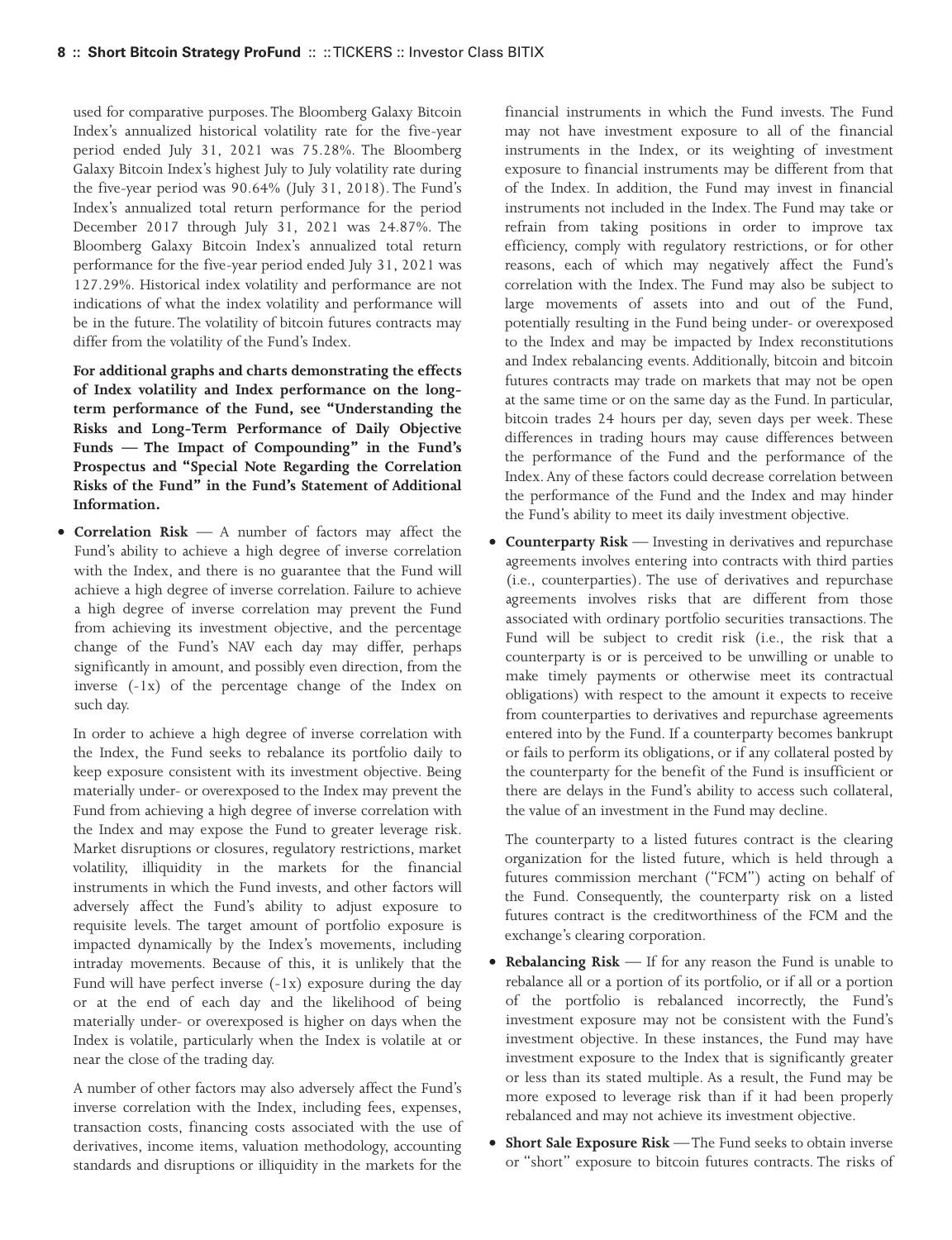short exposure include, under certain market conditions, an increase in the volatility and decrease in the liquidity of bitcoin futures contracts. To the extent that, at any particular point in time, bitcoin futures contracts may be thinly traded or have a limited market, the Fund may be unable to meet its investment objective due to a lack of available financial instruments or counterparties. During such periods, the Fund's ability to achieve its investment objective, as well as to issue additional shares, may be adversely affected. Obtaining inverse exposure through bitcoin futures contracts may be considered an aggressive investment technique.

- **Inverse Correlation Risk** Investors will lose money when the Index rises — a result that is the opposite from traditional index funds. A single day or intraday increase in the level of the Index approaching 100% may result in the total loss or almost total loss of an investor's investment, even if the Index subsequently moves lower.
- **Bitcoin Risk** Bitcoin is a relatively new innovation and the market for bitcoin is subject to rapid price swings, changes and uncertainty. The further development of the Bitcoin Network and the acceptance and use of bitcoin are subject to a variety of factors that are difficult to evaluate. The slowing, stopping or reversing of the development of the Bitcoin Network or the acceptance of bitcoin may adversely affect the price of bitcoin. Bitcoin is subject to the risk of fraud, theft, manipulation or security failures, operational or other problems that impact bitcoin trading venues. Additionally, if one or a coordinated group of miners were to gain control of 51% of the Bitcoin Network, they would have the ability to manipulate transactions, halt payments and fraudulently obtain bitcoin. A significant portion of bitcoin is held by a small number of holders sometimes referred to as "whales." These holders have the ability to manipulate the price of bitcoin. Unlike the exchanges for more traditional assets, such as equity securities and futures contracts, bitcoin and bitcoin trading venues are largely unregulated. As a result of the lack of regulation, individuals or groups may engage in fraud or market manipulation (including using social media to promote bitcoin in a way that artificially increases the price of bitcoin). Investors may be more exposed to the risk of theft, fraud and market manipulation than when investing in more traditional asset classes. Over the past several years, a number of bitcoin trading venues have been closed due to fraud, failure or security breaches. Investors in bitcoin may have little or no recourse should such theft, fraud or manipulation occur and could suffer significant losses. Legal or regulatory changes may negatively impact the operation of the Bitcoin Network or restrict the use of bitcoin. Alternatively, legal or regulatory changes may increase the acceptance and adoption of bitcoin. The realization of any of these risks could result in increased volatility and in some instances could result in a sharp increase in the value of bitcoin and bitcoin futures.
- **Liquidity Risk** The market for the bitcoin futures contracts is still developing and may be subject to periods of illiquidity.

During such times it may be difficult or impossible to buy or sell a position at the desired price. Market disruptions or volatility can also make it difficult to find a counterparty willing to transact at a reasonable price and sufficient size. Illiquid markets may cause losses, which could be significant. The large size of the positions which the Fund may acquire increases the risk of illiquidity, may make its positions more difficult to liquidate, and may increase the losses incurred while trying to do so. Such large positions also may impact the price of bitcoin futures, which could decrease the correlation between the performance of bitcoin futures and a "spot" price of bitcoin. These situations may prevent the Fund from limiting losses, realizing gains or achieving a high inverse correlation with the Index.

- **Investment Capacity Risk** If the Fund's ability to obtain inverse exposure to bitcoin futures contracts consistent with its investment objective is disrupted for any reason including, limited liquidity in the bitcoin futures market, a disruption to the bitcoin futures market, or as a result of margin requirements or position limits imposed by the Fund's futures commission merchants ("FCMs"), the CME, or the CFTC, the Fund would not be able to achieve its investment objective and may experience significant losses. The Adviser may, in its sole discretion and without prior notice, limit or reject purchases of Fund shares. This is often referred to as "closing" the Fund. The Adviser may re-open the Fund in its sole discretion and without prior notice.
- **Bitcoin Futures Capacity Risk** If the Fund's ability to obtain exposure to bitcoin futures contracts consistent with its investment objective is disrupted for any reason including, for example, limited liquidity in the bitcoin futures market, a disruption to the bitcoin futures market, as a result of margin requirements or position limits imposed by the Fund's futures commission merchants ("FCMs"), the CME, or the CFTC, or if some or all of the Fund's FCMs exit the business, the Fund may not be able to achieve its investment objective and may experience significant losses. Any disruption in the Fund's ability to obtain inverse exposure to bitcoin futures contracts will cause the Fund's performance to deviate from the inverse performance of bitcoin and bitcoin futures. Additionally, the ability of the Fund to obtain inverse exposure to bitcoin futures contracts is limited by certain tax rules that limit the amount the Fund can invest in its wholly-owned subsidiary as of the end of each tax quarter. Exceeding this amount may have tax consequences, see the section entitled "Tax Risk" in the Fund's Prospectus for more information.
- **Cost of Futures Investment Risk** As discussed above, when a bitcoin futures contract is nearing expiration, the Fund will "roll" the futures contract. This means it will generally exit its position in such contract and enter into a new position in a bitcoin futures contract with a later expiration date. When rolling short futures contracts that are in backwardation, the Fund will close its short position by buying the expiring contract at a relatively higher price and selling a longer-dated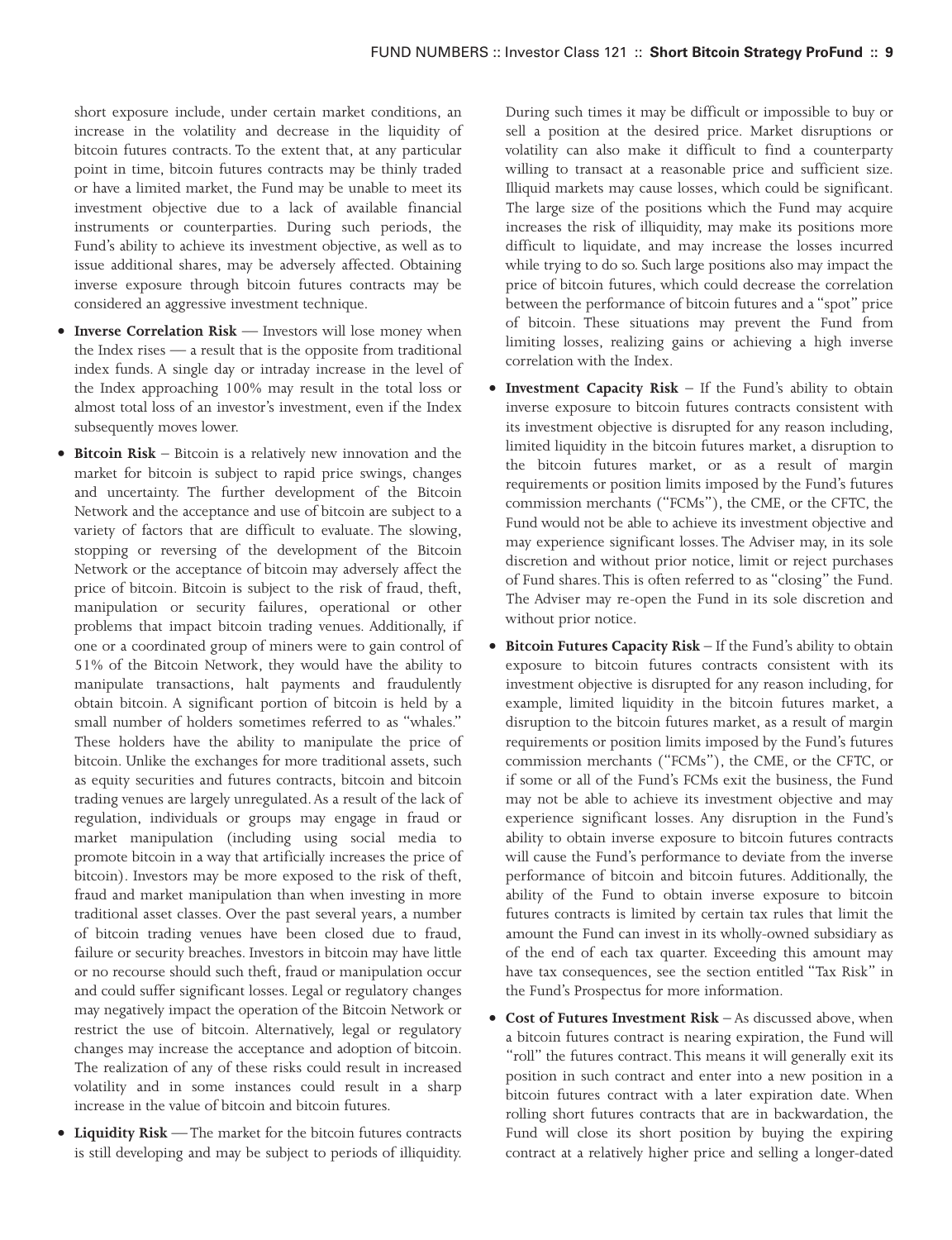contract at a relatively lower price. Backwardation in the bitcoin futures market may have a significant adverse impact on the performance of the Fund. Both contango and backwardation may cause bitcoin futures to perform differently than spot bitcoin and may limit or prevent the Fund from achieving its investment objective.

- **Subsidiary Investment Risk** Changes in the laws of the United States and/or the Cayman Islands, under which the Fund and the subsidiary are organized, respectively, could result in the inability of the Fund to operate as intended and could negatively affect the Fund and its shareholders. The Fund complies with the provisions of the 1940 Act governing investment policies, capital structure, and leverage on an aggregate basis with the Subsidiary.
- **Borrowing Risk** The Fund may borrow for investment purposes using reverse repurchase agreements. The cost of borrowing may reduce the Fund's return. Borrowing may cause a Fund to liquidate positions under adverse market conditions to satisfy its repayment obligations. Borrowing increases the risk of loss and may increase the volatility of the Fund.
- **Non-Diversification Risk** The Fund is classified as "nondiversified" under the Investment Company Act of 1940, as amended ("1940 Act"). This means it has the ability to invest a relatively high percentage of its assets in the securities of a small number of issuers or in financial instruments with a single counterparty or a few counterparties. This may increase the Fund's volatility and increase the risk that the Fund's performance will decline based on the performance of a single issuer or the credit of a single counterparty.
- **Index Performance Risk** The Index is maintained by a third party provider unaffiliated with the Fund or ProFund Advisors. There can be no guarantee or assurance that the methodology used by the third party provider to create the Index will result in the Fund achieving positive returns. Further, there can be no guarantee that the methodology underlying the Index or the daily calculation of the Index will be free from error. It is also possible that the value of the Index may be subject to intentional manipulation by thirdparty market participants. The Index used by the Fund may underperform other asset classes and may underperform other similar indices. Each of these factors could have a negative impact on the performance of the Fund.
- **Active Investor Risk** —The Fund permits short-term trading of its securities. A significant portion of assets invested in the Fund may come from professional money managers and investors who use the Fund as part of active trading or tactical asset allocation strategies. These strategies often call for frequent trading to take advantage of anticipated changes in market conditions, which could increase portfolio turnover and may result in additional costs for the Fund. In addition, large movements of assets into and out of the Fund may have a

negative impact on the Fund's ability to achieve its investment objective or maintain a consistent level of operating expenses. In certain circumstances, the Fund's expense ratio may vary from current estimates or the historical ratio disclosed in this Prospectus.

- **Early Close/Late Close/Trading Halt Risk** An exchange or market may close early, close late or issue trading halts on bitcoin futures contracts. As a result, the ability to trade certain securities or financial instruments may be restricted, which may result in the Fund being unable to trade those and other related financial instruments at all and/or cause significant deviations in the performance of bitcoin futures contracts from spot bitcoin. In these circumstances, the Fund may be unable to rebalance its portfolio, may be unable to accurately price its investments and/or may incur substantial trading losses.
- **Portfolio Turnover Risk** The Fund may incur high portfolio turnover in connection with managing the Fund's investment exposure. Additionally, active trading of the Fund's shares is expected to cause more frequent purchase and sales activities that could, in certain circumstances, increase the number of portfolio transactions. High levels of portfolio transactions increase transaction costs and may result in increased taxable gains. Each of these factors could have a negative impact on the performance of the Fund.
- **New Fund Risk** The Fund recently commenced operations, has a limited operating history, and started operations with a small asset base. There can be no assurance that the Fund will be successful or grow to or maintain a viable size, that an active trading market for the Fund's shares will develop or be maintained, or that the Fund's shares' listing will continue unchanged.
- **Tax Risk** In order to qualify for the special tax treatment accorded a regulated investment company ("RIC") and its shareholders, the Fund must derive at least 90% of its gross income for each taxable year from "qualifying income," meet certain asset diversification tests at the end of each taxable quarter, and meet annual distribution requirements. The Fund's pursuit of its investment strategies will potentially be limited by the Fund's intention to qualify for such treatment and could adversely affect the Fund's ability to so qualify. The Fund can make certain investments, the treatment of which for these purposes is unclear. If, in any year, the Fund were to fail to qualify for the special tax treatment accorded a RIC and its shareholders, and were ineligible to or were not to cure such failure, the Fund would be taxed in the same manner as an ordinary corporation subject to U.S. federal income tax on all its income at the fund level. The resulting taxes could substantially reduce the Fund's net assets and the amount of income available for distribution. In addition, in order to requalify for taxation as a RIC, the Fund could be required to recognize unrealized gains, pay substantial taxes and interest,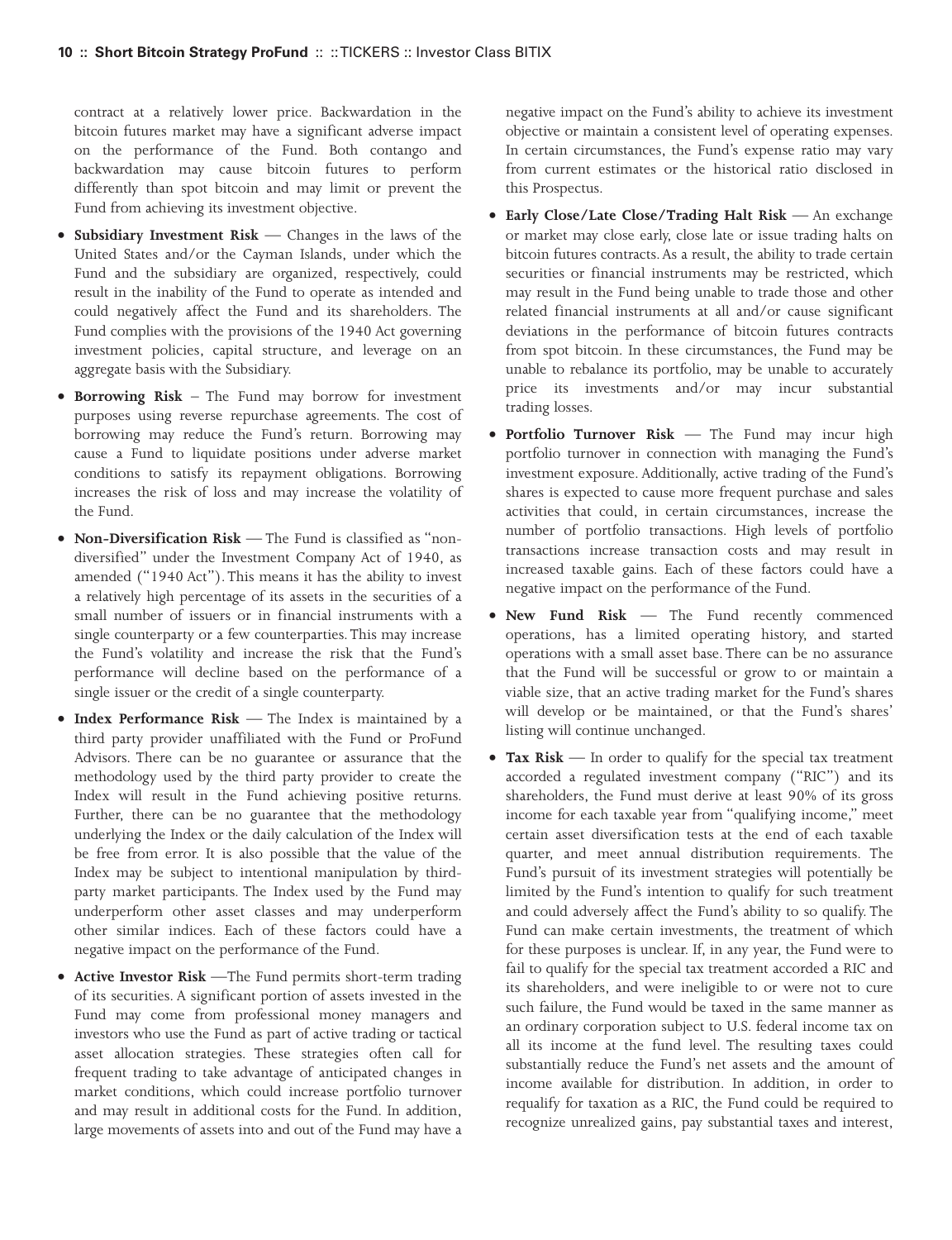and make certain distributions. Please see the section entitled "Tax Risk" in the Statement of Additional Information for more information.

• **Valuation Risk** — In certain circumstances (e.g., if ProFund Advisors believes market quotations do not accurately reflect the fair value of an investment, or a trading halt closes an exchange or market early), ProFund Advisors may, pursuant to procedures established by the Board of Trustees of the Fund, choose to determine a fair value price as the basis for determining the market value of such investment for such day. The fair value of an investment determined by ProFund Advisors may be different from other value determinations of the same investment. Portfolio investments that are valued using techniques other than market quotations, including "fair valued" investments, may be subject to greater fluctuation in their value from one day to the next than would be the case if market quotations were used. In addition, there is no assurance that the Fund could sell a portfolio investment for the value established for it at any time, and it is possible that the Fund would incur a loss because a portfolio investment is sold at a discount to its established value. The fair value of the Fund's bitcoin futures may be determined by reference, in whole or in part, to the cash market in bitcoin. These circumstances may be more likely to occur with respect to bitcoin futures than with respect to futures on more traditional assets. In addition, the bitcoin futures held by the Fund and bitcoin may be traded in markets on days and at times when the Fund is not open for business. As a result, the value of the Fund's holdings may vary, perhaps significantly, on days and at times when investors are unable to purchase or sell Fund Shares.

Please see "Investment Objective, Principal Investment Strategies and Related Risks" in the Fund's Prospectus for additional details.

#### **Investment Results**

Performance history will be available for the Fund after it has been in operation for a full calendar year. After the Fund has a full calendar year of performance information, performance information will be shown on an annual basis.

#### **Management**

The Fund is advised by ProFund Advisors. Alexander Ilyasov, Senior Portfolio Manager, and George Banian, Portfolio Manager, have jointly and primarily managed the Fund since inception.

# **Purchase and Sale of Fund Shares**

The **minimum initial investment** amounts, which may be waived at the discretion of the Fund, are:

- \$1,000 for accounts that list a financial professional.
- \$1,000 for self-directed accounts.

You may purchase, redeem or exchange Fund shares on any day which the New York Stock Exchange is open for business. Depending on where your account is held, you may redeem your shares by contacting your financial professional or the Fund by mail, telephone, wire transfer or on-line (www.profunds.com).

#### **Tax Information**

The Fund's distributions generally are taxable, and will be taxed as ordinary income, qualified dividend income or capital gains, unless you are investing through a tax-advantaged arrangement, such as a 401(k) plan or an individual retirement account. You may be taxed later upon withdrawal of monies from such taxadvantaged arrangements. The Fund intends to distribute income, if any, monthly, and capital gains, if any, at least annually.

## **Payments to Broker-Dealers and Other Financial Intermediaries**

If you purchase Fund shares through a financial intermediary, such as a broker-dealer or investment adviser, the Fund and its distributor may pay the intermediary for the sale of Fund shares and related services. These payments may create a conflict of interest by influencing the broker-dealer or other financial intermediary to recommend the Fund over another investment. Ask your financial intermediary or visit your financial intermediary's website for more information.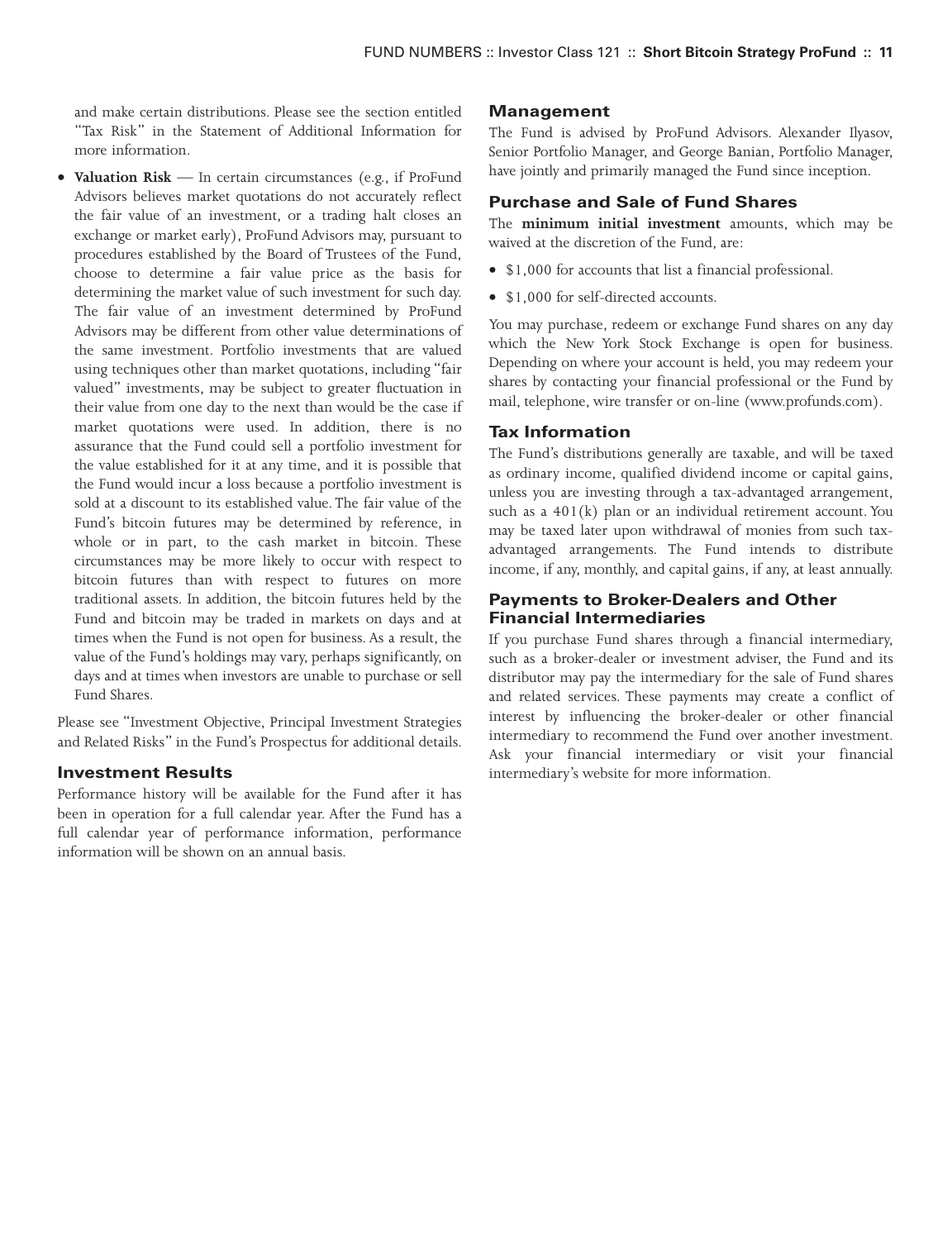# <span id="page-11-0"></span>**Investment Objective, Principal Investment Strategies and Related Risks**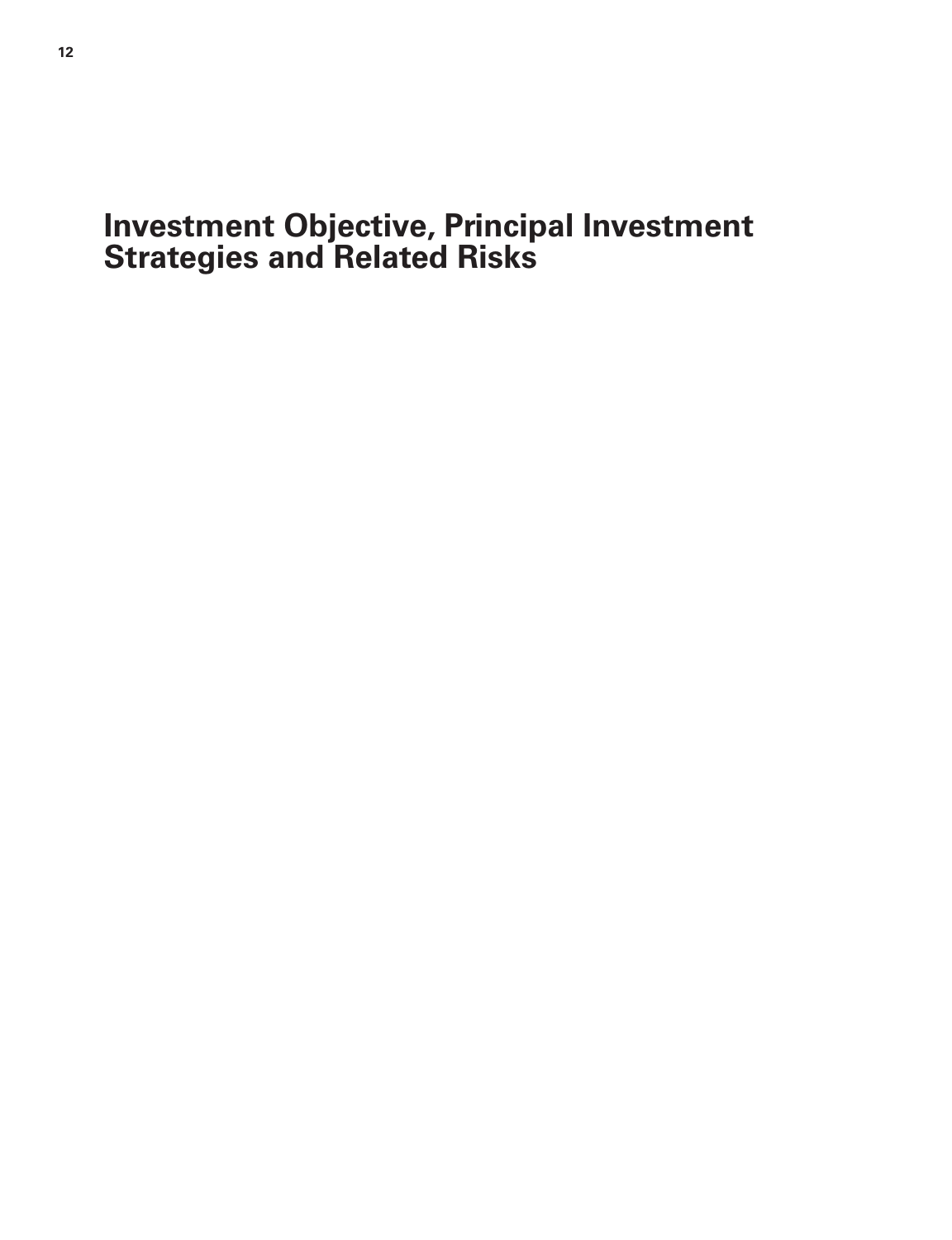This section contains additional details about the Fund's investment objective, principal investment strategies and related risks.

# **Investment Objective**

The Fund seeks daily investment results, before fees and expenses, that correspond to the inverse (-1x) of the daily performance of the Index. **The Fund does not seek to achieve its stated investment objective over a period of time greater than a single day.** A "single day" is measured from the time the Fund calculates its net asset value ("NAV") to the time of the Fund's next NAV calculation. **The return of the Fund for periods longer than a single day will be the result of its return for each day compounded over the period.The Fund's returns for periods longer than a single day will very likely differ in amount, and possibly even direction, from the Fund's stated multiple (-1x) times the return of the Index for the same period. For periods longer than a single day, the Fund will lose money if the Index's performance is flat, and it is possible that the Fund will lose money even if the level of the Index falls.** Longer holding periods, higher Index volatility, and greater inverse exposure each exacerbate the impact of compounding on an investor's returns. During periods of higher Index volatility, the volatility of the Index may affect the Fund's return as much as or more than the return of the Index.

The Fund's investment objective is non-fundamental, meaning it may be changed by the Board of Trustees ("Board"), without the approval of Fund shareholders. The Fund reserves the right to substitute a different index for its current benchmark.

# **Principal Investment Strategies**

In seeking to achieve the Fund's investment objective, ProFund Advisors LLC ("ProFund Advisors" or the "Advisor") follows a passive approach to investing that is designed to correspond to the inverse (-1x) of the daily performance of the Index.

The Index measures the performance of the front-month bitcoin futures contract trading on the Chicago Mercantile Exchange ("CME"). The Index is constructed from futures contracts and includes a provision for the replacement of the Index futures contracts as the contracts approach maturity. This is often referred to as "rolling" a futures contract. The replacement occurs over a five-day roll period every month, effective prior to the open of trading five business days preceding the last trading date of the futures contract. The last trading date of bitcoin futures contracts is the last Friday of the contract month. The Index rolls monthly and distributes the weights 20% each day over the five-day roll period.

In selecting investments for the Fund, the Advisor takes into consideration the relative liquidity of and costs associated with bitcoin futures contracts as well as regulatory requirements imposed by the Securities and Exchange Commission and the Internal Revenue Service, and other factors. The Fund generally seeks to remain fully invested at all times in investments that, in combination, provide inverse exposure to bitcoin futures without regard to market conditions, trends, or direction.

The Fund does not take temporary defensive positions.The Fund will generally hold its bitcoin-related investments during periods in which the value bitcoin is flat or rising as well as during periods in which the value of bitcoin is declining. For example, if the Fund's bitcoin-related investments are declining in value, the Fund generally will not exit its positions except as needed to meet redemption requests. Bitcoin-related investments include, under the limited circumstances described in more detail below, shorting equity securities of "bitcoin-related companies."

#### **Bitcoin**

Bitcoin is a digital asset which serves as the unit of account on an open-source, decentralized, peer-to-peer computer network. Bitcoin may be used to pay for goods and services, stored for future use, or converted to a government-issued currency. As of the date of this Prospectus, the adoption of bitcoin for these purposes has been limited. The value of bitcoin is not backed by any government, corporation, or other identified body.

The value of bitcoin is determined in part by the supply of (which is limited), and demand for, bitcoin in the markets for exchange that have been organized to facilitate the trading of bitcoin. By design, the supply of bitcoin is limited to 21 million bitcoins. As of the date of this Prospectus, there are approximately 19 million bitcoins in circulation.

Bitcoin is maintained on the decentralized, open source, peer-topeer computer network (the "Bitcoin Network"). No single entity owns or operates the Bitcoin Network. The Bitcoin Network is accessed through software and governs bitcoin's creation and movement. The source code for the Bitcoin Network, often referred to as the Bitcoin Protocol, is opensource, and anyone can contribute to its development.

#### **The Bitcoin Network**

The infrastructure of the Bitcoin Network is collectively maintained by participants in the Bitcoin Network, which include miners, developers, and users. Miners validate transactions and are currently compensated for that service in bitcoin. Developers maintain and contribute updates to the Bitcoin Network's source code often referred to as the Bitcoin Protocol. Users access the Bitcoin Network using open-source software. Anyone can be a user, developer, or miner.

Bitcoin is maintained on a digital transaction ledger commonly known as a "blockchain." A blockchain is a type of shared and continually reconciled database, stored in a decentralized manner on the computers of certain users of the digital asset and is protected by cryptography. The Bitcoin Blockchain contains a record and history for each bitcoin transaction.

New bitcoin is created by "mining." Miners use specialized computer software and hardware to solve a highly complex mathematical problem presented by the Bitcoin Protocol. The first miner to successfully solve the problem is permitted to add a block of transactions to the Bitcoin Blockchain. The new block is then confirmed through acceptance by a majority of users who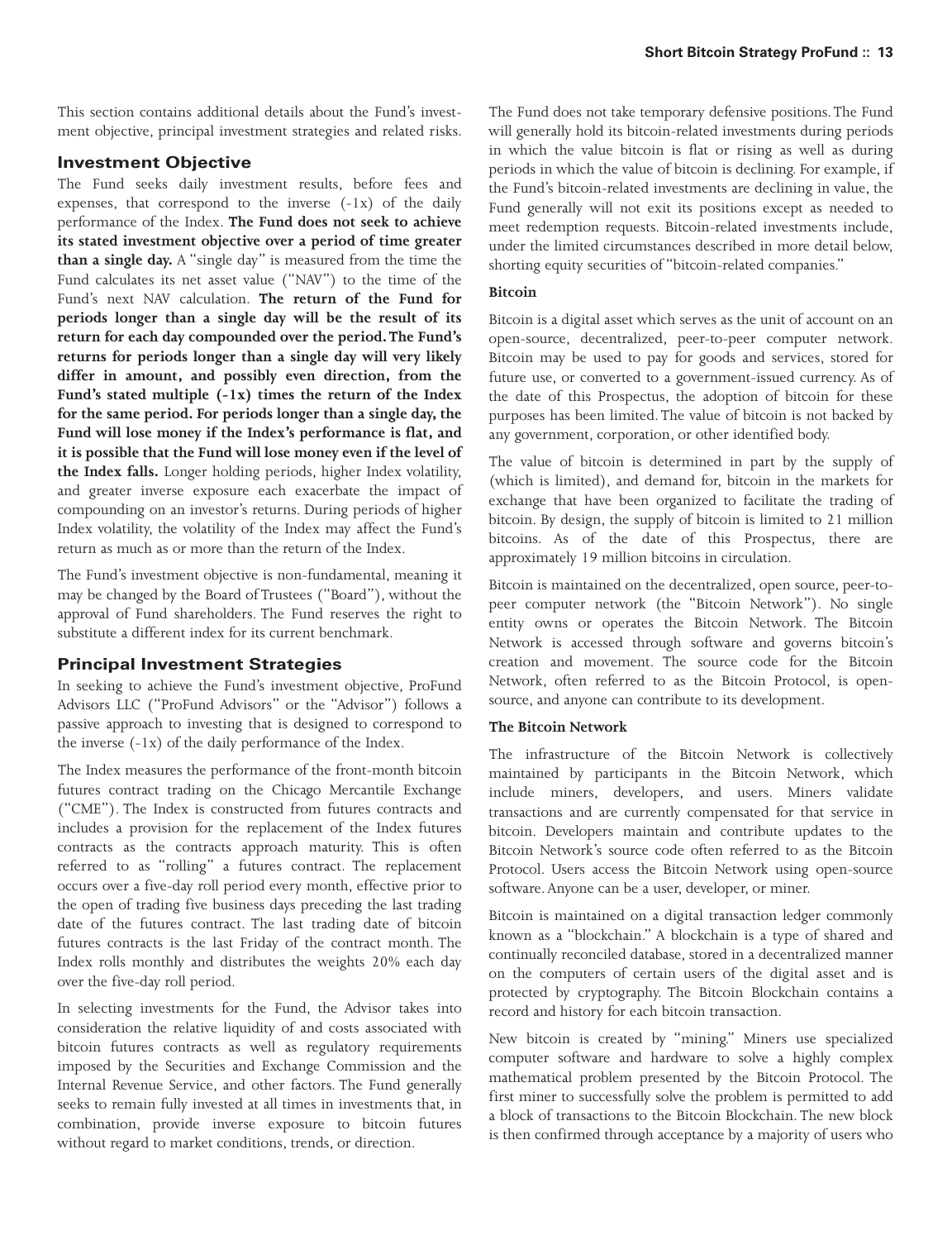maintain versions of the blockchain on their individual computers. Miners that successfully add a block to the Bitcoin Blockchain are automatically rewarded with a fixed amount of bitcoin for their effort plus any transaction fees paid by transferors whose transactions are recorded in the block. This reward system is the means by which new bitcoin enter circulation and is the mechanism by which versions of the blockchain held by users on a decentralized network are kept in consensus.

#### **The Bitcoin Protocol**

The Bitcoin Protocol is an open source project with no official company or group in control. Anyone can review the underlying code and suggest changes. There are, however, a number of individual developers that regularly contribute to a specific distribution of bitcoin software known as the "Bitcoin Core." Developers of the Bitcoin Core loosely oversee the development of the source code. There are many other compatible versions of the bitcoin software, but Bitcoin Core is the most widely adopted and currently provides the de facto standard for the Bitcoin Protocol.The core developers are able to access, and can alter, the Bitcoin Network source code and, as a result, they are responsible for quasi-official releases of updates and other changes to the Bitcoin Network's source code.

However, because bitcoin has no central authority, the release of updates to the Bitcoin Network's source code by the core developers does not guarantee that the updates will be automatically adopted by the other participants. Users and miners must accept any changes made to the source code by downloading the proposed modification and that modification is effective only with respect to those bitcoin users and miners who choose to download it. As a practical matter, a modification to the source code becomes part of the Bitcoin Network only if it is accepted by participants that collectively have a majority of the processing power on the Bitcoin Network.

If a modification is accepted by only a percentage of users and miners, a division will occur such that one network will run the pre-modification source code and the other network will run the modified source code. Such a division is known as a "fork."

#### **Bitcoin Futures**

A futures contract is a standardized contract traded on, or subject to the rules of, an exchange to buy or sell a specified type and quantity of a particular underlying asset at a designated price. Futures contracts are traded on a wide variety of underlying assets, including bitcoin, bonds, interest rates, agricultural products, stock indexes, currencies, digital assets, energy, metals, economic indicators and statistical measures. The contract unit (i.e., the total amount of the underlying asset referenced in each futures contract) and calendar term of futures contracts on a particular underlying asset are identical and are not subject to any negotiation, other than with respect to price and the number of contracts traded between the buyer and seller. Futures contracts expire on a designated date, referred to as the "expiration date."

The Fund generally deposits cash (also known as "margin") with an FCM for its open positions in futures contracts. The margin requirements or position limits may be based on the notional exposure (i.e., the total dollar value of exposure) of the futures contracts or the number of futures contracts purchased. The FCM, in turn, generally transfers such deposits to the clearing house to protect the clearing house against non-payment by the Fund. "Variation Margin" is the amount of cash that each party agrees to pay to or receive from the other to reflect the daily fluctuation in the value of the futures contract. The clearing house becomes substituted for each counterparty to a futures contract and, in effect, guarantees performance. In addition, the FCM may require the Fund to deposit additional collateral in excess of the clearing house's requirements for the FCM's own protection. Margin requirements for CME Bitcoin Futures are substantially higher than margin requirements for many other types of futures contracts.

CME Bitcoin Futures commenced trading on the CME Globex electronic trading platform on December 17, 2017, under the ticker symbol "BTC." CME Micro Bitcoin Futures commenced trading on the CME Globex electronic trading platform on May 3, 2021, under the ticker symbol "MBT." CME Bitcoin Futures and CME Micro Bitcoin Futures are cash-settled in U.S. dollars, based on the final settlement value of the CME CF Bitcoin Reference Rate ("BRR").

#### **Rolling of the Bitcoin Futures**

Futures contracts expire on a designated date, referred to as the "expiration date." The Fund generally seeks to invest in "frontmonth" CME Bitcoin Futures contracts but may invest in backmonth, cash-settled bitcoin futures contracts. "Front-month" contracts are the monthly contracts with the nearest expiration date. Back-month bitcoin futures contracts are those with longer times to maturity. CME Bitcoin Futures are cash-settled on their expiration date unless they are "rolled" prior to expiration. The Fund intends to "roll" its CME Bitcoin Futures prior to expiration. Typically, the Fund will roll to the next "nearby" CME Bitcoin Futures. The "nearby" contracts are those contracts with the next closest expiration date.

#### **Investment in the Cayman Subsidiary**

The Fund expects to gain inverse exposure to bitcoin futures contracts by investing a portion of its assets in a wholly-owned subsidiary of the Fund organized under the laws of the Cayman Islands, the ProFunds Cayman Short Bitcoin Strategy Portfolio (the "Portfolio"). The Portfolio will be managed and advised by ProFund Advisors and overseen by the Portfolio's board of directors.

#### **Equity Securities of Bitcoin-Related Companies**

If the Fund is unable to obtain the desired exposure to bitcoin futures contracts because it is approaching or has exceeded position limits or accountability levels or because of liquidity or other constraints, the Advisor intends to take such action as it believes appropriate and in the best interest of the Fund. This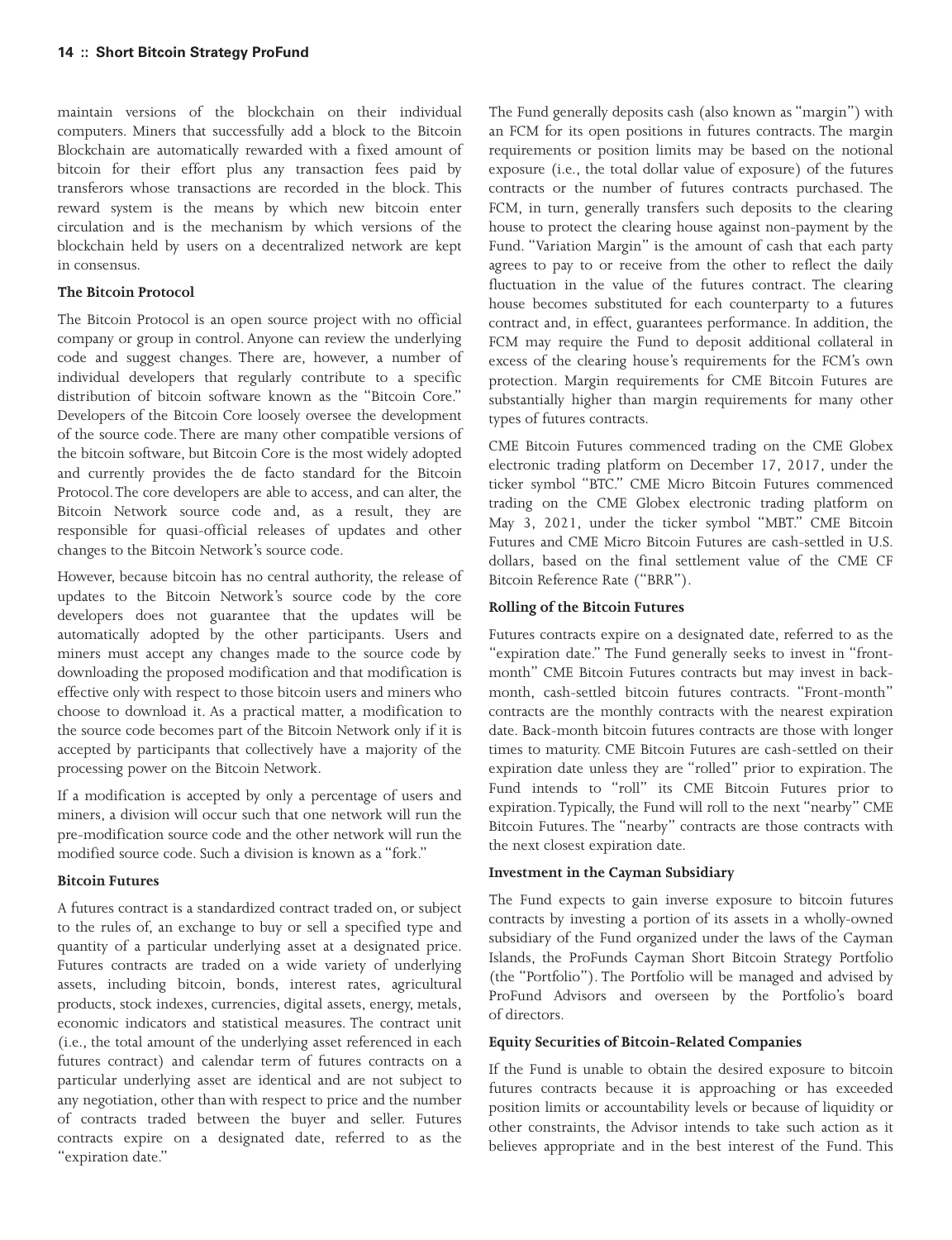may include, among other things, shorting equity securities of "bitcoin-related companies." For these purposes, bitcoin-related companies are companies listed on a U.S. stock exchange that the Advisor believes provide returns that generally correspond, or are closely related, to the performance of bitcoin or bitcoin futures. For example, the Fund may short U.S. listed companies engaged in digital asset mining or offering digital asset trading platforms.

Please see "Principal Investment Strategies" in the Fund's Summary Prospectus for more detail about the instruments in which the Fund invests.

#### **Understanding the Risks and Long-Term Performance of Daily Objective Funds — the Impact of Compounding**

The Fund is designed to provide inverse  $(-1x)$  results on a daily basis.The Fund, however, is unlikely to provide a simple multiple (-1x) of an index's performance over periods longer than a single day.

- **Why?** The hypothetical example below illustrates how daily Fund returns can behave for periods longer than a single day.
	- Take a hypothetical fund XYZ that seeks the inverse (-1x) of the daily investment results of index XYZ. On each day, fund XYZ performs in line with its objective (-1x the index's daily investment results before fees and expenses). Notice that over the entire five-day period, the fund's total return is less than the inverse of the period return of the index. For the five-day period, index XYZ returned 5.1% while fund XYZ returned -5.3% (versus -1 x 5.1% or -5.1%). In other scenarios, the return of a daily rebalanced fund could be greater or less than the inverse of the index's return.

|                     | <b>Index XYZ</b> |                      | <b>Fund XYZ</b>      |                           |
|---------------------|------------------|----------------------|----------------------|---------------------------|
|                     | Level            | Daily<br>Performance | Daily<br>Performance | <b>Net Asset</b><br>Value |
| Start               | 100.0            |                      |                      | \$100.00                  |
| Day 1               | 103.0            | 3.0%                 | $-3.0\%$             | \$97.00                   |
| Day 2               | 99.9             | $-3.0%$              | 3.0%                 | \$99.92                   |
| Day <sub>3</sub>    | 103.9            | 4.0%                 | $-4.0%$              | \$95.92                   |
| Day 4               | 101.3            | $-2.5%$              | 2.5%                 | \$98.32                   |
| Day 5               | 105.1            | 3.8%                 | $-3.8%$              | \$94.63                   |
| <b>Total Return</b> | 5.1%             |                      |                      | $-5.3%$                   |

• **Why does this happen?** This effect is caused by compounding, which exists in all investments, but has a more significant impact on the the Fund.The return of the the Fund for a period longer than a single day is the result of its return for each day compounded over the period and usually will differ in amount, and possibly even direction, from the inverse (-1x) of the return of the index for the same period. In general, during periods of higher index volatility, compounding will cause longer term results to be more or less than the multiple of the return of the index. This effect becomes more pronounced as volatility increases. Conversely, in periods of lower index volatility (particularly when combined with higher index returns), fund returns over longer periods can be higher than the inverse (-1x) return of the daily performance of the index. Actual results for a particular period, before fees and expenses, are also dependent on the following factors: a) the index's volatility; b) the index's performance; c) period of time; d) financing rates associated with derivatives; and e) other Fund expenses. The examples herein illustrate the impact of two principal factors — index volatility and index performance — on Fund performance. The significance of this effect is even greater for inverse (-1x) funds. Please see the SAI for additional details.

- The graphs that follow illustrate this point. Each of the graphs shows a simulated hypothetical one year performance of an index compared with the performance of a fund that perfectly achieves its investment objective. The graphs demonstrate that, for periods longer than a single day, the Fund is likely to underperform or overperform (but not match) the inverse  $(-1x)$  of the return of the index for the same period. Investors should understand the consequences of seeking daily investment results, before fees and expenses, that correspond to the performance of a daily benchmark such as the inverse (-1x) of the daily performance of an index, for a single day, not for any other period, including the impact of compounding on fund performance. Investors should actively monitor and/or periodically rebalance their portfolios (which will possibly trigger transaction costs and tax consequences), as frequently as daily. A one-year period is used for illustrative purposes only. Deviations from the index return times the fund multiple can occur over periods as short as a single day (as measured from one day's NAV to the next day's NAV) and may also occur in periods shorter than a single day (when measured intraday as opposed to NAV to NAV). An investor in the Fund could potentially lose the full value of his/her investment within a single day.

To isolate the impact of inverse exposure, these graphs assume: a) no Fund expenses and b) borrowing/lending rates of zero percent. If these were reflected, the Fund's performance would be lower than the performance returns shown. Each of the graphs also assumes a volatility rate of 75%, which is an approximation of the five-year historical volatility rate of the Bloomberg Galaxy Bitcoin Index. An index's volatility rate is a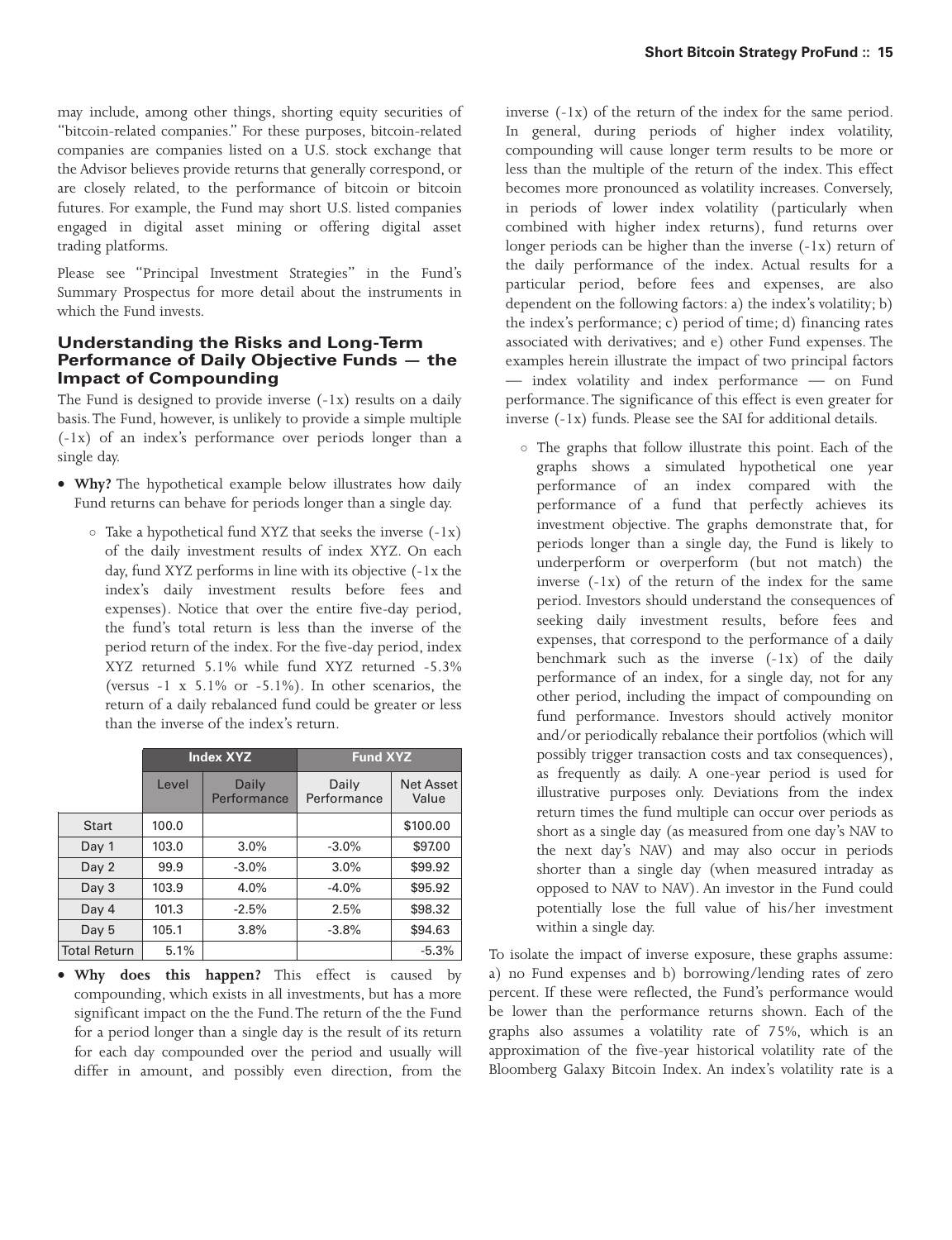statistical measure of the magnitude of fluctuations in the returns of an index.



**One-Year Simulation; Index Return 0% (Annualized Index Volatility 75%)**

The graph above shows a scenario where the index, which exhibits day to day volatility, is flat or trendless over the year (i.e., begins and ends the year at  $0\%$ ), but the Short  $(-1x)$  Fund is down.



The graph above shows a scenario where the index, which exhibits day to day volatility, is up over the year, and the Short

(-1x) Fund is down more than the inverse of the index.



75%



The graph above shows a scenario where the index, which exhibits day-to-day volatility, is down over the year, and the Short (-1x) Fund is up less than the inverse of the index.

The Bloomberg Galaxy Bitcoin Index's annualized historical volatility rate for the five-year period ended July 31, 2021 was 75.28%.

For additional details about fund performance over periods longer than a single day in the Fund, please see the SAI.

• **What it means for you.** The daily objective of the Fund, if used properly and in conjunction with the investor's view on the future direction and volatility of the markets, can be a useful tool for knowledgeable investors who want to manage their exposure to bitcoin futures. Investors should understand the consequences of seeking daily investment results, before fees and expenses, that correspond to the daily performance of a benchmark (such as the inverse (-1x) of the daily performance of an index), **for a single day,** not for any other period, including the impact of compounding on fund performance. Investors should actively monitor and/or periodically rebalance their portfolios (which will possibly trigger transaction costs and tax consequences), as frequently as daily. Investors considering the Fund should understand that it is designed to provide returns that are the inverse  $(-1x)$ of an index **for a single day,** not for any other period.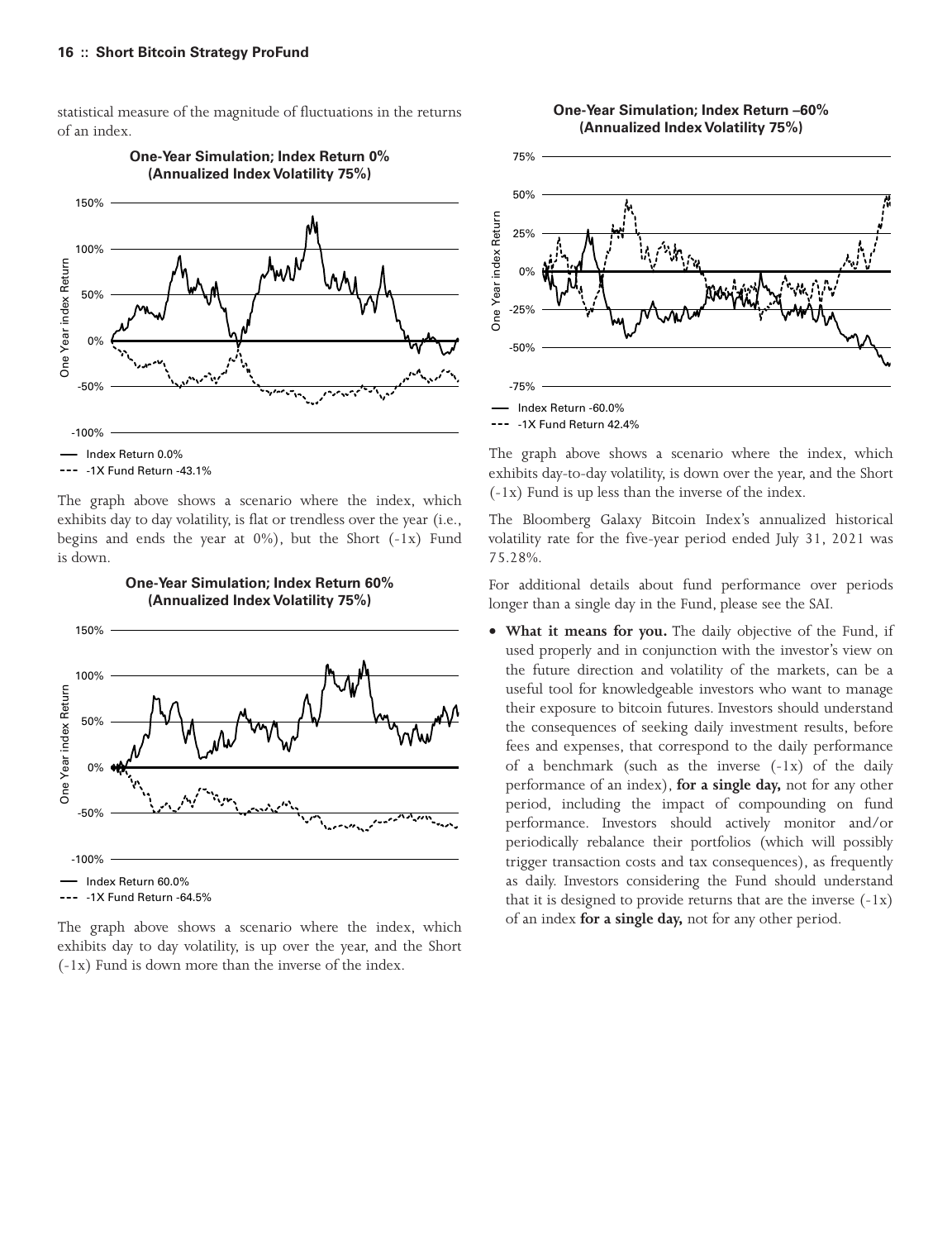Additionally, investors should recognize that the degree of volatility of the Fund's index can have a dramatic effect on the Fund's longer-term performance. The more volatile an index is, the more the Fund's longer-term performance will negatively deviate from the inverse (-1x) of its index's longerterm return.The return of the Fund for a period longer than a single day is the result of its return for each day compounded over the period and usually will differ in amount, and possibly even direction, from the inverse (-1x) of the return of the index for the same period. For periods longer than a single day, the Fund will lose money if its index's performance is flat over time, and it is possible that the Fund will lose money over time regardless of the performance of its index, as a result of daily rebalancing, the index's volatility, compounding and other factors. **An investor in the Fund could potentially lose the full value of his/her investment within a single day.**

# **Additional Information Regarding Principal Risks**

Like all investments, investing in the Fund entails risks. The factors most likely to have a significant impact on the Fund's portfolio are called "principal risks." The principal risks for the Fund are described in the Fund's Summary Prospectus and additional information regarding certain of these risks, as well as information related to other potential risks to which the Fund may be subjected, is provided below. The principal risks are intended to provide information about the factors likely to have a significant adverse impact on the Fund's returns and consequently the value of an investment in the Fund. The risks are presented in an order intended to facilitate readability and their order does not imply that the realization of one risk is more likely to occur than another risk or likely to have a greater adverse impact than another risk. The Statement of Additional Information ("SAI") contains additional information about the Fund, investment strategies and related risks. The Fund may be subject to other risks in addition to those identified as principal risks.

While the realization of certain of these risks may benefit the Fund because the Fund seeks daily investment results, before fees and expenses, that correspond to the inverse of the Index, such occurrences may introduce more volatility to the Fund and have a negative impact on Fund performance.

• **Bitcoin and Bitcoin Futures Risk** – Investments linked to bitcoin can be highly volatile compared to investments in traditional securities and the Fund may experience sudden and large losses. The markets for bitcoin and bitcoin futures may become illiquid. These markets may fluctuate widely based on a variety of factors including changes in overall market movements, political and economic events, wars, acts of terrorism, natural disasters (including disease, epidemics and pandemics) and changes in interest rates or inflation rates. An investor should be prepared to lose the full principal value of their investment suddenly and without warning.

A number of factors impact the price and market for bitcoin and bitcoin futures.

- **Supply and demand for bitcoin** It is believed that speculators and investors who seek to profit from trading and holding bitcoin currently account for a significant portion of bitcoin demand. Such speculation regarding the potential future appreciation in the price of bitcoin may artificially inflate or deflate the price of bitcoin. Market fraud and/or manipulation and other fraudulent trading practices such as the intentional dissemination of false or misleading information (e.g., false rumors) can, among other things, lead to a disruption of the orderly functioning of markets, significant market volatility, and cause the value of bitcoin futures to fluctuate quickly and without warning.
- **Supply and demand for bitcoin futures contracts** The price of bitcoin futures contracts is based on a number of factors, including the supply of and the demand for bitcoin futures contracts. Market conditions and expectations, position limits, collateral requirements, and other factors each can impact the supply of and demand for bitcoin futures contracts. Typically, demand paired with supply constraints and other factors have caused bitcoin futures to trade at a premium to a "spot" price of bitcoin. Additional demand, including demand resulting from the purchase, or anticipated purchase, of futures contracts by the Fund or other entities may increase that premium, perhaps significantly. It is not possible to predict whether or how long such conditions will continue. To the extent the Fund sells futures contracts at a premium and the premium increases, the value of an investment in the Fund also should be expected to decline.
- **Adoption and use of bitcoin** The continued adoption of bitcoin will require growth in its usage as a means of payment. Even if growth in bitcoin adoption continues in the near or medium-term, there is no assurance that bitcoin usage will continue to grow over the long-term. A contraction in the use of bitcoin may result in a lack of liquidity and increased volatility in the price of bitcoin. Conversely, an expansion in the use of bitcoin may result in a sharp increase in the price of bitcoin.
- **The regulatory environment relating to bitcoin and bitcoin futures** – The regulation of bitcoin, digital assets and related products and services continues to evolve. There is a possibility of future regulatory change altering, perhaps to a material extent, the ability to buy and sell bitcoin and bitcoin futures. Similarly, future regulatory changes could impact the ability of the Fund to achieve its investment objective or alter the nature of an investment in the Fund or the ability of the Fund to continue to operate as planned.
- **Margin requirements and position limits applicable to bitcoin futures contracts** – Margin levels for bitcoin futures contracts are substantially higher than the margin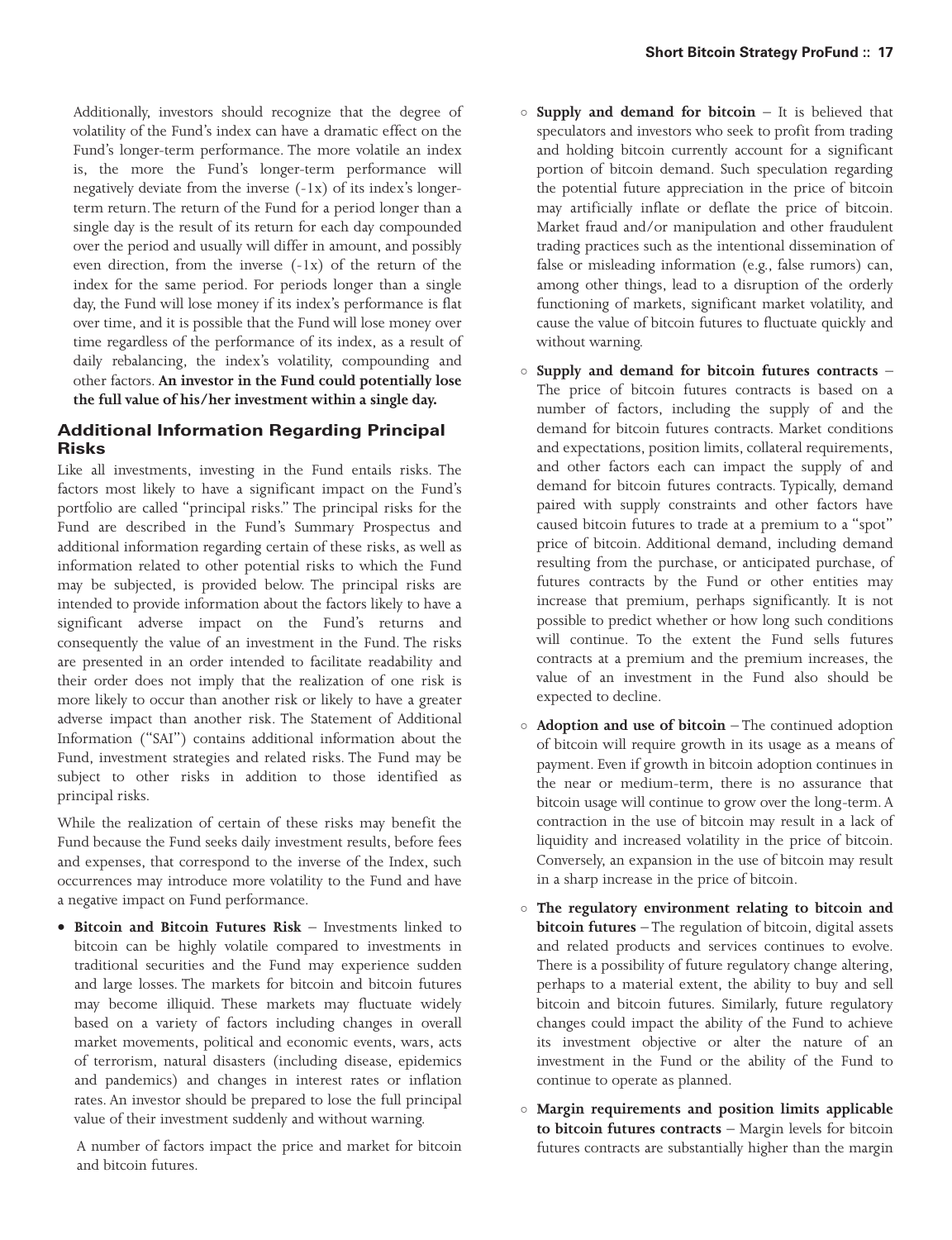requirements for more established futures contracts. Additionally, the FCMs utilized by the Fund may impose margin requirements in addition to those imposed by the exchanges. Margin requirements are subject to change, and may be raised in the future by the exchanges and the FCMs. High margin requirements could prevent the Fund from obtaining sufficient exposure to bitcoin futures and may adversely affect its ability to achieve its investment objective. Further, FCMs utilized by the Fund may impose limits on the amount of exposure to futures contracts the Fund can obtain through such FCMs. If the Fund cannot obtain sufficient exposure through its FCMs, the Fund may not be able to achieve its investment objective.

- **Largely unregulated marketplace** Bitcoin, the Bitcoin Network and bitcoin trading venues are relatively new and, in most cases, largely unregulated. As a result of this lack of regulation, individuals, or groups may engage in insider trading, fraud or market manipulation with respect to bitcoin. Such manipulation could cause investors in bitcoin to lose money, possibly the entire value of their investments. Over the past several years, a number of bitcoin trading venues have been closed due to fraud, failure or security breaches. The nature of the assets held at bitcoin trading venues make them appealing targets for hackers and a number of bitcoin trading venues have been victims of cybercrimes and other fraudulent activity. These activities have caused significant, in some cases total, losses for bitcoin investors. Investors in bitcoin may have little or no recourse should such theft, fraud or manipulation occur. There is no central registry showing which individuals or entities own bitcoin or the quantity of bitcoin that is owned by any particular person or entity. There are no regulations in place that would prevent a large holder of bitcoin or a group of holders from attempting to manipulate the price of bitcoin or the Bitcoin Network.
- **Cybersecurity** As a digital asset bitcoin is subject to the risk that malicious actors will exploit flaws in its code or structure, or that of bitcoin trading venues, that will allow them to, among other things, steal bitcoin held by others, control the blockchain, steal personally identifying information, or issue significant amounts of bitcoin in contravention of the Bitcoin Protocols. Additionally, the Bitcoin Network's functionality relies on the Internet. A significant disruption of Internet connectivity affecting large numbers of users or geographic areas could impede the functionality of the Bitcoin Network. Any technical disruptions or regulatory limitations that affect Internet access may have an adverse effect on the Bitcoin Network.
- **Declining mining compensation** Transactions in bitcoin are processed by miners which are primarily compensated in bitcoin based on a declining payment schedule and, in some instances, by voluntary fees paid

by participants. If this compensation is not sufficient to incentivize miners to process transactions, the confirmation process for transactions may slow and the Bitcoin Network may become more vulnerable to malicious actors. Additionally, changes in the prices of hardware or electricity required to process transactions may reduce miner incentives. These and similar events may have a significant adverse effect on the price and liquidity of bitcoin and the value of an investment in the Fund.

- **Forks** The open-source nature of the Bitcoin Protocol permits any developer to review the underlying code and suggest changes. If some users and miners adopt a change while others do not and that change is not compatible with the existing software, a fork occurs. Several forks have already occurred in the Bitcoin Network resulting in the creation of new, separate digital assets. Which fork will be considered to be bitcoin for purposes of the BRR is determined by CF Benchmarks Hard Fork Policy. Forks and similar events could adversely affect the liquidity of bitcoin.
- **Costs of rolling futures contracts** Futures contracts with a longer term to expiration may be priced higher than futures contracts with a shorter term to expiration, a relationship called "contango." Conversely, futures contracts with a longer term to expiration may be priced lower than futures contracts with a shorter term to expiration, a relationship called "backwardation." When rolling futures contracts that are in backwardation, the Fund would buy a higher priced expiring bitcoin futures contract to close its existing short position and sell a lower priced, longer-dated bitcoin futures to open a new short position.The price difference between the expiring contract and longer-dated contract associated with rolling bitcoin futures may be substantially higher than the price difference associated with rolling other futures contracts. Backwardation in the bitcoin futures market may have a significant adverse impact on the performance of the Fund and may cause bitcoin futures to perform differently than spot bitcoin. Both contango and backwardation may limit or prevent the Fund from achieving its investment objective. Additionally, because of the frequency with which the Fund may roll futures contracts, the impact of contango or backwardation on Fund performance may be greater than it would have been if the Fund rolled futures contracts less frequently.
- **Liquidity risk** The market for bitcoin futures contracts is still developing and may be subject to periods of illiquidity. During such times it may be difficult or impossible to enter into or exit a position at the desired price. Market disruptions or volatility can also make it difficult to find a counterparty willing to transact at a reasonable price and sufficient size. Illiquid markets may cause losses, which could be significant. The large size of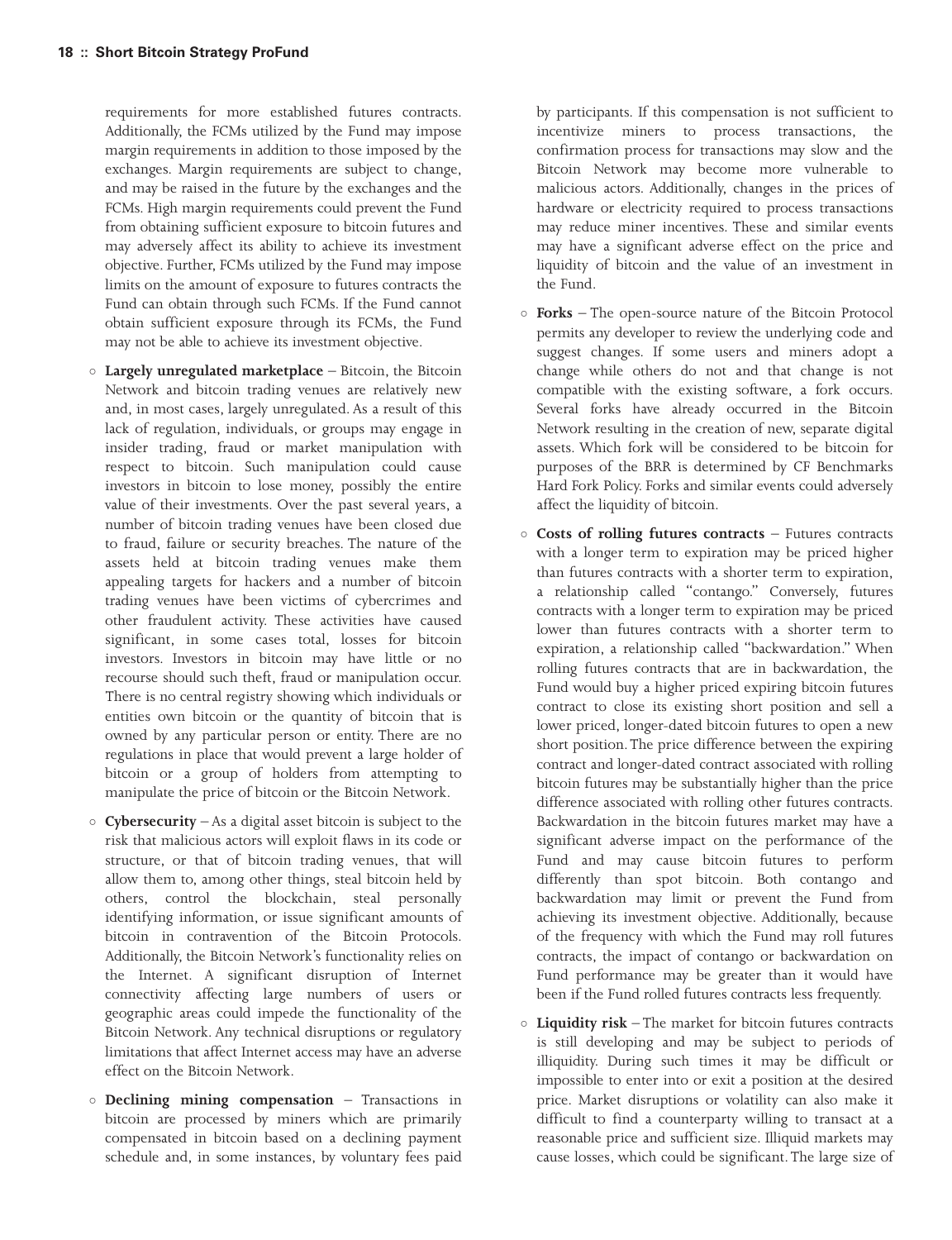the positions which the Fund may acquire increases the risk of illiquidity, may make its positions more difficult to liquidate, and may increase the losses incurred while trying to do so. It is also possible that, if the Fund's assets become significant relative to the overall market, the large size of its positions potentially could impact futures contracts prices and contribute to illiquidity. Limits imposed by counterparties, exchanges or other regulatory organizations, such as accountability levels, position limits and daily price fluctuation limits, may contribute to a lack of liquidity and have a negative impact on Fund performance. During periods of market illiquidity, including periods of market disruption and volatility, it may be difficult or impossible for a Fund to enter into or exit futures at desired prices or at all.

- **Bitcoin Tax risk** Current U.S. Internal Revenue Service ("IRS") guidance indicates that convertible virtual currency, defined as a digital representation of value that functions as a medium of exchange, a unit of account, and/or a store of value that has an equivalent value in real currency, or that acts as a substitute for real currency, should be treated and taxed as property, and that transactions involving the payment of convertible virtual currency for goods and services should be treated as barter transactions. While this treatment allows for the possibility of capital gains treatment, it creates a potential tax reporting requirement in any circumstance where the ownership of convertible virtual currency passes from one person to another, usually by means of convertible virtual currency transactions (including off-blockchain transactions), which could discourage the use of bitcoin as a medium of exchange, especially for a holder of bitcoin that has appreciated in value.
- **Environmental risk** Bitcoin mining currently requires computing hardware that consumes large amounts of electricity. By way of electrical power generation, many bitcoin miners rely on fossil fuels to power their operations. Public perception of the impact of bitcoin mining on climate change may impact the demand for bitcoin and increase the likelihood of regulation that limits bitcoin mining or restricts energy usage by bitcoin miners.
- **Risks Associated with the Use of Derivatives** The Fund will obtain inverse exposure to bitcoin through derivatives (i.e., bitcoin futures contracts). Investing in derivatives may be considered aggressive and may expose the Fund to risks different from, or possibly greater than, the risks associated with investing directly in the reference asset(s) underlying the derivative. The use of derivatives may result in larger losses or smaller gains than directly investing in securities. The risks of using derivatives include: 1) the risk that there may be imperfect correlation between the price of the financial instruments and movements in the prices of the reference  $asset(s); 2)$  the risk that an instrument is mispriced; 3) credit

or counterparty risk on the amount the Fund expects to receive from a counterparty; 4) the risk that the cost of holding a financial instrument might exceed its total return; and 5) the possible absence of a liquid secondary market for a particular instrument and possible exchange imposed price fluctuation limits, either of which may make it difficult or impossible to adjust the Fund's position in a particular instrument when desired. Each of these factors may prevent the Fund from achieving its investment objective and may increase the volatility (i.e., fluctuations) of the Fund's returns. Because derivatives often require limited initial investment, the use of derivatives also may expose the Fund to losses in excess of those amounts initially invested.

- **Borrowing Risk** The Fund may borrow for investment purposes using reverse repurchase agreements. Reverse repurchase agreements are financing arrangements that involve sales by the Fund of portfolio financial instruments concurrently with an agreement by the Fund to repurchase the same financial instruments at a later date at a fixed price. Reverse repurchase agreements do not mitigate the Fund's risk that the market value of the financial instruments the Fund is obligated to repurchase under the agreement may decline below the repurchase price. The Fund may enter into both exchange-traded and over-the-counter reverse repurchase agreements. The cost of borrowing may reduce the Fund's return. Borrowing may cause a Fund to liquidate positions under adverse market conditions to satisfy its repayment obligations. Borrowing increases the risk of loss and may increase the volatility of the Fund.
- **Subsidiary Investment Risk** Changes in the laws of the United States and/or the Cayman Islands, under which the Fund and the Subsidiary are organized, respectively, could result in the inability of the Fund to operate as intended and could negatively affect the Fund and its shareholders. The Fund complies with the provisions of the 1940 Act governing investment policies, capital structure, and leverage on an aggregate basis with the Subsidiary.
- **Bitcoin-Related Company Risk** If the Fund is unable to obtain short exposure to bitcoin futures contracts because it is approaching or has exceeded position limits or because of liquidity or other constraints, the Fund may short the equity securities of "bitcoin-related companies." There can be no assurance that the returns of bitcoin-related companies will correspond, or be closely-related, to the performance of bitcoin or bitcoin futures. Bitcoin-related companies face rapid changes in technology, intense competition including the development and acceptance of competing platforms or technologies, loss or impairment of intellectual property rights, cyclical economic patterns, shifting consumer preferences, evolving industry standards, adverse effects of changes to a network's or software's protocols, a rapidly changing regulatory environment, and dependency on certain key personnel (including highly skilled financial services professionals and software engineers). Bitcoin-related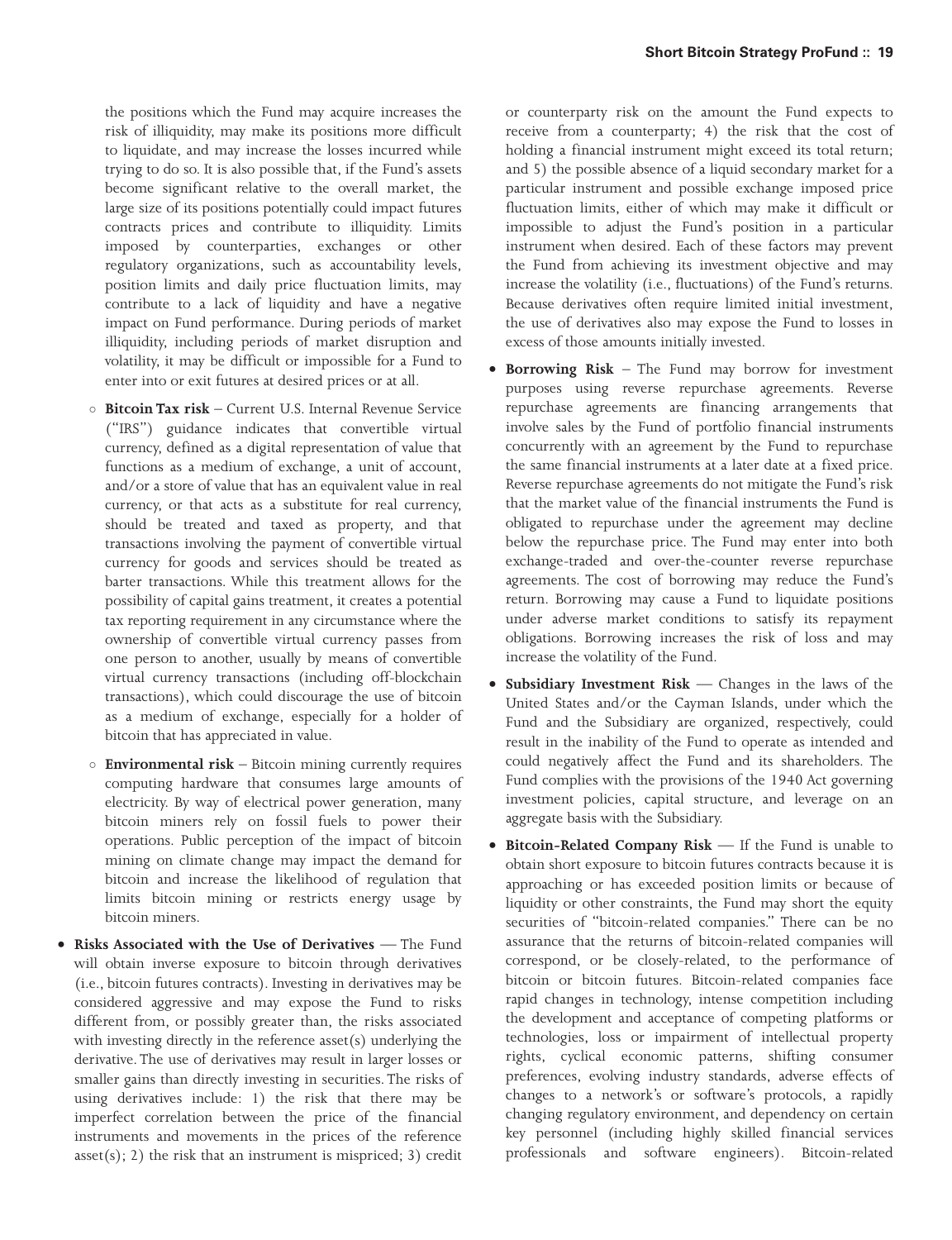companies may be susceptible to operational and information security risks including those associated with hardware or software failures, interruptions, or delays in service by third party vendors, and security breaches. Certain bitcoin-related companies may be subject to the risks associated with investing directly in digital assets, including cryptocurrencies and crypto tokens.

• **Counterparty Risk** — The Fund will be subject to credit risk (i.e., the risk that a counterparty is unwilling or unable to make timely payments or otherwise meet its contractual obligations) with respect to the amount the Fund expects to receive from counterparties to financial instruments (including derivatives and repurchase agreements) entered into by the Fund. The Fund generally structures the agreements such that either party can terminate the contract without penalty prior to the termination date. If a counterparty terminates a contract, the Fund may not be able to invest in other derivatives to achieve the desired exposure, or achieving such exposure may be more expensive. The Fund may be negatively impacted if a counterparty becomes bankrupt or otherwise fails to perform its obligations under such an agreement. The Fund may experience significant delays in obtaining any recovery in a bankruptcy or other reorganization proceeding and the Fund may obtain only limited recovery or may obtain no recovery in such circumstances. In order to attempt to mitigate potential counterparty credit risk, a Fund typically enters into transactions with major financial institutions.

The Fund also seeks to mitigate risks by generally requiring that the counterparties agree to post collateral for the benefit of the Fund, marked to market daily, in an amount approximately equal to what the counterparty owes the Fund, subject to certain minimum thresholds.To the extent any such collateral is insufficient or there are delays in accessing the collateral, the Fund will be exposed to the risks described above, including possible delays in recovering amounts as a result of bankruptcy proceedings.

The counterparty to an exchange-traded futures contract is subject to the credit risk of the clearing house and the futures commission merchant ("FCM") through which it holds its position. Specifically, the FCM or the clearing house could fail to perform its obligations, causing significant losses to the Fund. For example, the Fund could lose margin payments it has deposited with an FCM as well as any gains owed but not paid to the Fund, if the FCM or clearing house becomes insolvent or otherwise fails to perform its obligations. Credit risk of market participants with respect to derivatives that are centrally cleared is concentrated in a few clearing houses and it is not clear how an insolvency proceeding of a clearing house would be conducted and what impact an insolvency of a clearing house would have on the financial system. Under current Commodity Futures Trading Commission ("CFTC") regulations, a FCM maintains customers' assets in a bulk segregated account. If a FCM fails to do so, or is unable to

satisfy a substantial deficit in a customer account, its other customers may be subject to risk of loss of their funds in the event of that FCM's bankruptcy. In that event, in the case of futures, the FCM's customers are entitled to recover, even in respect of property specifically traceable to them, only a proportional share of all property available for distribution to all of that FCM's customers. In addition, if the FCM does not comply with the applicable regulations, or in the event of a fraud or misappropriation of customer assets by the FCM, the Fund could have only an unsecured creditor claim in an insolvency of the FCM with respect to the margin held by the FCM. FCMs are also required to transfer to the clearing house the amount of margin required by the clearing house, which amount is generally held in an omnibus account at the clearing house for all customers of the FCM.

In addition, the Fund may enter into futures contracts and repurchase agreements with a limited number of counterparties, which may increase the Fund's exposure to counterparty credit risk. The Fund does not specifically limit its counterparty risk with respect to any single counterparty. Further, there is a risk that no suitable counterparties are willing to enter into, or continue to enter into, transactions with the Fund and, as a result, the Fund may not be able to achieve its investment objective. Contractual provisions and applicable law may prevent or delay the Fund from exercising its rights to terminate an investment or transaction with a financial institution experiencing financial difficulties, or to realize on collateral, and another institution may be substituted for that financial institution without the consent of the Fund. If the credit rating of a counterparty to a futures contract and/or repurchase agreement declines, the Fund may nonetheless choose or be required to keep existing transactions in place with the counterparty, in which event the Fund would be subject to any increased credit risk associated with those transactions. Also, in the event of a counterparty's (or its affiliate's) insolvency, the possibility exists that the Fund's ability to exercise remedies, such as the termination of transactions, netting of obligations and realization on collateral, could be stayed or eliminated under special resolution regimes adopted in the United States, the European Union and various other jurisdictions. Such regimes provide government authorities with broad authority to intervene when a financial institution is experiencing financial difficulty. In particular, the regulatory authorities could reduce, eliminate, or convert to equity the liabilities to the Fund of a counterparty who is subject to such proceedings in the European Union (sometimes referred to as a "bail in").

• **Short Sale Exposure Risk** — The Fund may seek inverse or "short" exposure through financial instruments, which would cause the Fund to be exposed to certain risks associated with selling short. These risks include, under certain market conditions, an increase in the volatility and decrease in the liquidity of securities or financial instruments or credits underlying the short position, which may lower the Fund's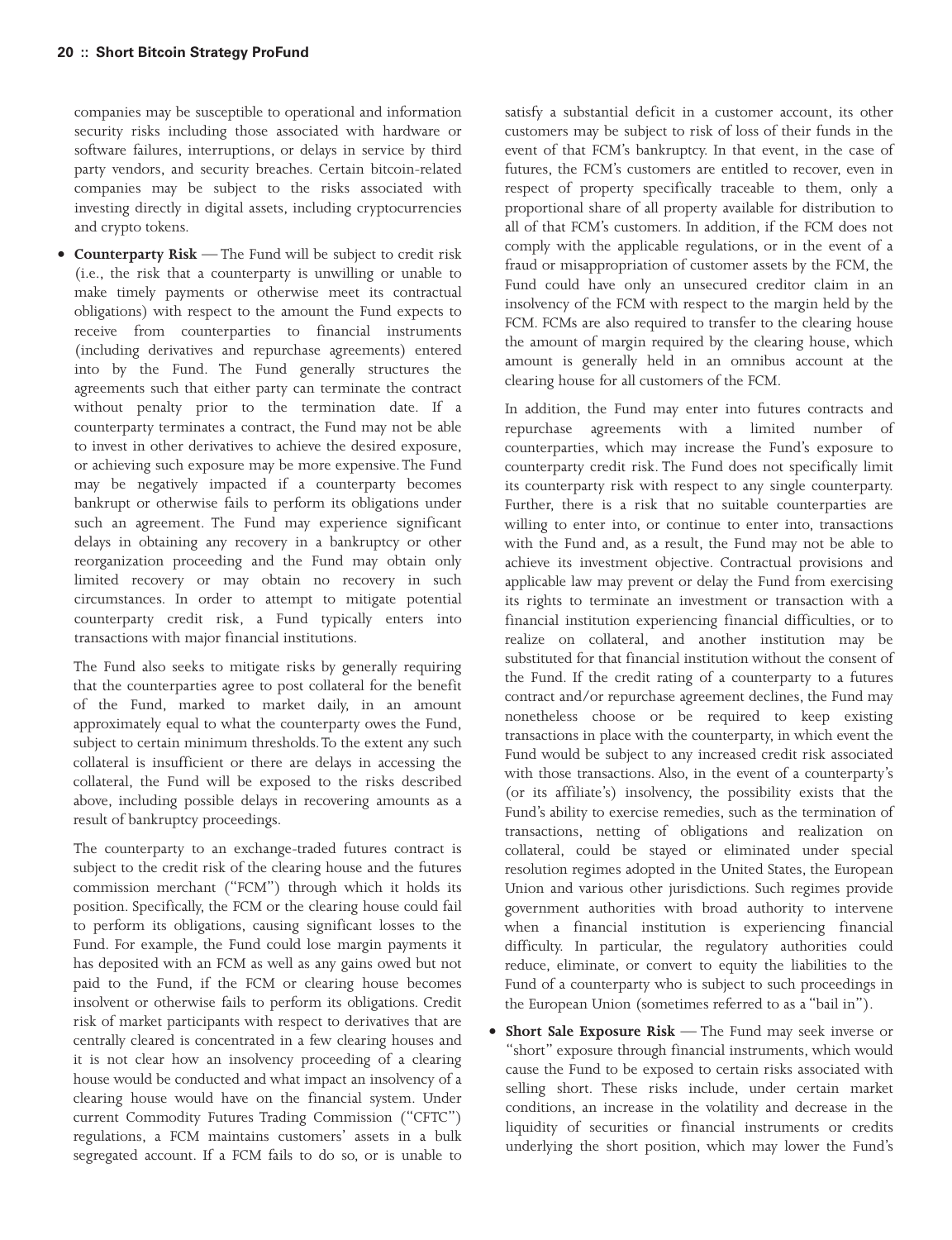return, result in a loss, have the effect of limiting the Fund's ability to obtain inverse exposure through financial instruments, or requiring the Fund to seek inverse exposure through alternative investment strategies that may be less desirable or more costly to implement. To the extent that, at any particular point in time, the securities or financial instruments or credits underlying the short position may be thinly-traded or have a limited market, including due to regulatory action, the Fund may be unable to meet its investment objective (e.g., due to a lack of available securities or financial instruments or counterparties). During such periods, the Fund's ability to issue additional Creation Units may be adversely affected. Obtaining inverse exposure may be considered an aggressive investment technique. Any income, dividends or payments by the assets underlying the Fund's short positions will negatively impact the Fund.

• **Tax Risk** — In order to qualify for the special tax treatment accorded a regulated investment company ("RIC") and its shareholders, the Fund must derive at least 90% of its gross income for each taxable year from "qualifying income," meet certain asset diversification tests at the end of each taxable quarter, and meet annual distribution requirements. The Fund's pursuit of its investment strategies will potentially be limited by the Fund's intention to qualify for such treatment and could adversely affect the Fund's ability to so qualify. The Fund can make certain investments, the treatment of which for these purposes is unclear. In particular, direct investments by the Fund in futures are not expected to produce qualifying income for purposes of the Fund's qualification as a RIC. The Fund, however, expect to gain exposure to futures and generate qualifying income by investing a portion of its assets in a wholly-owned subsidiary of the Fund organized under the laws of the Cayman Islands. To comply with the asset diversification test applicable to a RIC, the Fund will limit its investments in such subsidiary to 25% of the Fund's total assets at the end of each tax quarter. The Fund may, however, exceed this amount from time to time if the Advisor believes doing so is in the best interests of the Fund, provided, however, that the Fund intends to continue to comply with the asset diversification test applicable to RICs. If the Fund's investments in the subsidiary were to exceed 25% of the Fund's total assets at the end of a tax quarter, the Fund may no longer be eligible to be treated as a RIC. The Advisor will carefully monitor the Fund's investments in the subsidiary to ensure that no more than 25% of the Fund's assets are invested in the subsidiary at the end of each tax quarter. The Fund intends to invest in complex derivatives for which there is not clear guidance from the Internal Revenue Service ("IRS") as to the calculation of such investments under the asset diversification test applicable to RICs. There are no assurances that the IRS will agree with the Fund's calculation under the asset diversification test which could cause the Fund to fail to qualify as a RIC.

If, in any year, the Fund were to fail to qualify for the special tax treatment accorded a RIC and its shareholders, and were

ineligible to or were not to cure such failure, the Fund would be taxed in the same manner as an ordinary corporation subject to U.S. federal income tax on all its income at the fund level. The resulting taxes could substantially reduce the Fund's net assets and the amount of income available for distribution. In addition, in order to requalify for taxation as a RIC, the Fund could be required to recognize unrealized gains, pay substantial taxes and interest, and make certain distributions. Please see the Statement of Additional Information for more information.

# **Other Risks**

In addition to the risks noted above, many other factors may also affect the value of an investment in the Fund, such as market conditions, interest rates and other economic, political or financial developments. The impact of these developments on the Fund will depend upon the types of investments in which the Fund invests, the Fund's level of investment in particular issuers and other factors, including the financial condition, industry, economic sector and location of such issuers. The SAI contains additional information about the Fund, its investment strategies and related risks. The Fund may be subject to other risks in addition to those identified as principal risks.

- **Risks of Government Regulation** —The Financial Industry Regulatory Authority ("FINRA") issued a notice on March 8, 2022 seeking comment on measures that could prevent or restrict investors from buying a broad range of public securities designated as "complex products"—which could include the leveraged and inverse funds offered by ProFund Advisors. The ultimate impact, if any, of these measures remains unclear. However, if regulations are adopted, they could, among other things, prevent or restrict investors' ability to buy the funds.
- **Natural Disaster/Epidemic Risk** Natural or environmental disasters, such as earthquakes, fires, floods, hurricanes, tsunamis and other severe weather-related phenomena generally, and widespread disease, including pandemics and epidemics (for example, the novel coronavirus COVID-19), have been and can be highly disruptive to economies and markets and have recently led, and may continue to lead, to increased market volatility and significant market losses. Such natural disaster and health crises could exacerbate political, social, and economic risks, and result in significant breakdowns, delays, shutdowns, social isolation, and other disruptions to important global, local and regional supply chains affected, with potential corresponding results on the operating performance of the Fund and its investments. A climate of uncertainty and panic, including the contagion of infectious viruses or diseases, may adversely affect global, regional, and local economies and reduce the availability of potential investment opportunities, and increases the difficulty of performing due diligence and modeling market conditions, potentially reducing the accuracy of financial projections. Under these circumstances, the Fund may have difficulty achieving its investment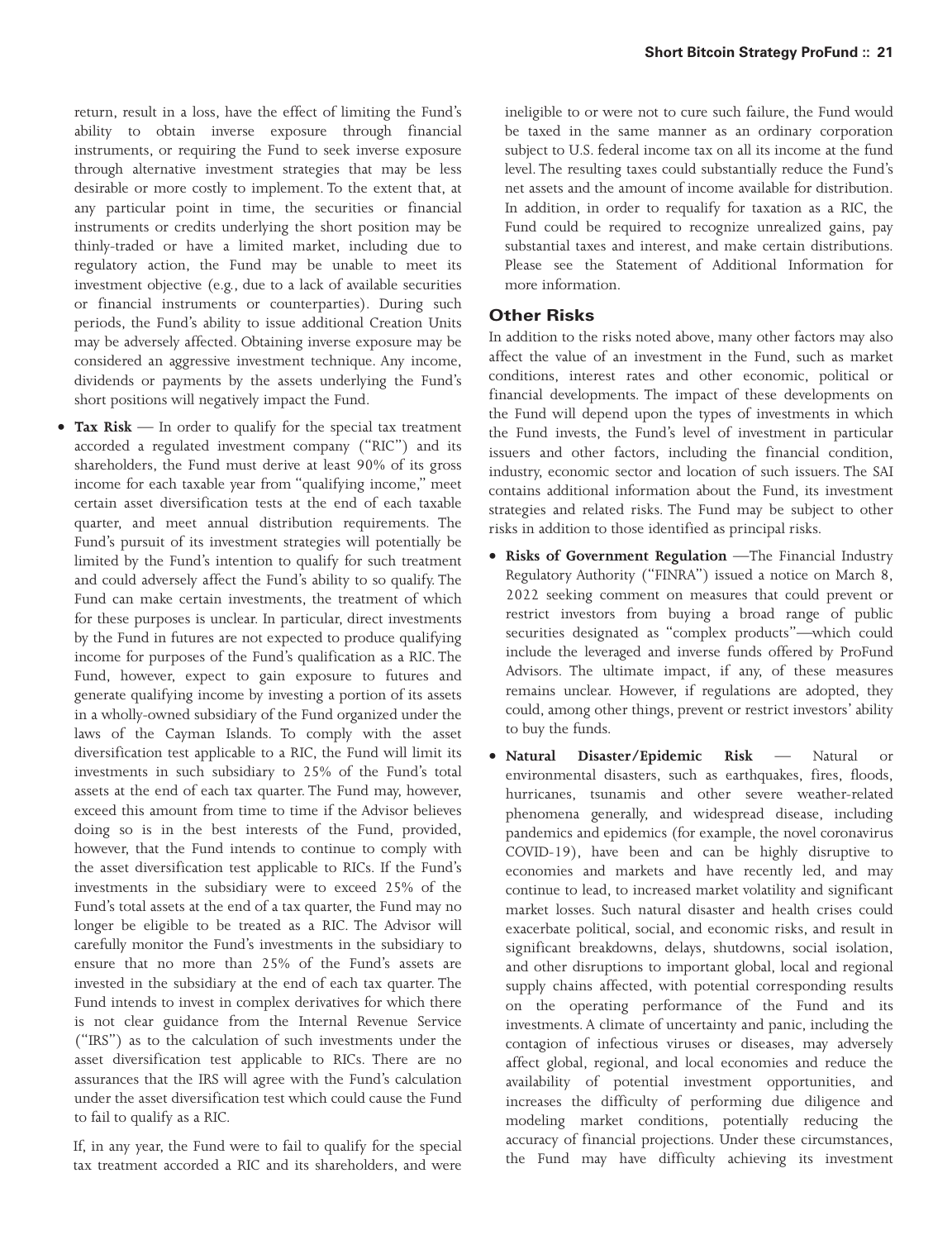objectives which may adversely impact Fund performance. Further, such events can be highly disruptive to economies and markets, significantly disrupt the operations of individual companies (including, but not limited to, the Fund's investment advisor, third party service providers, and counterparties), sectors, industries, markets, securities and commodity exchanges, currencies, interest and inflation rates, credit ratings, investor sentiment, and other factors affecting the value of the Fund's investments. These factors can cause substantial market volatility, exchange trading suspensions and closures, changes in the availability of and the margin requirements for certain instruments, and can impact the ability of the Fund to complete redemptions and otherwise affect Fund performance and Fund trading in the secondary market. A widespread crisis would also affect the global economy in ways that cannot necessarily be foreseen. How long such events will last and whether they will continue or recur cannot be predicted. Impacts from these events could have a significant impact on the Fund's performance, resulting in losses to your investment.

• **Risk that Current Assumptions and Expectations Could Become Outdated as a Result of Global Economic Shock** — The onset of the novel coronavirus (COVID-19) has caused significant shocks to global financial markets and economies, with many governments taking extreme actions to slow and contain the spread of COVID-19 (including any variants). These actions have had, and likely will continue to have, a severe economic impact on global economies as economic activity in some instances has essentially ceased. The global economic shocks being experienced as of the date hereof may cause the underlying assumptions and expectations of the Fund to quickly become outdated or inaccurate, resulting in significant losses.

Additionally, other public health issues, war, military conflicts, sanctions, acts of terrorism, sustained elevated inflation, supply chain issues or other events could have a significant negative impact on global financial markets and economies. Russia's recent military incursions in Ukraine have led to, and may lead to additional sanctions being levied by the United States, European Union and other countries against Russia. Russia's military incursion and the resulting sanctions could adversely affect global energy and financial markets and thus could affect the value of the Fund's investments, even beyond any direct exposure the Fund may have to the region or to adjoining geographic regions.The extent and duration of the military action, sanctions and resulting market disruptions are impossible to predict, but could have a severe adverse effect on the region, including significant negative impacts on the economy and the markets for certain securities and commodities, such as oil and natural gas. How long such tensions and related events will last cannot be predicted.These tensions and any related events could have significant impact on the Fund performance and the value of an investment in the Fund.

- **Cybersecurity Risk** —With the increased use of technologies such as the Internet and the dependence on computer systems to perform necessary business functions, the Fund, financial intermediaries, service providers and the relevant listing exchange are susceptible to operational, information security and related "cyber" risks. In general, cyber incidents can result from deliberate attacks or unintentional events. Cyber attacks include, but are not limited to gaining unauthorized access to digital systems for purposes of misappropriating assets or sensitive information, corrupting data, or causing operational disruption. Cyber attacks may also be carried out in a manner that does not require gaining unauthorized access, such as causing among other behaviors, stealing or corrupting data maintained online or digitally, and denial of service attacks on websites. Cybersecurity failures or breaches of the Fund's third party service provider (including, but not limited to, index providers, the administrator and transfer agent) or the issuers of securities and/or financial instruments in which the Fund invests, have the ability to cause disruptions and impact business operations, potentially resulting in financial losses, the inability of Fund shareholders to transact business, violations of applicable privacy and other laws. For instance, cyber attacks may interfere with the processing of shareholder transactions, impact the Fund's ability to calculate its NAV, cause the release of private shareholder information or confidential Fund information, impede trading, cause reputational damage, and subject the Fund to regulatory fines, reputational damage, penalties or financial losses, reimbursement or other compensation costs, and/or additional compliance costs. In addition, substantial costs may be incurred in order to prevent any cyber incidents in the future. The Fund and its shareholders could be negatively impacted as a result. While the Fund or its service providers may have established business continuity plans and systems designed to guard against such cyber attacks or adverse effects of such attacks, there are inherent limitations in such plans and systems including the possibility that certain risks have not been identified, in large part because different unknown threats may emerge in the future. Similar types of cybersecurity risks also are present for issuers of securities in which the Fund invests, which could result in material adverse consequences for such issuers, and may cause the Fund's investments in such securities to lose value. In addition, cyber attacks involving a counterparty to the Fund could affect such a counterparty's ability to meets it obligations to the Fund, which may result in losses to the Fund and its shareholders. ProFund Advisors and the Trust do not control the cybersecurity plans and systems put in place by third party service providers, and such third party service providers may have no or limited indemnification obligations to ProFund Advisors or the Fund.
- **Operational Risk** The Fund, its service providers and financial intermediaries are subject to operational risks arising from, among other things, human error, systems and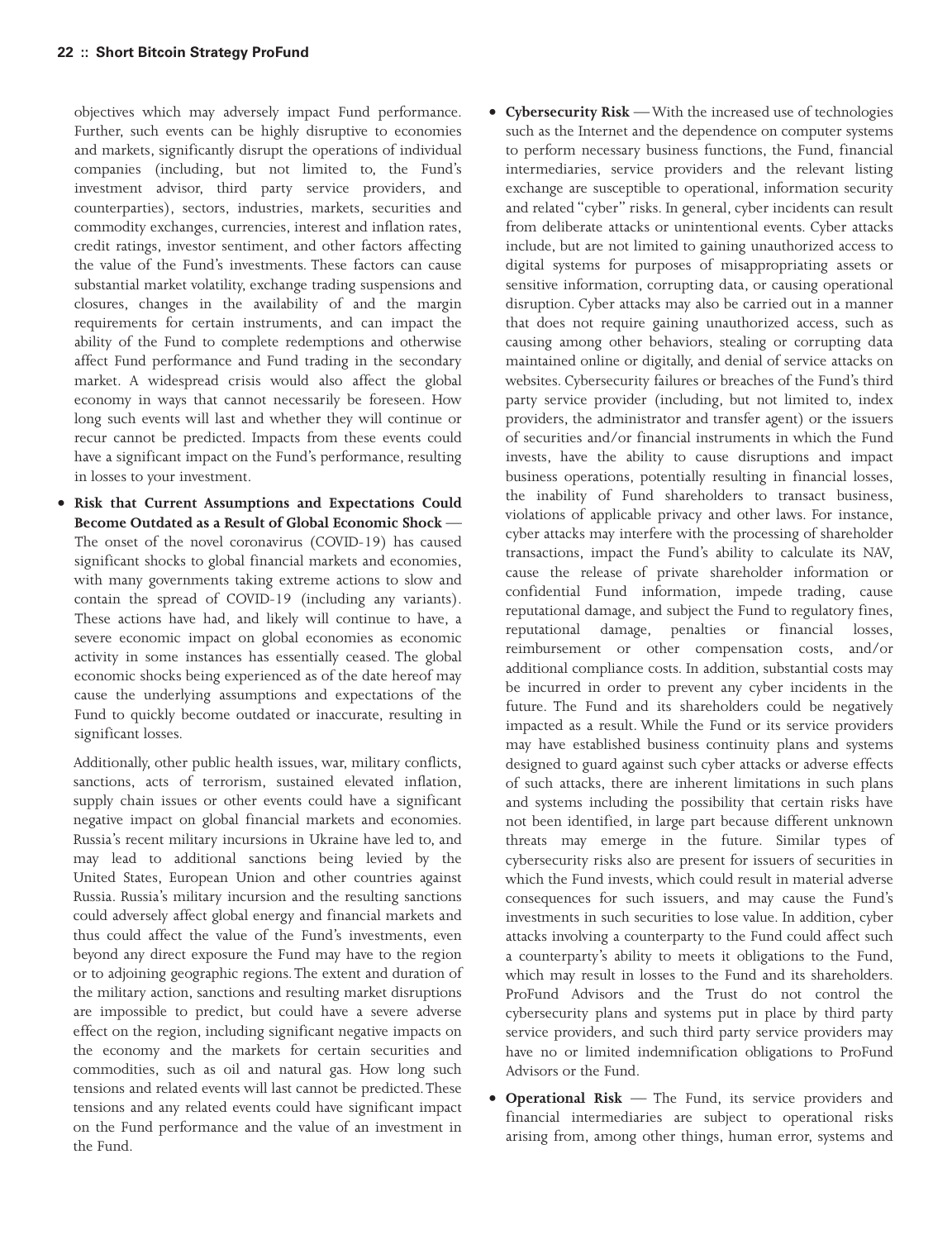technology errors and disruptions, failed or inadequate controls, and fraud. These errors may adversely affect the Fund's operations, including its ability to execute its investment process, calculate or disseminate its NAV or intraday indicative value in a timely manner, and process creations or redemptions. While the Fund seeks to minimize such events through controls and oversight, there may still be failures and the Fund may be unable to recover any damages associated with such failures. These failures may have a material adverse effect on the Fund's returns. The Fund relies on order information provided by financial intermediaries to determine the net inflows and outflows. As a result, the Fund is subject to operational risks associated with reliance on those financial intermediaries and their data sources. In particular, errors in the order information may result in the purchase or sale of the instruments in which the Fund invests in a manner that may be disadvantageous to the Fund.

**A Precautionary Note to Investment Companies** — For purposes of the Investment Company Act of 1940, the Fund is a registered investment company, and the acquisition of the Fund's shares by other investment companies is subject to the restrictions of Section  $12(d)(1)$  thereof. Any investment company considering purchasing shares of the Fund in amounts that would cause it to exceed the restrictions of Section  $12(d)(1)$ should contact the Trust. Prior to a fund acquiring securities of another fund that exceeds the limits of Section  $12(d)(1)$ , the acquiring fund must enter into a Fund of Funds Agreement with the acquired fund pursuant to Rule 12d1-4. Rule 12d1-4 outlines the requirements of Fund of Funds Agreements and specifies the responsibilities of the Board related to "fund of funds" arrangements.

# **Additional Information About the Index, the Index Providers and the Index Calculation Agent**

The "S&P CME Bitcoin Futures Index" is a product of S&P Dow Jones Indices LLC or its affiliates ("SPDJI"), and has been licensed for use by ProFunds. S&P® is a registered trademark of S&P Global, Inc. or its affiliates ("S&P"); Dow Jones® is a registered trademark of Dow Jones Trademark Holdings LLC ("Dow Jones"); "CME" is a registered trademark of CME Group, Inc. and these trademarks have been licensed for use by SPDJI and sublicensed for certain purposes by ProFunds. ProFunds is not sponsored, endorsed, sold or promoted by SPDJI, Dow Jones, S&P, their respective affiliates, or CME Group and none of such parties make any representation regarding the advisability of investing in such product(s) nor do they have any liability for any errors, omissions, or interruptions of the S&P CME Bitcoin Futures Index. It is not possible to invest directly in an index. Short Bitcoin Strategy ProFund is not sponsored, endorsed, sold or promoted by SPDJI, Dow Jones, S&P, any of their respective affiliates (collectively, "S&P Dow Jones Indices") or CME Group, Inc. Neither S&P Dow Jones Indices nor CME Group, Inc. make any representation or warranty, express or implied, to the owners of the Short Bitcoin Strategy ProFund or any member of the public regarding the advisability of investing in securities

generally or in Short Bitcoin Strategy ProFund particularly or the ability of the S&P CME Bitcoin Futures Index to track general market performance. Past performance of an index is not an indication or guarantee of future results. S&P Dow Jones Indices' and CME Group, Inc. only relationship to ProFunds with respect to the S&P CME Bitcoin Futures Index is the licensing of the S&P CME Bitcoin Futures Index and certain trademarks, service marks and/or trade names of S&P Dow Jones Indices and/or its licensors. The S&P CME Bitcoin Futures Index is determined, composed and calculated by S&P Dow Jones Indices or CME Group, Inc. without regard to ProFunds or the Short Bitcoin Strategy ProFund. S&P Dow Jones Indices and CME Group, Inc. have no obligation to take the needs of ProFunds or the owners of Short Bitcoin Strategy ProFund into consideration in determining, composing or calculating the S&P CME Bitcoin Futures Index. Neither S&P Dow Jones Indices nor CME Group, Inc. are responsible for and have not participated in the determination of the prices, and amount of Short Bitcoin Strategy ProFund or the timing of the issuance or sale of Short Bitcoin Strategy ProFund or in the determination or calculation of the equation by which Short Bitcoin Strategy ProFund is to be converted into cash, surrendered or redeemed, as the case may be. S&P Dow Jones Indices and CME Group, Inc. have no obligation or liability in connection with the administration, marketing or trading of Short Bitcoin Strategy ProFund. There is no assurance that investment products based on the S&P CME Bitcoin Futures Index will accurately track index performance or provide positive investment returns. S&P Dow Jones Indices LLC is not an investment adviser, commodity trading advisory, commodity pool operator, broker dealer, fiduciary, promoter (as defined in the Investment Company Act of 1940, as amended), "expert" as enumerated within 15 U.S.C.  $\S$  77 $k(a)$  or tax advisor. Inclusion of a security, commodity, crypto currency or other asset within an index is not a recommendation by S&P Dow Jones Indices to buy, sell, or hold such security, commodity, crypto currency or other asset, nor is it considered to be investment advice or commodity trading advice.

NEITHER S&P DOW JONES INDICES NOR CME GROUP, INC. GUARANTEES THE ADEQUACY, ACCURACY, TIMELINESS AND/OR THE COMPLETENESS OF THE S&P CME BITCOIN FUTURES INDEX OR ANY DATA RELATED THERETO OR ANY COMMUNICATION, INCLUDING BUT NOT LIMITED TO, ORAL OR WRITTEN COMMUNICATION (INCLUDING ELECTRONIC COMMUNICATIONS) WITH RESPECT THERETO. S&P DOW JONES INDICES AND CME GROUP, INC. SHALL NOT BE SUBJECT TO ANY DAMAGES OR LIABILITY FOR ANY ERRORS, OMISSIONS, OR DELAYS THEREIN. S&P DOW JONES INDICES AND CME GROUP, INC. MAKES NO EXPRESS OR IMPLIED WARRANTIES, AND EXPRESSLY DISCLAIMS ALL WARRANTIES, OF MERCHANTABILITY OR FITNESS FOR A PARTICULAR PURPOSE OR USE OR AS TO RESULTS TO BE OBTAINED BY PROFUNDS, OWNERS OF THE SHORT BITCOIN STRATEGY PROFUND, OR ANY OTHER PERSON OR ENTITY FROM THE USE OF THE S&P CME BITCOIN FUTURES INDEX OR WITH RESPECT TO ANY DATA RELATED THERETO. WITHOUT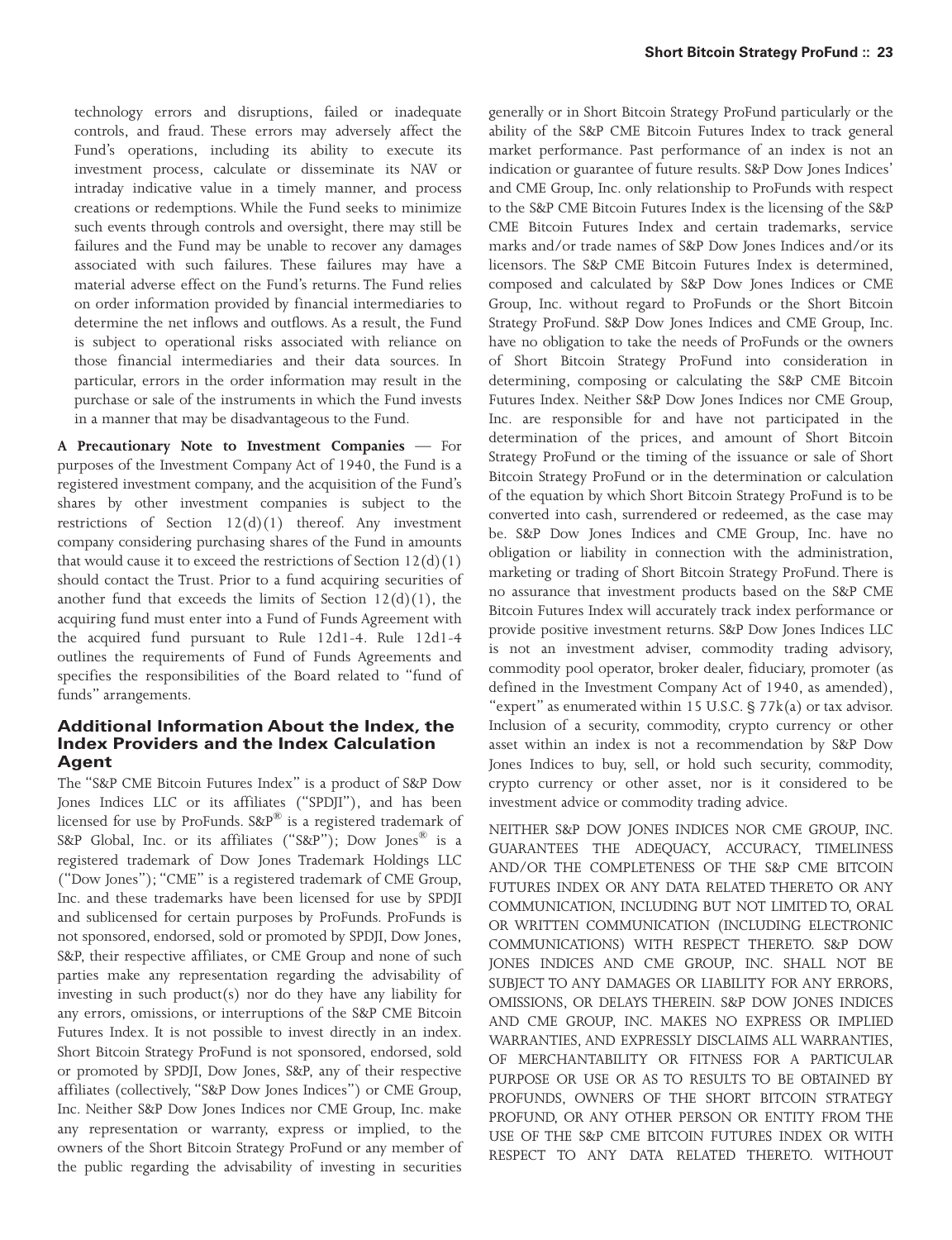LIMITING ANY OF THE FOREGOING, IN NO EVENT WHATSOEVER SHALL S&P DOW JONES INDICES OR CME GROUP, INC. BE LIABLE FOR ANY INDIRECT, SPECIAL, INCIDENTAL, PUNITIVE, OR CONSEQUENTIAL DAMAGES INCLUDING BUT NOT LIMITED TO, LOSS OF PROFITS, TRADING LOSSES, LOST TIME OR GOODWILL, EVEN IF THEY HAVE BEEN ADVISED OF THE POSSIBLITY OF SUCH DAMAGES, WHETHER IN CONTRACT, TORT, STRICT LIABILITY, OR OTHERWISE. S&P DOW JONES INDICES HAS NOT REVIEWED, PREPARED AND/OR CERTIFIED ANY PORTION OF, NOR DOES S&P DOW JONES INDICES HAVE ANY CONTROL OVER, THE

PROFUNDS PRODUCT REGISTRATION STATEMENT, PROSPECTUS OR OTHER OFFERING MATERIALS. THERE ARE NO THIRD-PARTY BENEFICIARIES OF ANY AGREEMENTS OR ARRANGEMENTS BETWEEN S&P DOW JONES INDICES AND PROFUNDS, OTHER THAN THE LICENSORS OF S&P DOW JONES INDICES.

## **Portfolio Holdings Information**

A description of the Trust's policies and procedures with respect to the disclosure of the Fund's portfolio holdings is available in the SAI.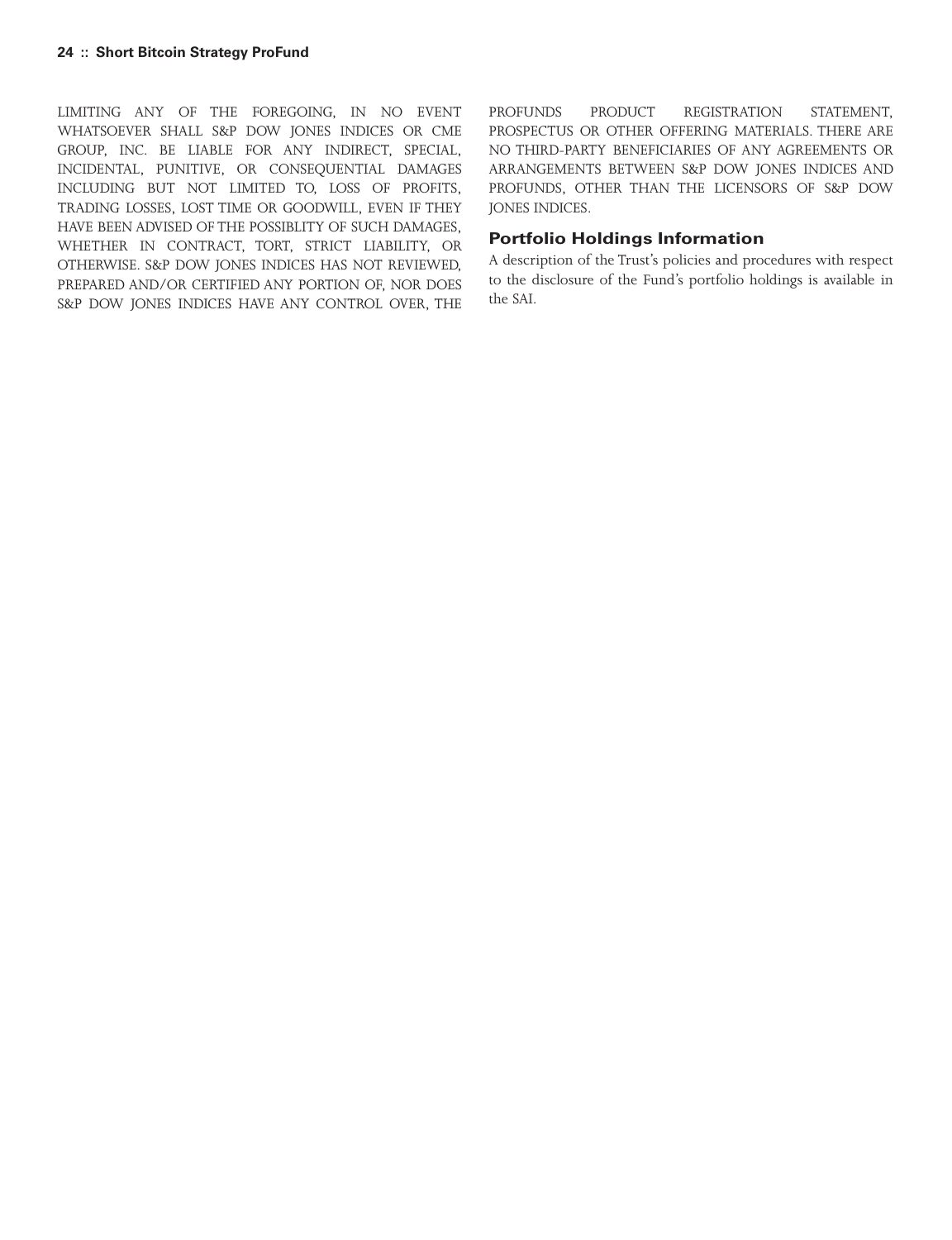<span id="page-24-0"></span>**Fund Management**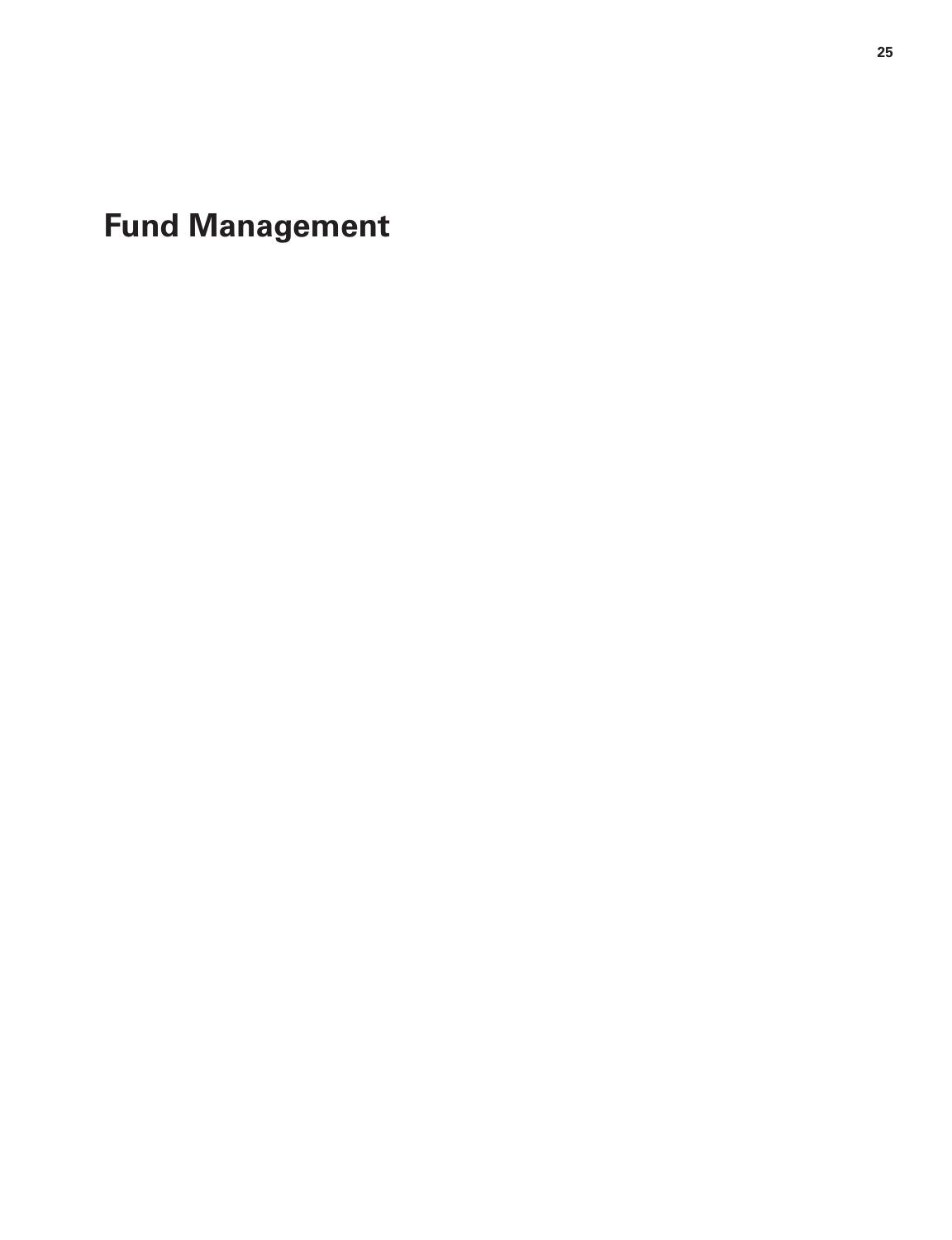# **Board of Trustees and Officers**

The Board is responsible for the general supervision of the Fund. The officers of the Trust are responsible for the day-to-day operations of the Fund.

#### **Investment Advisor**

ProFund Advisors, located at 7272 Wisconsin Avenue, 21<sup>st</sup> Floor, Bethesda, Maryland 20814, serves as the investment adviser to the Fund and provides investment advice and management services to the Fund. ProFund Advisors oversees the investment and reinvestment of the assets in the Fund. For its investment advisory services, ProFund Advisors is entitled to receive annual fees equal to 0.45% of the average daily net assets of the Fund. ProFund Advisors bears the costs of providing advisory services.

A discussion regarding the basis for the Board approving the investment advisory agreement for the Fund is expected to be included in the Trust's first report to shareholders that includes the Fund.

### **Portfolio Management**

The following individuals have responsibility for the day-to-day management of the Fund as set forth in the Summary Prospectus relating to the Fund.The Portfolio Managers' business experience for the past five years is listed below. Additional information about the Portfolio Managers' compensation, other accounts managed by the Portfolio Managers and their ownership of other investment companies can be found in the SAI.

**Alexander Ilyasov,** ProShare Advisors: Senior Portfolio Manager since October 2013 and Portfolio Manager from November 2009 through September 2013. ProFund Advisors LLC: Senior Portfolio Manager since October 2013 and Portfolio Manager

from November 2009 through September 2013. ProShare Capital Management LLC: Senior Portfolio Manager since August 2016.

**George Banian,** ProShare Advisors: Portfolio Manager since February 2022, Associate Portfolio Manager from August 2016 to February 2022, Senior Portfolio Analyst from December 2010 to August 2016, Portfolio Analyst from December 2007 to December 2010. ProFund Advisors: Portfolio Manager since February 2022, Associate Portfolio Manager from July 2021 to February 2022.

### **Other Service Providers**

ProFunds Distributors, Inc. (the "Distributor"), located at 7272 Wisconsin Avenue, 21<sup>st</sup> Floor, Bethesda, Maryland 20814, acts as the distributor of Fund shares and is a wholly-owned subsidiary of ProFund Advisors. Citi Fund Services Ohio, Inc. ("Citi"), located at 4400 Easton Commons, Suite 200, Columbus, Ohio 43219, acts as the administrator to the Fund, providing operations, compliance and administrative services. FIS Investor Services LLC ("FIS"), located at 4249 Easton Way, Suite 400, Columbus, OH 43219, acts as transfer agent for the Fund, maintaining shareholder account records for the Fund, distributing distributions payable by the Fund, and producing statements with respect to account activity for the Fund and their shareholders.

ProFund Advisors also performs certain management services, including client support and other administrative services, for the Fund under a Management Services Agreement. ProFund Advisors is entitled to receive annual fees equal to 0.15% of the average daily net assets of the Fund for such services.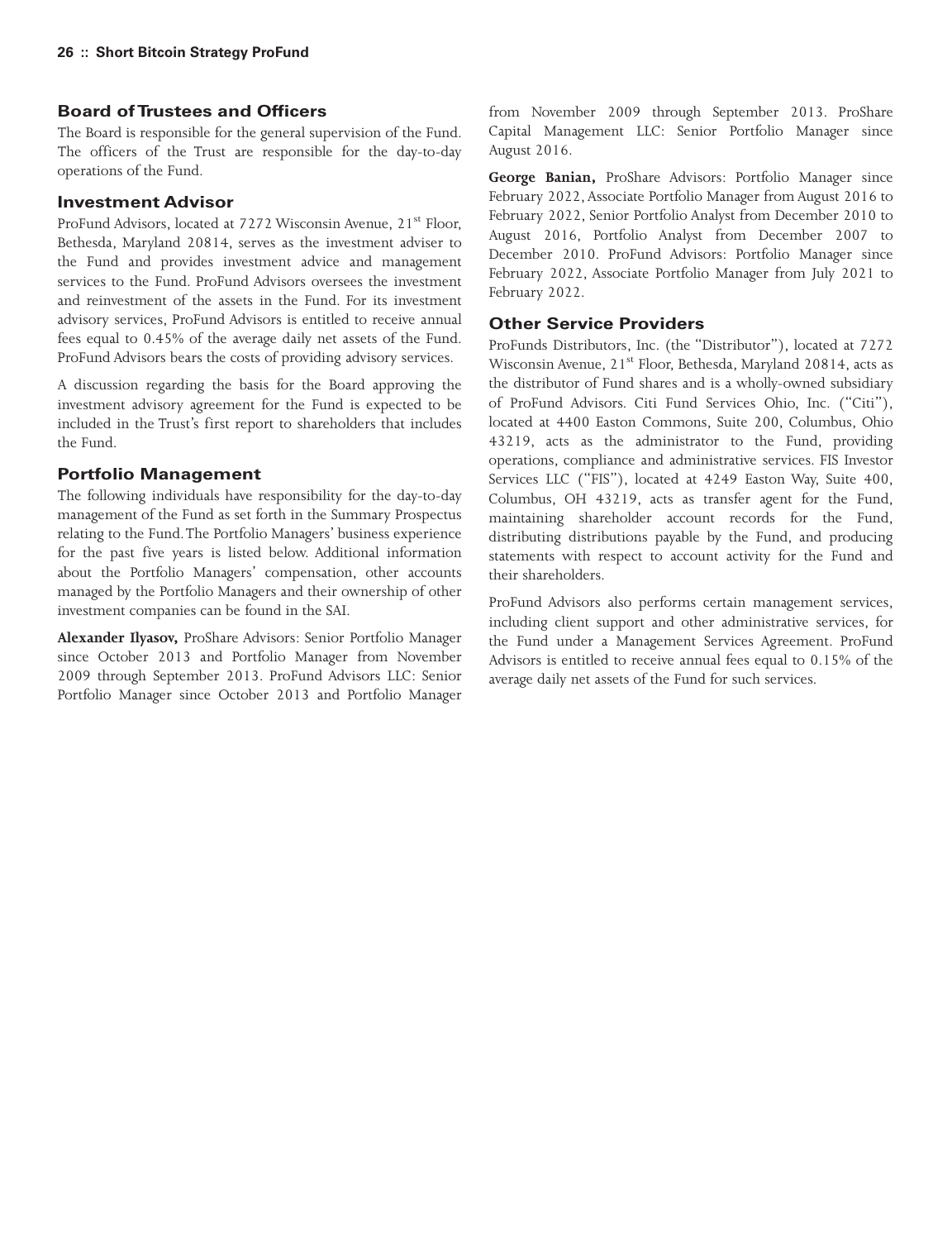<span id="page-26-0"></span>**General Information**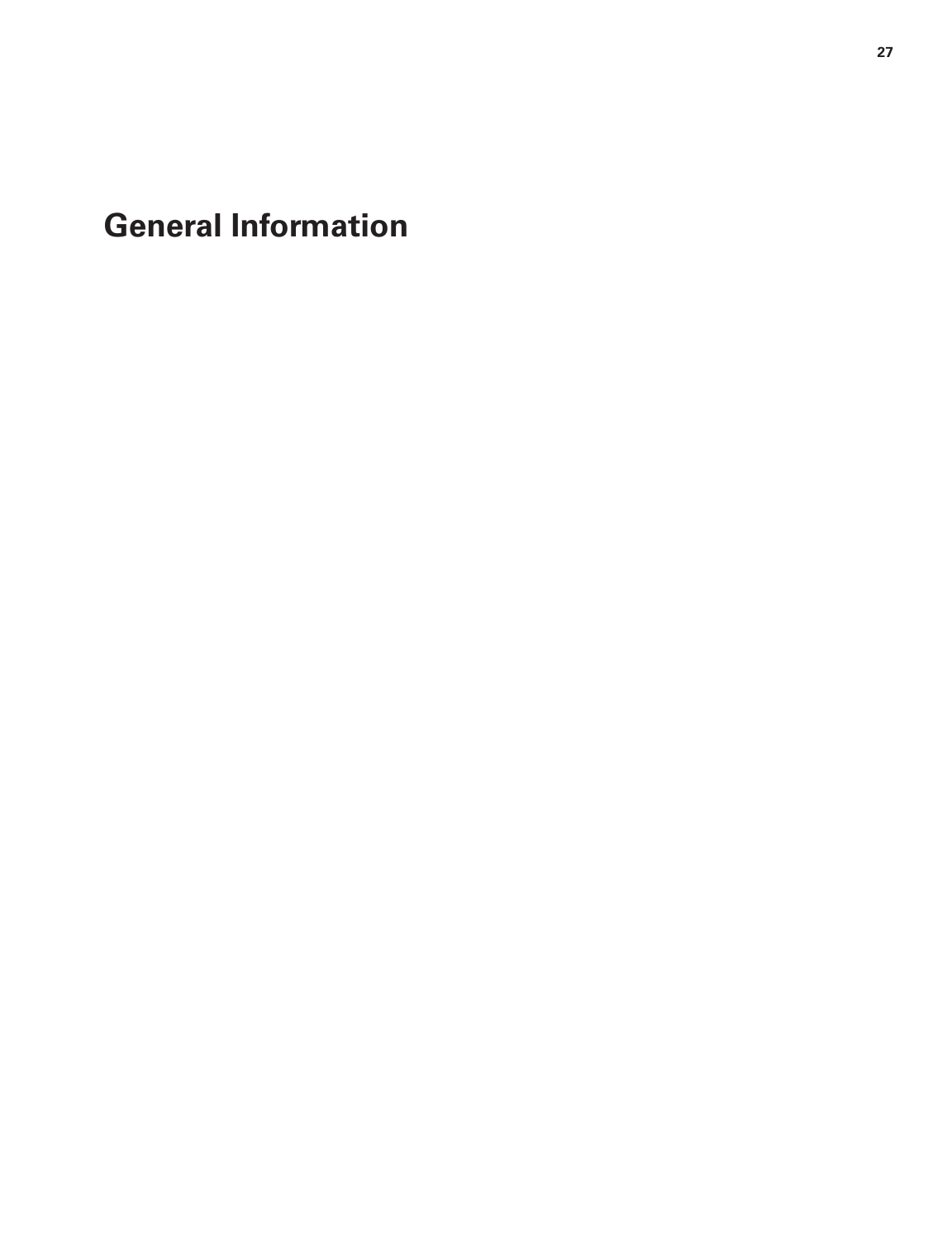# **Determination of NAV**

The price at which you purchase, redeem and exchange shares is the NAV per share next determined after your transaction request is received by the transfer agent in good order (i.e., required forms are complete and, in the case of a purchase, correct payment is received). The Fund calculates its NAV by taking the value of its assets, subtracting any liabilities, and dividing that amount by the number of outstanding shares.

The Fund's assets are valued primarily on the basis of information furnished by a pricing service or market quotations. Short-term securities are valued on the basis of amortized cost or based on market prices. Securities traded regularly in the overthe-counter market are generally valued on the basis of the mean between the bid and asked quotes furnished by dealers actively trading those securities. Futures contracts purchased and held are generally valued at the last sale price prior to the time the Fund determines its NAV. Routine valuation of certain derivatives is performed using procedures approved by the Board.

If market quotations are not readily available, an investment may be valued by a method that the Board of Trustees believes accurately reflects fair value. The use of such a fair valuation method may be appropriate if, for example: (i) ProFund Advisors believes market quotations do not accurately reflect fair value of an investment; (ii) ProFund Advisors believes an investment's value has been materially affected by events occurring after the close of the exchange or market on which the investment is principally traded (for example, a foreign exchange or market); (iii) a trading halt closes an exchange or market early; or (iv) other events result in an exchange or market delaying its normal close. Any such fair valuations will be conducted pursuant to Board approved fair valuation procedures. At times, the Fund may, pursuant to Board-approved procedures, write down the value of an investment or other asset to reflect, among other things, decreases in the value of the asset or decreases in the likelihood that the Fund will be able to collect on the asset.These write downs will reduce the value of the asset and, ultimately, the value of the Fund. Fair valuation procedures involve the risk that the Fund's valuation of an investment may be higher or lower than the price the investment might actually command if the Fund sold it.

The Fund normally calculates its daily share price as of the close of trading on the New York Stock Exchange ("NYSE") (normally 4:00 p.m. Eastern Time) every day the NYSE is open.

To the extent the Fund's portfolio investments trade in markets on days when the Fund is not open for business, the value of the Fund's assets may vary on those days. In addition, trading in certain portfolio investments may not occur on days the Fund is open for business. If the exchange or market on which the Fund's underlying investments are primarily traded closes early, the NAV may be calculated prior to its normal calculation time.

**NYSE Holiday Schedule:**The NYSE is open every week, Monday through Friday, except when the following holidays are celebrated: New Year's Day, Martin Luther King, Jr. Day (the third Monday in January), Washington's Birthday (observed), Good Friday, Memorial Day (the last Monday in May), Juneteenth, Independence Day, Labor Day (the first Monday in September), Thanksgiving Day (the fourth Thursday in November) and Christmas Day. Exchange holiday schedules are subject to change without notice.

The NYSE will close early (1:00 p.m. Eastern Time) on the day before Christmas Day and on the day after Thanksgiving Day.

**Securities Industry and Financial Markets Association's ("SIFMA") Proposed Close and Early Close Schedule:** On the following days in 2022 and 2023 SIFMA has recommended that the U.S. bond markets close: January 17, 2022, February 21, 2022, April 15, 2022, May 30, 2022, June 20, 2022, July 4, 2022, September 5, 2022, October 10, 2022, November 11, 2022, November 24, 2022, January 16, 2023, February 20, 2023, June 19, 2023, July 4, 2023, September 4, 2023, October 9, 2023, November 23, 2023 and December 25, 2023. SIFMA has recommended that the U.S. bond markets close early at 2:00 p.m. (Eastern Time) on April 14, 2022, May 27, 2022, July 1, 2022, November 25, 2022, December 23, 2022, December 30, 2022, April 7, 2023, May 26, 2023, July 3, 2023, November 24, 2023, December 22, 2023 and December 29, 2023.

The Fund may cease taking transaction requests, including requests to exchange to or from other funds managed by ProFund Advisors or affiliates of ProFund Advisors on such days, at times other than the normal cut-off time. See "Transaction Cut-Off Times" in the Shareholder Services Guide in this Prospectus for more details.

# **Form of Redemption Proceeds**

You may receive redemption proceeds of your sale of shares of the Fund in a check, ACH, or federal wire transfer. The Funds typically expect that it will take one to three days following the receipt of your redemption request made in "good order" to pay out redemption proceeds; however, while not expected, payment of redemption proceeds may take up to seven days. The Fund maintains a cash balance that serves as a primary source of liquidity for meeting redemption requests. The Funds may also use the proceeds from the sale of portfolio securities to meet redemption requests if consistent with the management of the Fund. The Funds reserve the right to redeem in-kind. Each of these redemption methods may be used regularly and in stressed market conditions in conformity with applicable rules of the SEC.

**Cost Basis Reporting:** Upon the redemption or exchange of your shares in the Fund, the Fund or, if you purchase your shares through a financial intermediary, your financial intermediary generally will be required to provide you and the Internal Revenue Service ("IRS") with cost basis and certain other related tax information about the Fund shares you redeemed or exchanged. This cost basis reporting requirement is effective for shares purchased, including through dividend reinvestment, on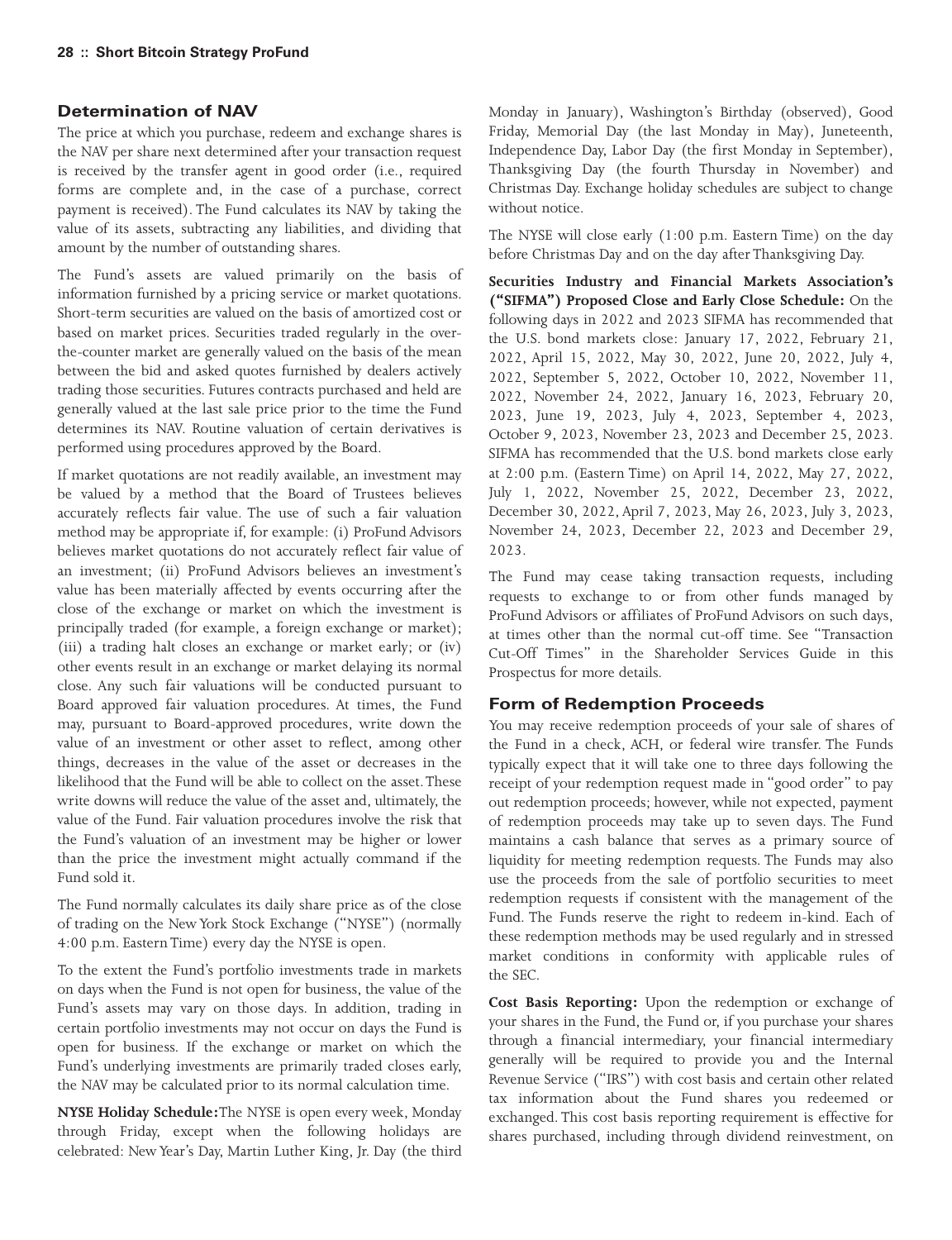or after January 1, 2012. Please see the Funds' website (www.profunds.com) or consult your financial intermediary, as appropriate, for more information regarding available methods for cost basis reporting and how to select or change a particular method. Please consult your tax advisor to determine which available cost basis method is best for you.

# **Dividends and Distributions**

The intends to distribute its net investment income and capital gains, if any, to shareholders at least annually to qualify for treatment as a RIC for U.S. federal income tax purposes, as follows:

| <b>Fund</b>                              | <b>Dividends</b> | <b>Capital</b><br><b>Gains</b> |          |
|------------------------------------------|------------------|--------------------------------|----------|
|                                          | Accrued          | Paid                           | Paid     |
| <b>Short Bitcoin Strategy</b><br>ProFund | Monthly          | Monthly                        | Annually |

The Funds do not announce dividend distribution dates in advance. Certain investment strategies employed by certain Funds may produce income or net short-term capital gains which the Funds may seek to distribute more frequently. The Fund may declare additional capital gains distributions during a year. The Fund will reinvest distributions in additional shares of the Fund making the distribution, unless a shareholder has written to request distributions in cash (by check, wire or Automated Clearing House ("ACH")).

By selecting the distribution by check or wire option, a shareholder agrees to the following conditions:

- If a shareholder elects to receive distributions by check or wire, the Fund will, nonetheless, automatically reinvest such distributions in additional shares of the Fund if they are \$10 or less (and payable by check) or \$25 or less (and payable by wire). A shareholder may elect to receive distributions via ACH or reinvest such distribution in shares of another Fund regardless of amount.
- Any dividend or distribution check, which has been returned to the Fund or has remained uncashed for a period of six months from the issuance date, will be cancelled, and the funds will be reinvested (net of any bank charges) on the date of cancellation into the Fund or, if the account is closed or only the Government Money Market ProFund is open, the funds will be reinvested into the Government Money Market ProFund (information about the Government Money Market ProFund is contained in a separate prospectus, which may be obtained by calling (888) 776-5717 or (240) 497-6552); and
- Any account on which a dividend or distribution check was returned or remained uncashed for a period of six months will automatically have the dividend and distribution payment election adjusted so that all future dividends or distributions are reinvested into the Fund, unless subsequent distribution checks have been cashed.

# **Earning Dividends**

• Shares purchased in an exchange transaction begin earning dividends the day after the exchange is processed. Shares continue to earn dividends through the business day on which the Funds' transfer agent has processed a redemption of those shares.

#### **Taxes**

The following information is a general summary of the U.S. federal income tax consequences of an investment in the Fund and does not address any foreign, state, or local tax consequences. Please see the Statement of Additional Information for more information.

The Fund intends to qualify for treatment as a "regulated investment company" ("RIC") for federal income tax purposes. As such, the Fund does not ordinarily pay federal income tax on its net investment income and net realized capital gains that it timely distributes to shareholders. In order for each Fund to so qualify, each Fund must meet certain tests with respect to the sources and types of its income, the nature and diversification of its assets, and the timing and amount of its distributions.

- The Fund intends to distribute all or substantially all of its net investment income and capital gains to shareholders every year.
- Distributions from investment income by the Fund are generally taxable to shareholders as ordinary income for federal income tax purposes.
- Whether a distribution from capital gains by the Fund is taxable to shareholders as ordinary income or at the rates applicable to net capital gains depends on how long the Fund owned (or is treated as having owned) the investments generating the distribution, not on how long an investor has owned shares of the Fund.
- Distributions from capital gains on investments that the Fund has owned (or is treated as having owned) for more than 12 months and that are properly reported by the Fund as capital gain dividends will be treated as long-term capital gains includible in a shareholder's net capital gain and taxed to individuals at reduced rates. Distributions from capital gains on investments that the Fund has owned (or is treated as having owned) for 12 months or less will be taxable to shareholders as ordinary income.
- Distributions from investment income reported by the Fund as derived from "qualified dividend income" will be taxed in the hands of individuals at the rates applicable to net capital gains, provided that holding period and other requirements are met at both the shareholder and the Fund level. It is unclear whether the Fund will be able to report a significant portion of its distributions to shareholders as qualified dividend income.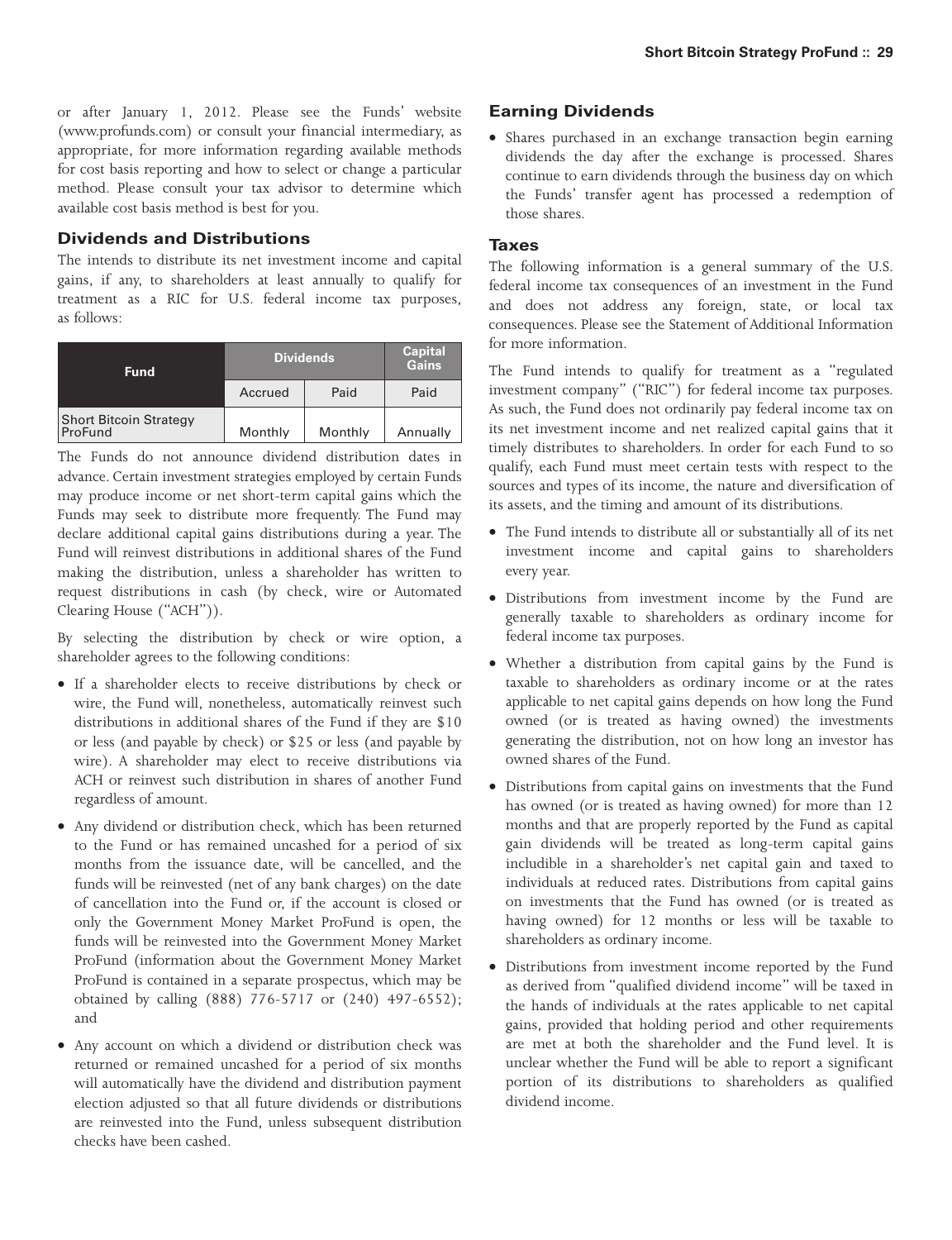- Shareholders will generally be subject to tax on Fund distributions regardless of whether they receive cash or choose to have the distributions reinvested.
- Distributions are taxable even if they are paid from income or gains earned by the Fund prior to the shareholder's purchase of Fund shares (which income or gains were thus included in the price paid for the Fund shares).
- Dividends declared by the Fund in October, November or December of one year and paid in January of the next year are generally taxable to shareholders in the calendar year in which the distributions are declared, rather than the calendar year in which the distributions are received.
- If shareholders redeem their Fund shares, they may have a capital gain or loss, which will be long-term or short-term depending upon how long they have held the shares. Net gains resulting from redemptions or sales of shares held for more than one year generally are taxed at net capital gain rates, while those resulting from redemptions or sales of shares held for one year or less generally are taxed at ordinary income rates.
- If shareholders exchange shares of one Fund for shares of a different Fund, this will be treated as a sale of the Fund's shares and any gain on the transaction may be subject to federal income tax.
- The Code generally imposes a 3.8% Medicare contribution tax on the "net investment income" of individuals, estates and trusts to the extent their income exceeds certain threshold amounts. Net investment income generally includes for this purpose, among other things, dividends paid by the Fund, including any capital gain dividends, and net capital gains recognized on the sale, redemption or exchange of Fund shares. Shareholders are advised to consult their tax advisors regarding the possible implications of this additional tax on their investment in the Fund.
- Distributions by the Fund to retirement plans that qualify for tax-exempt treatment under federal income tax laws and net gains on the redemption or sale of Fund shares by such plans will generally not be taxable. Special tax rules apply to investments through such plans. Shareholders should consult their tax advisors to determine the suitability of the Fund as an investment through such a plan and the tax treatment of distributions (including distributions of amounts attributable to an investment in the Fund) from such a plan.
- Income and gains from the Fund's investments in securities of foreign issuers, if any, may be subject to foreign withholding or other taxes. In such a case, the Fund's yield on those securities would decrease. It is not anticipated that Fund shareholders will be able to claim a credit or deduction with respect to such foreign taxes. In addition, the Fund's investments in foreign securities or foreign currencies may increase or accelerate the Fund's recognition of ordinary income and may affect the timing or amount of the Fund's distributions.
- The Fund's investment in certain debt instruments and the Fund's use of derivatives may cause the Fund to recognize taxable income in excess of the cash generated by such instruments. As a result, the Fund could be required at times to liquidate other investments (including when otherwise disadvantageous to do so) in order to satisfy its distribution requirements under the Code. The Fund's use of derivatives will also affect the amount, timing, and character of the Fund's distributions.
- As discussed above, in order to qualify for the special tax treatment accorded a RIC and its shareholders, the Fund must derive at least 90% of its gross income for each taxable year from "qualifying income," meet certain asset diversification tests at the end of each taxable quarter, and meet annual distribution requirements. The Fund's pursuit of its investment strategies will potentially be limited by the Fund's intention to qualify for such treatment and could adversely affect the Fund's ability to so qualify. The Fund can make certain investments, the treatment of which for these purposes is unclear. If, in any year, the Fund were to fail to qualify for the special tax treatment accorded a RIC and its shareholders, and were ineligible to or otherwise did not cure such failure, the Fund would be taxed in the same manner as an ordinary corporation subject to U.S. federal income tax on all its income at the fund level. The resulting taxes could substantially reduce the Fund's net assets and the amount of income available for distribution. In addition, in order to requalify for taxation as a RIC, the Fund could be required to recognize unrealized gains, pay substantial taxes and interest, and make certain distributions.
- The Fund is required to withhold U.S. federal income tax from all taxable distributions and redemption proceeds to shareholders who fail to provide the Fund with correct taxpayer identification numbers or to make required certifications, or who have been notified by the IRS that they are subject to backup withholding. Backup withholding is not an additional tax; rather, it is a way in which the IRS ensures it will collect taxes otherwise due. Any amounts withheld may be credited against the shareholder's U.S. federal income tax liability.
- In general, dividends paid to a shareholder that is not a "United States person" within the meaning of the Code (such a shareholder, a "foreign person") that the Fund properly reports as capital gain dividends, short-term capital gain dividends, or interest-related dividends, each as further defined in the SAI, are not subject to withholding of U.S. federal income tax, provided that certain other requirements are met. The Fund (or intermediary, as applicable) is permitted, but is not required, to report any part of its dividends as are eligible for such treatment. The Fund's dividends other than those the Fund so reports as capital gain dividends, short-term capital gain dividends, or interestrelated dividends generally will be subject to withholding of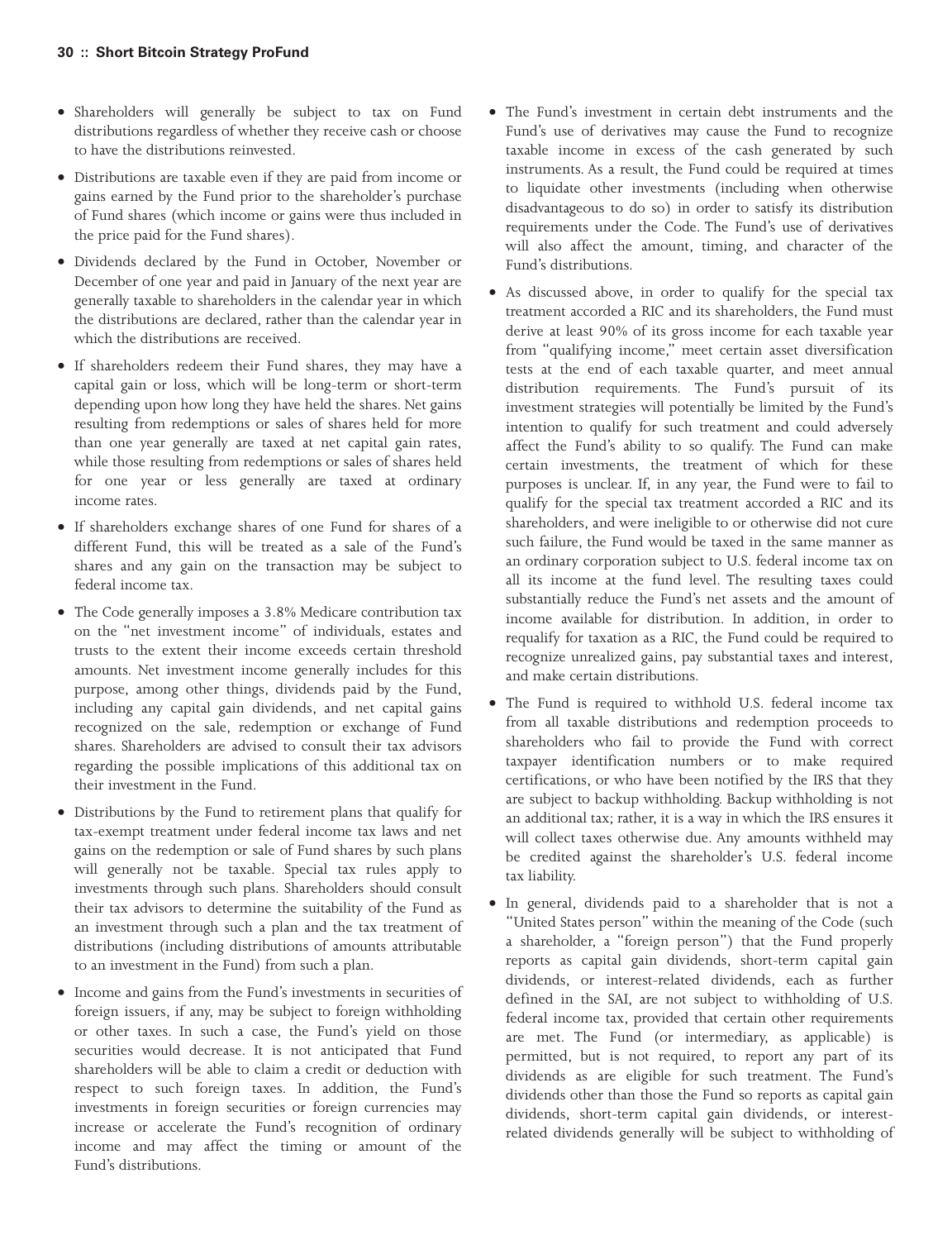U.S. federal income tax at a rate of 30% (or lower applicable treaty rate).

• Special tax considerations may apply to foreign persons investing in the Fund. Please see the SAI for further information. Because each shareholder's tax circumstances are unique and because the tax laws are subject to change, it is recommended that shareholders consult their own tax advisors about the federal, state, local and foreign tax consequences of investing in the Funds.

#### **Contractual Arrangement**

The Trust enters into contractual arrangements with various parties, including, among others, the Advisor, administrator, custodian, transfer agent, and Distributor, who provide services to the Fund. Shareholders are not parties to, or intended (or "third party") beneficiaries of, any of these contractual arrangements, and those contractual arrangements are not intended to create in any individual shareholder or group of shareholders and right to enforce them against the service providers or to seek any remedy under them against the service providers, either directly or on behalf of the Trust.

This Prospectus provides information concerning the Trust and the Fund that you should consider in determining whether to purchase shares of the Fund. None of this Prospectus, the SAI or any contract that is an exhibit to the Trust's registration statements, is intended to, nor does it, give rise to an agreement or contract between the Trust or the Fund and any investor, or give rise to any contract or other rights in any individual shareholder, group of shareholders or other person than any rights conferred explicitly by federal or state securities laws that may not be waived.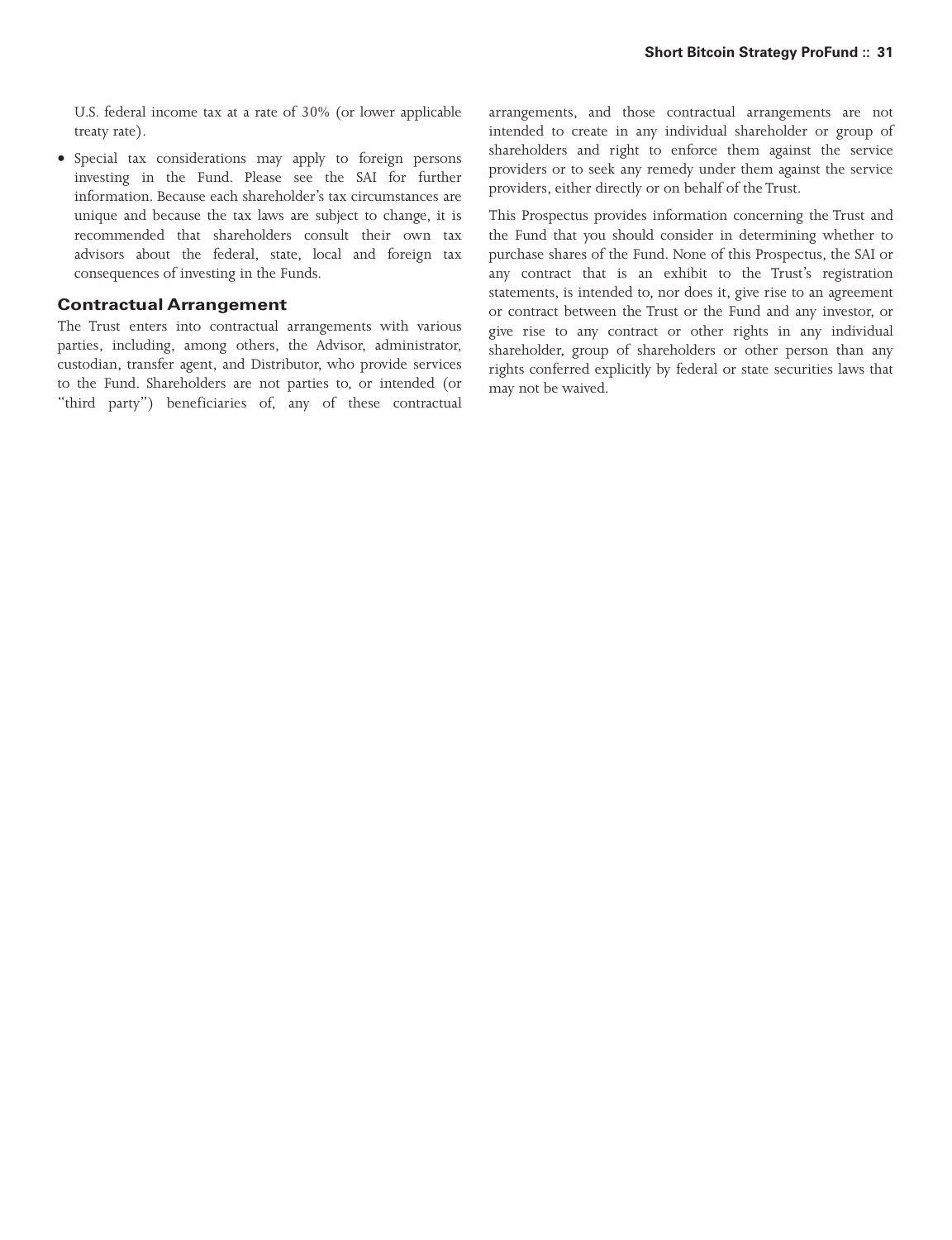<span id="page-31-0"></span>**Shareholder Services Guide**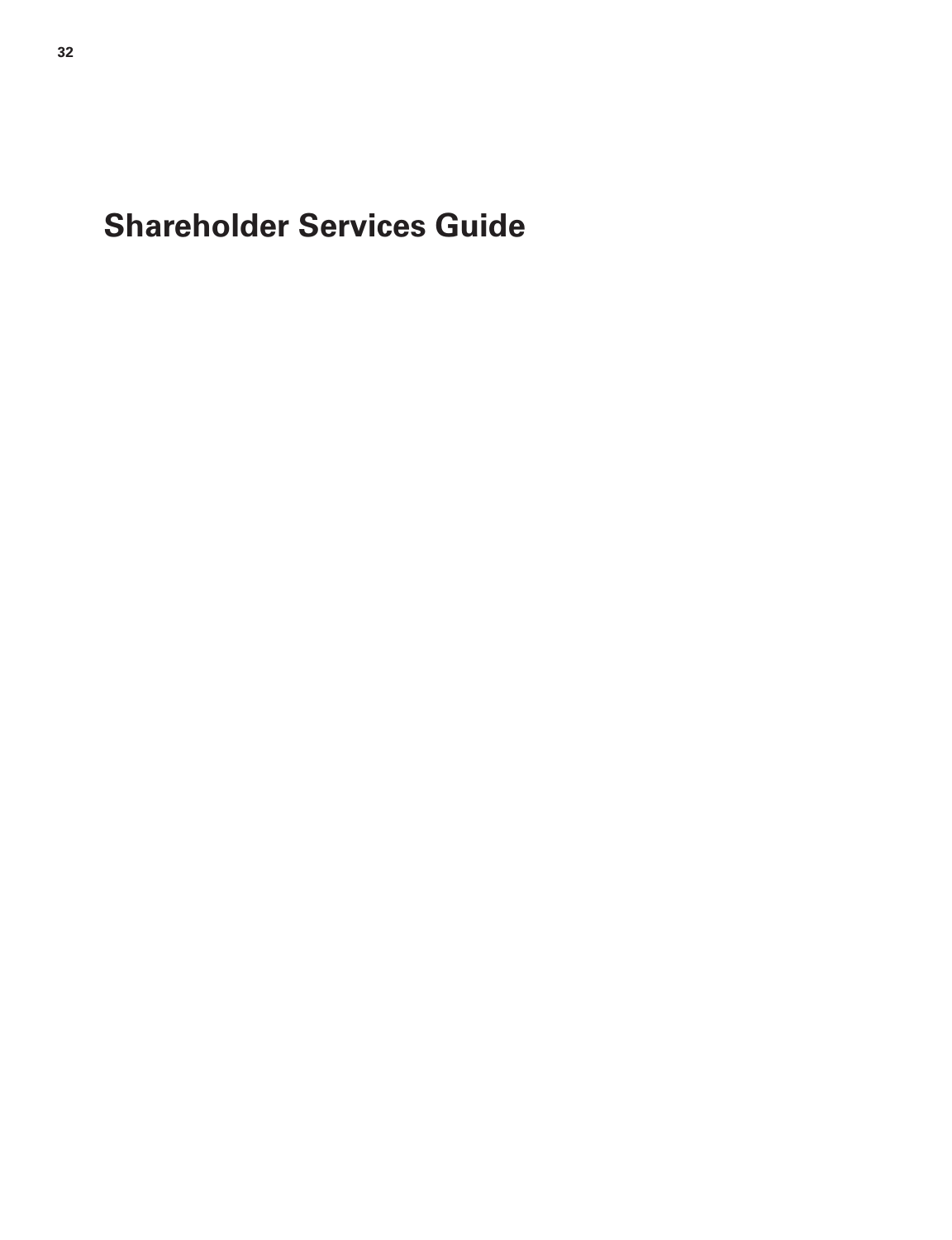# **Opening a New Account**

ProFunds offers two classes of shares: Investor Class Shares and Service Class Shares, except that Bitcoin Strategy ProFund and Short Bitcoin Strategy ProFund (the "Bitcoin ProFunds") only offer Investor Class Shares. Investor Class Shares may be purchased directly through ProFunds Distributors, Inc. or through authorized financial professionals. Service Class Shares may only be purchased through authorized financial professionals and have service and distribution expenses not applicable to Investor Class Shares.There is a separate New Account Form for each class of shares available. Please ensure you have the correct New Account Form before completing it.

| You may purchase<br>shares using any of the<br>following methods. | <b>HOW TO MAKE AN</b><br><b>HOW TO PURCHASE</b><br><b>INITIAL PURCHASE</b><br><b>ADDITIONAL SHARES</b>                                                                                                                                                                                                |                                                                                                                                                                                                                                                                                                                                               |  |
|-------------------------------------------------------------------|-------------------------------------------------------------------------------------------------------------------------------------------------------------------------------------------------------------------------------------------------------------------------------------------------------|-----------------------------------------------------------------------------------------------------------------------------------------------------------------------------------------------------------------------------------------------------------------------------------------------------------------------------------------------|--|
|                                                                   | Please note: Purchases must be made according to the transaction cut-off times stated within the Shareholder Services Guide.                                                                                                                                                                          |                                                                                                                                                                                                                                                                                                                                               |  |
| <b>Account Minimums</b><br>(all account types)                    | All ProFunds (except Bitcoin ProFunds) - The<br>minimum initial investment* amounts are:<br>>\$5,000 for accounts that list a financial professional.<br>> \$15,000 for self-directed accounts.<br>Bitcoin ProFunds - The minimum initial investment*<br>amounts are:<br>$>$ \$1,000 for all accounts | Not Applicable.                                                                                                                                                                                                                                                                                                                               |  |
| <b>By Mail</b>                                                    | Step 1:<br>Complete a New Account Form (see "Completing<br>your New Account Form").                                                                                                                                                                                                                   | Step 1:<br>Complete a ProFunds' investment slip, which is<br>attached to your transaction confirmation statement.<br>If an investment slip is not readily available, you may<br>send written instructions which include your name,<br>account number, name and share class of the<br>ProFund you wish to purchase and the purchase<br>amount. |  |
|                                                                   | Step 2:<br>Make your check payable to ProFunds. Write the name of the ProFund in which you wish to invest and your<br>account number, if known, on the check.                                                                                                                                         |                                                                                                                                                                                                                                                                                                                                               |  |
|                                                                   | Step 3:<br>Send the signed New Account Form and check to:<br>ProFunds . P.O. Box 182800 . Columbus, OH<br>43218-2800                                                                                                                                                                                  | Step 3:<br>Send the investment slip and check to:<br>ProFunds . P.O. Box 182800 . Columbus, OH<br>43218-2800                                                                                                                                                                                                                                  |  |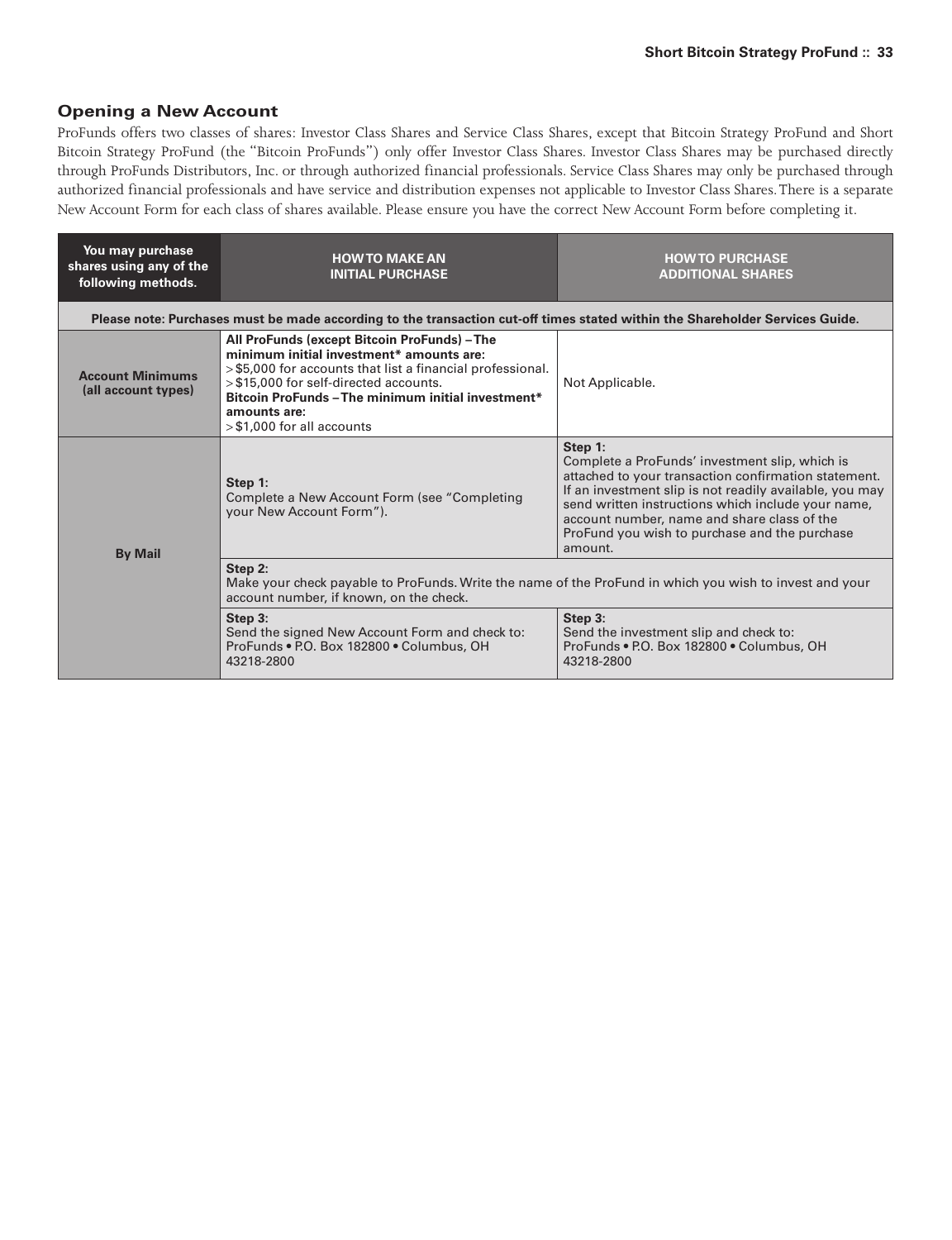| You may purchase<br>shares using any of the<br>following methods. | <b>HOW TO MAKE AN</b><br><b>INITIAL PURCHASE</b>                                                                                                                                                                                                                                                                                                                                                                                                                                                                                                   | <b>HOW TO PURCHASE</b><br><b>ADDITIONAL SHARES</b>                                                                                                                                                                                                                                                                                                                                                                              |
|-------------------------------------------------------------------|----------------------------------------------------------------------------------------------------------------------------------------------------------------------------------------------------------------------------------------------------------------------------------------------------------------------------------------------------------------------------------------------------------------------------------------------------------------------------------------------------------------------------------------------------|---------------------------------------------------------------------------------------------------------------------------------------------------------------------------------------------------------------------------------------------------------------------------------------------------------------------------------------------------------------------------------------------------------------------------------|
|                                                                   | Step 1:<br>Complete a New Account Form (see "Completing<br>your New Account Form").                                                                                                                                                                                                                                                                                                                                                                                                                                                                | Step 1:<br>Call ProFunds to inform us of:<br>> your account number,<br>> the amount to be wired,<br>> the ProFund(s) in which you wish to invest<br>You will be provided:<br>> a confirmation number for your purchase order<br>(your trade is not effective until you have received a<br>confirmation number from ProFunds and the<br>funding is received in good order by the transfer<br>agent),<br>> bank wire instructions |
|                                                                   | Step 2:<br>Fax the New Account Form to (800) 782-4797<br>(toll-free).                                                                                                                                                                                                                                                                                                                                                                                                                                                                              | Step 2:<br>Contact your bank to initiate your wire transfer.                                                                                                                                                                                                                                                                                                                                                                    |
| <b>By Phone via Wire</b>                                          | Step 3:<br>Call ProFunds at 888-776-3637 to:<br>> confirm receipt of the faxed New Account Form,<br>> request your new account number.<br>You will be provided:<br>> a confirmation number for your purchase order<br>(your trade is not effective until you have received a<br>confirmation number from ProFunds), and<br>> bank wire instructions.<br>Instructions given to ProFunds for wire transfer<br>requests do not constitute a transaction request<br>received in "good order" until the wire transfer has<br>been received by ProFunds. |                                                                                                                                                                                                                                                                                                                                                                                                                                 |
|                                                                   | Step 4:<br>Call your bank to initiate your wire transfer.                                                                                                                                                                                                                                                                                                                                                                                                                                                                                          |                                                                                                                                                                                                                                                                                                                                                                                                                                 |
|                                                                   | Step 5:<br>Send the original, signed New Account Form to:<br>ProFunds . P.O. Box 182800 . Columbus, OH<br>43218-2800                                                                                                                                                                                                                                                                                                                                                                                                                               |                                                                                                                                                                                                                                                                                                                                                                                                                                 |

\* Under certain circumstances, ProFunds may waive minimum initial investment amounts.

| You may purchase<br>shares using any of the<br>following methods.                         | <b>HOW TO MAKE AN</b><br><b>INITIAL PURCHASE</b> | <b>HOW TO PURCHASE</b><br><b>ADDITIONAL SHARES</b>                                                                                                                                                                                                                                                                                                                            |
|-------------------------------------------------------------------------------------------|--------------------------------------------------|-------------------------------------------------------------------------------------------------------------------------------------------------------------------------------------------------------------------------------------------------------------------------------------------------------------------------------------------------------------------------------|
|                                                                                           |                                                  | Step 1:<br>Establish bank instructions on your account by<br>completing an Account Options Form (if not already<br>established).                                                                                                                                                                                                                                              |
| <b>By Phone via ACH</b><br>Please note: the<br>maximum ACH purchase<br>amount is \$50,000 | Initial purchase via ACH not available.          | Step 2:<br>Call ProFunds to inform us of:<br>> the fact that you want to make an ACH purchase,<br>> your account number,<br>> the purchase amount,<br>> the ProFund(s) in which you wish to invest,<br>You will be provided a confirmation number for your<br>purchase order (your trade is not effective until you<br>have received a confirmation number from<br>ProFunds). |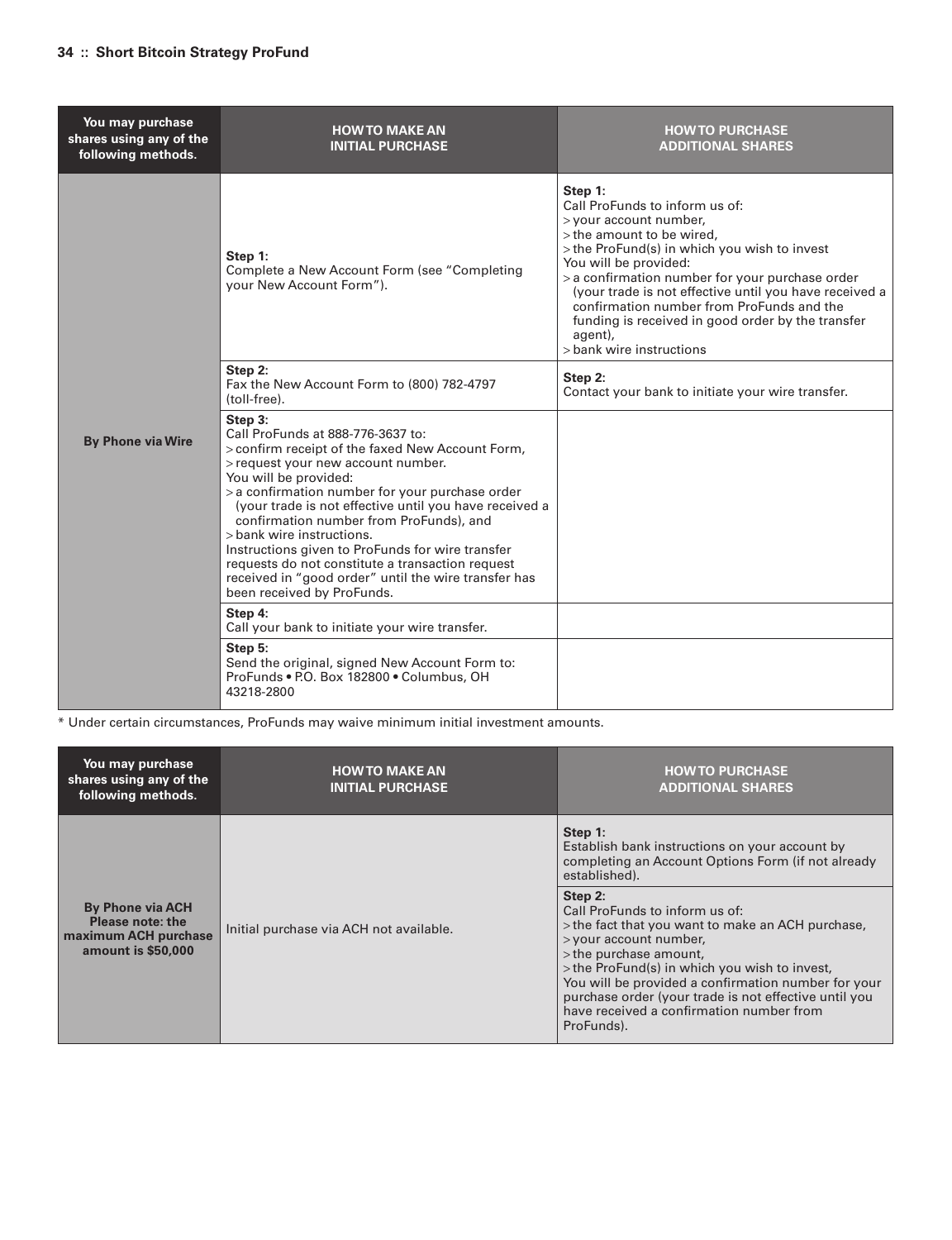| You may purchase<br>shares using any of the<br>following methods. | <b>HOW TO MAKE AN</b><br><b>INITIAL PURCHASE</b>                                                                                                                                                                                                                                                                                                                                                                                                                                                                                                                                                                                                              | <b>HOW TO PURCHASE</b><br><b>ADDITIONAL SHARES</b>                   |
|-------------------------------------------------------------------|---------------------------------------------------------------------------------------------------------------------------------------------------------------------------------------------------------------------------------------------------------------------------------------------------------------------------------------------------------------------------------------------------------------------------------------------------------------------------------------------------------------------------------------------------------------------------------------------------------------------------------------------------------------|----------------------------------------------------------------------|
|                                                                   | Step 1:<br>Go to ProFunds.com.                                                                                                                                                                                                                                                                                                                                                                                                                                                                                                                                                                                                                                | Step 1:<br>Go to ProFunds.com.                                       |
|                                                                   | Step 2:<br>Click on "Open Account."                                                                                                                                                                                                                                                                                                                                                                                                                                                                                                                                                                                                                           | Step 2:<br>Click on the "Access Account" button.                     |
|                                                                   | Step 3:<br>Complete an on-line New Account Form.                                                                                                                                                                                                                                                                                                                                                                                                                                                                                                                                                                                                              | Step 3:<br>Enter User Name and Password.                             |
| <b>By Internet via</b><br>check or wire                           | Step 4:<br>If funding with check:<br>Mail check payable to ProFunds to: P.O. Box 182800<br>Columbus, OH 43218-2800<br>Call ProFunds at 888-776-3637 to:<br>> confirm receipt of the faxed New Account Form,<br>> request your new account number.<br>You will be provided:<br>> a confirmation number for your purchase order<br>(your trade is not effective until you have received a<br>confirmation number from ProFunds), and<br>> bank wire instructions.<br>Instructions given to ProFunds for wire transfer<br>requests do not constitute a transaction request<br>received in "good order" until the wire transfer has<br>been received by ProFunds. | Step 4:<br>Follow transaction instructions for making a<br>purchase. |
| <b>Through a Financial</b><br><b>Professional</b>                 | Contact your financial professional with your<br>instructions.                                                                                                                                                                                                                                                                                                                                                                                                                                                                                                                                                                                                | Contact your financial professional with your<br>instructions.       |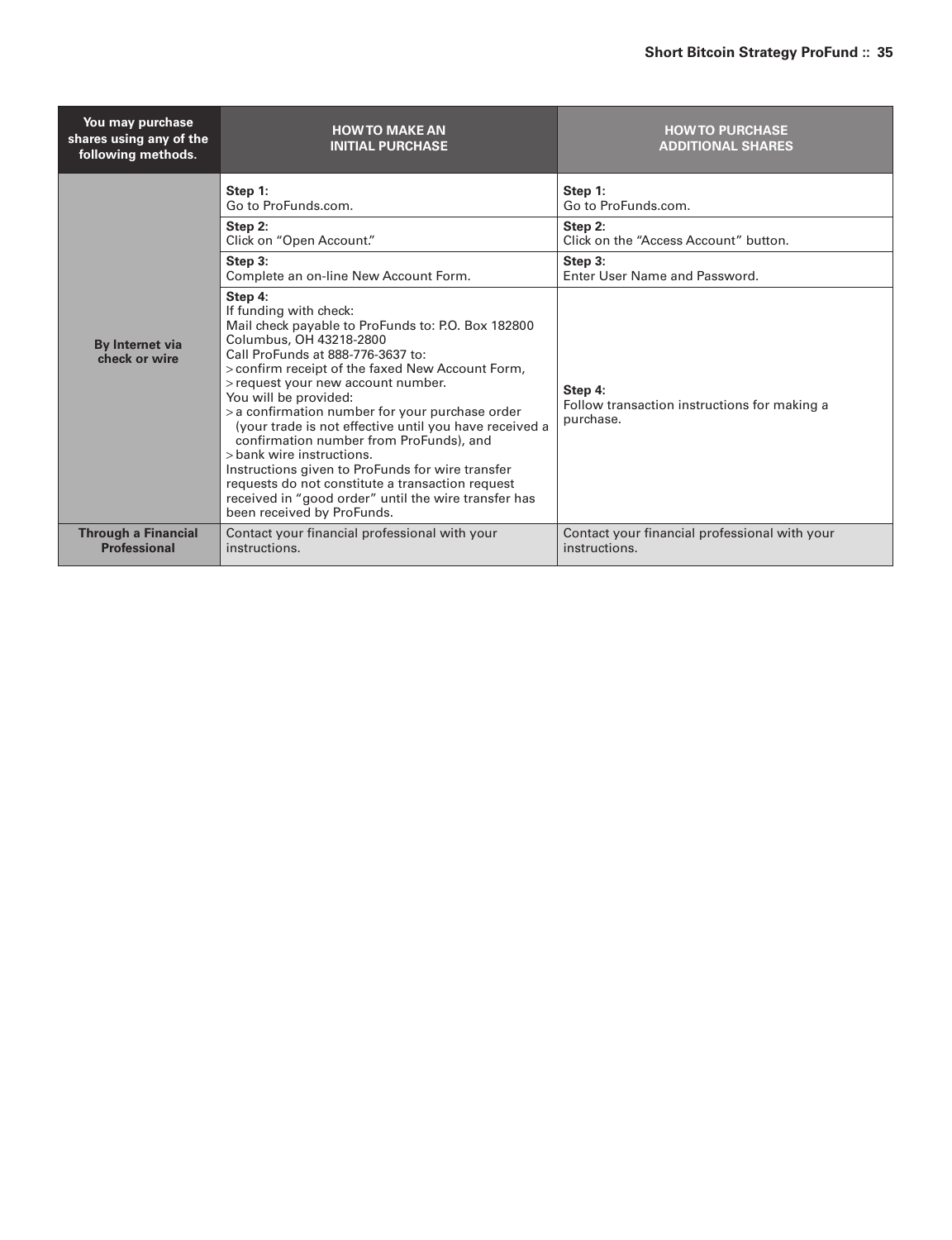| You may<br>purchase<br>shares using any<br>of the<br>following<br>methods. | <b>HOW TO EXCHANGE</b><br><b>OR REDEEM SHARES</b>                                                                                                                                                                                                                                                                                                                                                                                                                                                                                                                                                                      |
|----------------------------------------------------------------------------|------------------------------------------------------------------------------------------------------------------------------------------------------------------------------------------------------------------------------------------------------------------------------------------------------------------------------------------------------------------------------------------------------------------------------------------------------------------------------------------------------------------------------------------------------------------------------------------------------------------------|
| <b>By Mail</b>                                                             | To redeem shares using ProFund form:<br>Complete and mail the appropriate<br>Withdrawal Request or IRA Distribution<br><b>Request Form</b><br>located at profunds.com<br>To exchange or redeem shares by letter:<br>Send a signed letter to:<br>ProFunds<br>P.O. Box 182800<br>Columbus, OH 43218-2800<br>The letter should include information<br>necessary to process your request (see<br>"Exchanging Shares"). ProFunds may<br>require a signature guarantee in certain<br>circumstances. See "Signature Guarantees"<br>under "Additional Shareholder Information"<br>or call ProFunds for additional information. |
| <b>By Telephone</b>                                                        | <b>Individual Investors:</b><br>(888) 776-3637 or (614) 470-8122<br><b>Financial Professionals and Institutions:</b><br>(888) 776-5717 or (240) 497-6552<br>Interactive Voice Response System ("IVR"):<br>Call (888) 776-3637 (toll-free) or (614)<br>470-8122 and follow the step-by-step<br>instructions.                                                                                                                                                                                                                                                                                                            |
| <b>By Internet</b>                                                         | <b>ProFunds.com</b><br>Select the "Access Account" navigation bar,<br>enter your User Name and Password and<br>follow the step-by-step instructions. Please<br>make sure you receive and record your<br>confirmation number for later reference.<br>(Your transaction is not effective until you<br>have received a confirmation number from<br>ProFunds.)                                                                                                                                                                                                                                                             |
| Through a<br><b>Financial</b><br><b>Professional</b>                       | Contact your financial professional with<br>vour instructions.                                                                                                                                                                                                                                                                                                                                                                                                                                                                                                                                                         |

| <b>Contact Information</b> |                                                                                                                                                   |  |  |
|----------------------------|---------------------------------------------------------------------------------------------------------------------------------------------------|--|--|
| <b>By Telephone</b>        | Individual Investors:<br>(888) 776-3637 or (614) 470-8122<br><b>Financial Professionals and Institutions:</b><br>(888) 776-5717 or (240) 497-6552 |  |  |
| Fax                        | (800) 782-4797 (toll-free)                                                                                                                        |  |  |
| Internet                   | ProFunds.com                                                                                                                                      |  |  |
| <b>Regular mail</b>        | ProFunds<br>P.O. Box 182800<br>Columbus, OH 43218-2800                                                                                            |  |  |
| <b>Overnight mail</b>      | ProFunds<br>c/oTransfer Agency<br>4249 Easton Way, Suite 400<br>Columbus, OH 43219                                                                |  |  |

# **ProFunds Accounts**

To open a mutual fund account, you will need to complete a New Account Form.You should also read the relevant prospectus carefully prior to opening your account. Contact ProFunds to request a New Account Form or download a New Account Form from ProFunds' website. For guidelines to help you complete the Form, see the instructions below.You may also open certain new accounts online. Go to (www.profunds.com), select "Open Account" and follow the instructions. Please note that new accounts opened online must be funded by check or wire purchase.

# **Retirement Plan Accounts**

Several types of Individual Retirement Accounts ("IRAs") are available. Please visit (www.profunds.com) or contact ProFunds for a retirement plan account application. The IRA custodian charges an annual fee of \$15 per social security number for all types of IRAs. The annual fee may be waived in certain circumstances. Other types of retirement accounts, such as profit sharing, money purchase and  $401(k)$  accounts may be established; however, ProFunds does not sponsor these plans nor does ProFunds provide retirement reporting for these types of plans.

# **Accounts through Financial Professionals**

Contact your financial professional for information on opening an account to invest in ProFunds.

# **CompletingYour New Account Form**

- > You must provide each account holder's social security number or tax identification number and date of birth on the New Account Form.
- > Attach the trust documents when establishing a trust account. Contact ProFunds for specific requirements.
- > When establishing an account for your corporation, partnership or self-directed retirement plan, please check the appropriate box to indicate the correct account type to ensure proper tax reporting, and provide a certified corporate resolution or other documentation evidencing your authority to open the account and engage in transactions.
- > You must provide a street address (ProFunds does not accept P.O. Box-only addresses, but APO and FPO Armed Forces mailing addresses are acceptable). If account holders have different addresses, each address must be provided.
- > You must designate the ProFund(s) to which your initial investment will be directed or the investment will be made in Government Money Market ProFund.
- > Be sure all parties named on the account sign the New Account Form.

Federal law requires all financial institutions to obtain, verify and record information that identifies each person or entity who opens an account. Some or all of the information provided will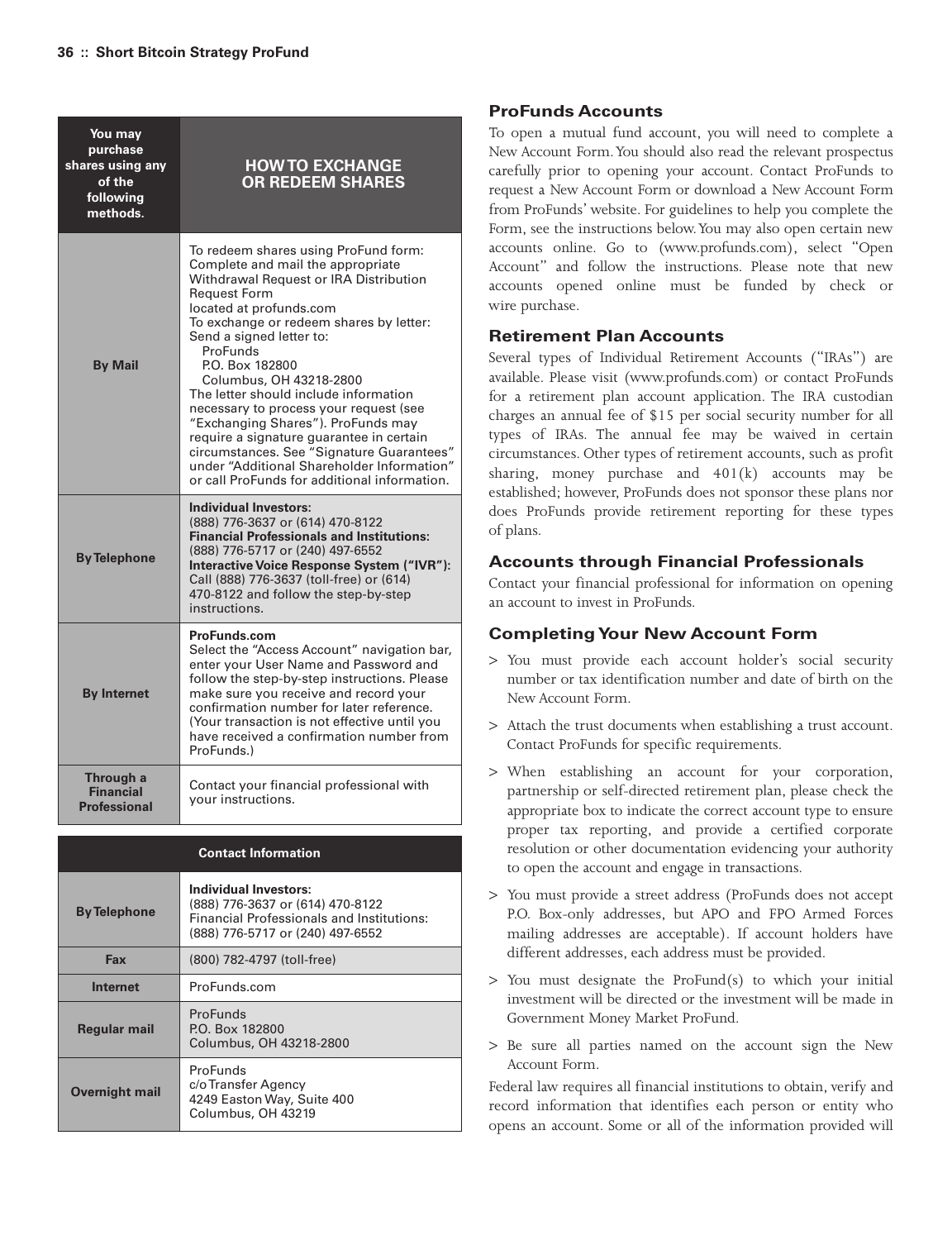be used by ProFunds and/or its agents to verify the identity of the persons opening an account. If this information is not provided, ProFunds may not be able to open your account. Accounts may be restricted or closed, and monies withheld, pending verification of this information or as otherwise required under federal regulations.You may be asked to provide additional information to verify your identity consistent with the requirements under anti-money laundering regulations. In addition, transaction orders, including orders for purchases, exchanges and redemptions may be suspended, restricted, canceled or processed and the proceeds may be withheld.

### **Purchasing Shares**

You have the option to send purchase orders by mail or Internet and to send purchase proceeds by check, ACH or wire. Initial purchases via ACH are not accepted. All purchases must be made in U.S. dollars drawn on a U.S. bank. Cash, starter checks, Internet-based checks, credit cards, travelers' checks, money orders and credit card checks are not accepted. Third-party checks are generally not accepted to open an account.

Each ProFund prices shares you purchase at the price per share next computed after it (or an authorized financial intermediary) receives your purchase request in good order. To be in good order, a purchase request must include a wire or check or the processing of an ACH initiated (as applicable) by stated cut-off times, and for new accounts, a properly completed New Account Form. ProFunds cannot accept wire or ACH purchases on bank holidays. ProFunds and ProFunds Distributors, Inc. may reject any purchase request for any reason.

# **Important InformationYou Should Know WhenYou Purchase Shares:**

- > Instructions, written or by telephone, given to ProFunds for wire transfer requests do not constitute a transaction request received in "good order" until the wire transfer has been received by ProFunds. A wire purchase will be considered in good order if (i) you have completed and faxed a New Account Form; (ii) you have contacted ProFunds and received a confirmation number, and (iii) ProFunds receives and accepts your wire during ProFunds wire processing times noted in the chart under "Transaction Cut-Off Times."
- > Although ProFunds does not charge for wire receipt, your bank may charge a fee to send wires. Please be sure that the wire is sufficient to cover your purchase and any such bank fees.
- > Any New Account Form, check or wire order received that does not designate a specific ProFund will be used to purchase shares (i) in the ProFund in your existing account if you have an investment in only one ProFund, or (ii) in Investor Class or Service Class Shares, as applicable, of the Government Money Market ProFund, if you are initially opening an account or have more than one ProFund investment. Neither ProFunds nor ProFunds Distributors, Inc. will be responsible for investment opportunities lost as a result of investments being directed to Government Money

Market ProFund, to an existing active ProFund account. ProFunds is not responsible for transfer errors by sending or receiving bank and will not be liable for any loss incurred due to a wire transfer or ACH not having been received. If the check, ACH or wire cannot be identified, it may be returned or rejected. Checks submitted to ProFunds will be automatically deposited upon receipt at our administrative office in Columbus, Ohio.

- > If it is determined that account information is not in good order, any amount deposited will be refunded by check no earlier than ten business days from receipt of such payment to allow adequate time for the original check to clear through the banking system.
- > ProFunds will ordinarily cancel your purchase order if your bank does not honor your check or ACH for any reason, or your wire transfer is not received by the designated cut-off time. If your purchase transaction is cancelled, you will be responsible for any losses that may result from any decline in the value of the cancelled purchase. ProFunds (or its agents) have the authority to redeem shares in your account(s) to cover any losses. Any profit on a cancelled transaction will accrue to the applicable ProFund.
- > ProFunds may reject or cancel any purchase orders for any reason.
- > The minimum for initial purchases may be waived in certain circumstances.

# **Exchanging Shares**

Shareholders can, free of charge and without a limit on frequency or maximum amount, exchange Investor or Service Class Shares of any publicly available ProFund for Investor or Service Class Shares, respectively, of another publicly available series of ProFunds that offers such shares as long as the shareholder's account meets the minimum initial investment requirements of the ProFund into which the shareholder is exchanging. Exchange requests, like any other share transaction, are subject to ProFunds transaction cut-off times described under "Transaction Cut-Off Times."

ProFunds will need the following information to process your exchange:

- > the account number applicable to the exchange transaction request;
- > the number of shares, percentage, or dollar value of the shares you wish to exchange; and
- > the share class and name of the ProFund you are exchanging from and the share class and name of the ProFund you are exchanging into.

Please note that the transaction cut-off times of one Fund may differ from those of another Fund. In an exchange between funds with different cut-off times, you will receive the price next computed after the exchange request is made for both the redemption and the purchase transactions involved in the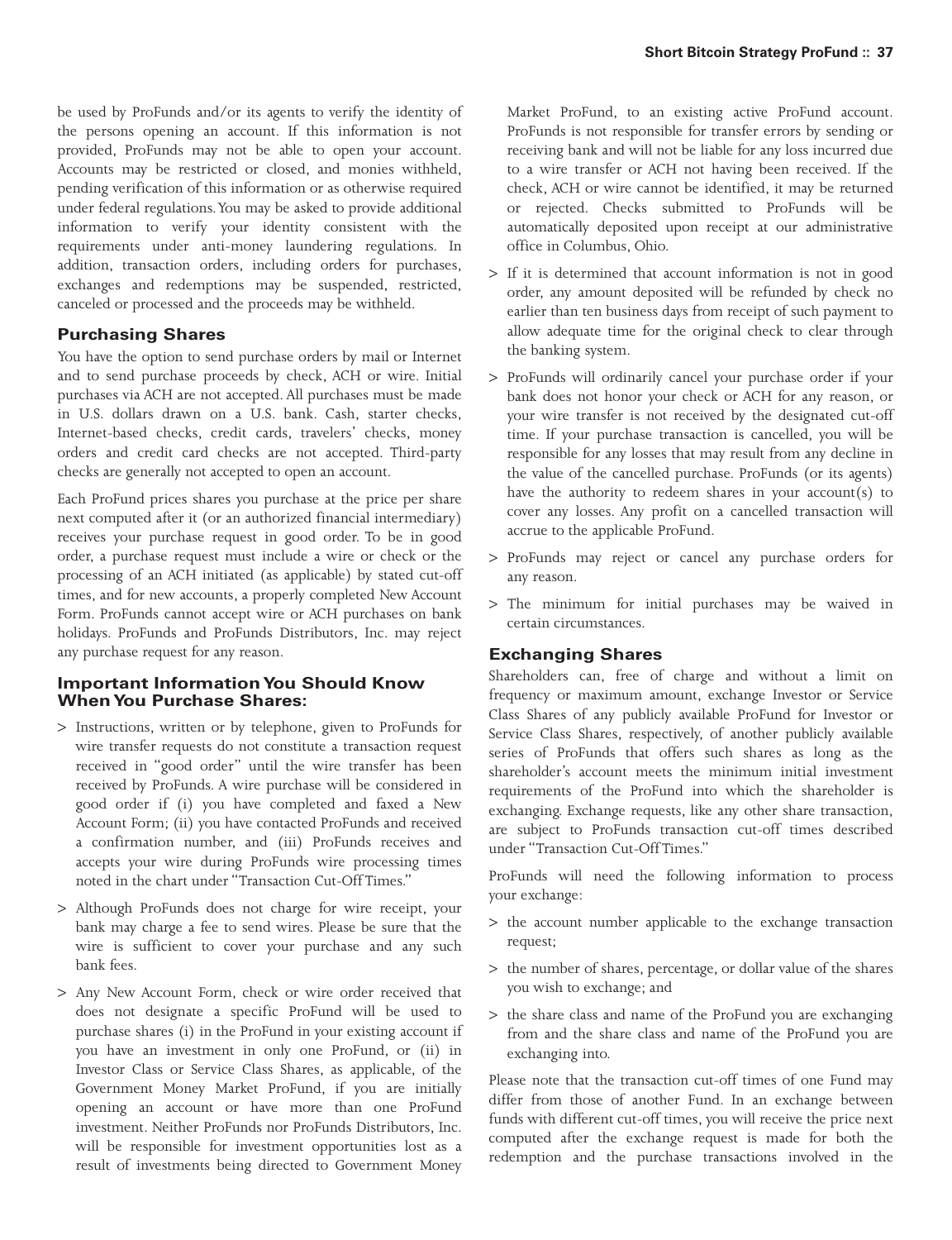exchange. You will be responsible for any losses if sufficient redemption proceeds are not available to pay the purchase price of shares purchased. Please consult the prospectus of the Fund into which you are exchanging for the applicable cut-off times. Contact an Authorized Financial Professional to initiate an exchange.You can perform exchanges by mail, phone and online at (www.profunds.com).

# **Important InformationYou Should Know WhenYou Exchange Shares:**

- > An exchange involves redeeming shares of one fund and purchasing shares of another fund. Exchanges are taxable transactions. Exchanges within a retirement account may not be taxable. Please contact your tax advisor for more information.
- > If your account does not meet the minimum initial investment requirements of the ProFund you are exchanging into, your exchange will be treated as a redemption from the ProFund you are exchanging from and a purchase that was not in good order of the ProFund you wish to exchange into. Consequently, the proceeds from the redemption will be used to purchase Investor Class or Service Class Shares, as applicable, of the Government Money Market ProFund. Neither ProFunds nor ProFunds Distributors, Inc. will be responsible for investment opportunities lost as a result of investments being directed to Government Money Market ProFund.
- > ProFunds can only honor exchanges between accounts registered in the same name and having the same address and taxpayer identification number.
- > None of ProFunds, ProFunds Distributors, Inc. or the ProFunds' transfer agent is required to verify that there is a sufficient balance in the account to cover the exchange. You will be responsible for any loss if there are insufficient funds available to cover the exchange due to insufficient shares or due to a decline in the value of the ProFund from which you are exchanging.
- > The redemption and purchase will be processed at the next calculated NAVs of the respective ProFund after the Fund has received your exchange request in good order.
- > The exchange privilege may be modified or discontinued at any time.
- > Before exchanging into a ProFund, please read such fund's prospectus.
- > Financial intermediaries may have their own rules about exchanges or transfers and may impose limits on the number of such transactions you are permitted to make during a given time period.

# **Redeeming Shares**

You may redeem all or part of your shares at the NAV next determined after your redemption request is received in good order. Only the registered owner(s) of the account or persons authorized in writing by the registered owner(s) may redeem shares.

ProFunds will need the following information to process your redemption request:

- > name(s) of account owners;
- > account number(s);
- > the name of the ProFund(s);
- > your daytime telephone number;
- > the dollar amount, percentage or number of shares being redeemed; and
- > how you would like to receive your redemption proceeds (see options below). Unless otherwise requested, your redemption proceeds will be sent by check to the registered account owner's address of record by U.S. mail.

You may receive your redemption proceeds:

**By Check:** Normally, redemption proceeds will be sent by check to the address listed on the account. ProFunds may charge a fee associated with overnight mailings or Saturday delivery of redemption proceeds.

**By Wire:**You may have your redemption proceeds wired directly into a designated bank account by establishing a wire redemption option on your account. ProFunds may charge a \$10 service fee for a wire transfer of redemption proceeds under certain circumstances, and your bank may charge an additional fee to receive the wire. If you would like to establish this option on an existing account, please call ProFunds.

**By ACH:** You may have your redemption proceeds sent to your bank account via ACH by establishing this option on your account. Funds sent through ACH should reach your bank in approximately two business days. While there is no fee charged by ProFunds for this service, your bank may charge a fee. If you would like to establish this option on an existing account, please call ProFunds.

#### **Important InformationYou Should Know WhenYou Sell Shares:**

- > ProFund shareholders automatically have telephone redemption privileges unless they elect not to have these privileges on the New Account Form. Redemptions requested via telephone must be made payable to the name on the account and sent to the address or bank account listed on the account.
- > To redeem shares from a retirement account, you may make this request in writing by completing an IRA Distribution Request Form. In certain cases, distributions may be requested via telephone with proceeds sent to the address or bank on record on the account. Financial professionals may not request a redemption from an IRA on your behalf.You should consult a tax advisor before redeeming shares and making distributions from your tax qualified account because doing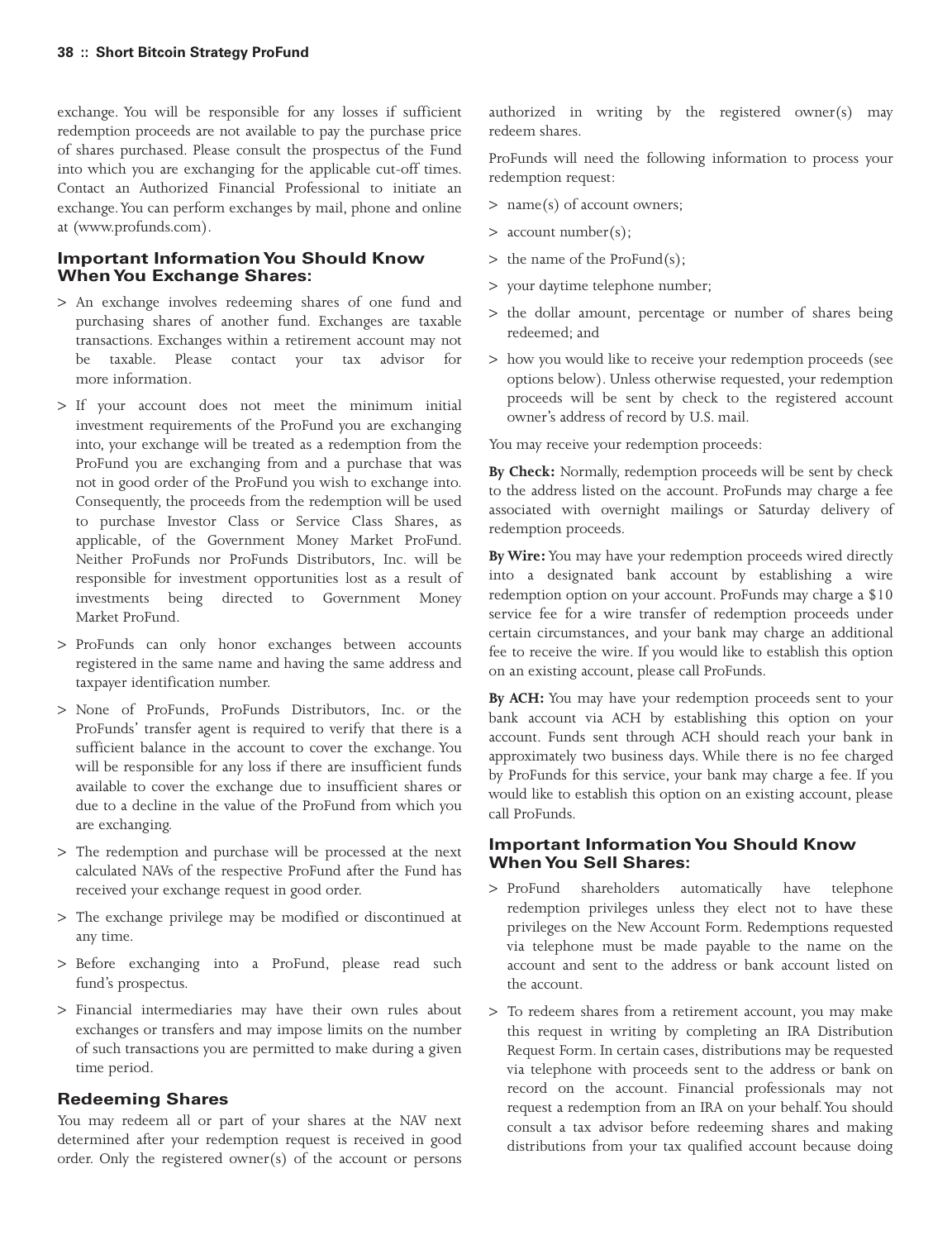so may have adverse tax consequences for you. Call ProFunds to request an IRA Distribution Request Form or download the form from the ProFunds' website, (www.profunds.com).

- > If you request that redemption proceeds be sent to a bank account or an address other than the bank account or address you have previously established on your ProFunds account, you must make the request in writing. The signatures of all registered owners must be guaranteed (see "Signature Guarantees").
- > If you are selling some, but not all, of your shares, your remaining account balance should be above the minimum investment amount to keep your ProFund position open.
- > ProFunds normally remits redemption proceeds within seven days of redemption. For redemption of shares purchased by check, ACH or through ProFunds' automatic investment plan, ProFunds may wait up to 10 business days before sending redemption proceeds to ensure that its transfer agent has collected the original purchase payment.
- > Your right of redemption may be suspended, or the date of payment postponed for any period during which: (i) the NYSE or the Federal Reserve Bank of New York is closed (other than customary weekend or holiday closings); (ii) trading on the NYSE, or other securities exchanges or markets as appropriate, is restricted, as determined by the SEC; (iii) an emergency exists, as determined by the SEC; or (iv) for such other periods as the SEC, by order, may permit for protection of ProFunds' investors. Proceeds cannot be sent by wire or ACH on bank holidays.

# **Additional Shareholder Information**

## Account Minimums

Account minimums apply to all initial investments with ProFunds, including retirement plans, and apply to the total initial value of an account.These minimums may be different for investments made through certain financial intermediaries. In addition, ProFunds reserves the right to modify its minimum account requirements at any time with or without prior notice.

ProFunds reserves the right to involuntarily redeem an investor's account, including a retirement account, if the account holder's aggregate account balance falls below the applicable minimum initial investment amount due to transaction activity. You will be given at least 30 days' notice to reestablish the minimum balance if your ProFund balance falls below the applicable account minimum. If you do not increase your balance during the notice period, the ProFund may sell all of your shares and send the proceeds to you. Your shares will be sold at the NAV on the day your ProFund position is closed.

# **Transaction Cut-Off Times**

All shareholder transaction orders are processed at the NAV next determined after your transaction order is received in good order by ProFunds' transfer agent, distributor, or financial intermediary designated by the ProFunds as an authorized agent.

Transaction orders in ProFund accounts must be received in good order by the ProFunds' transfer agent or distributor before the cut-off times detailed in the table below to be processed at that business day's NAV. A completed New Account Form does not constitute a purchase order until the transfer agent deems it to be in good order, processes the New Account Form and receives correct payment by check or wire transfer on any business day prior to the designated cut-off time. Trades placed via telephone must be initiated (i.e., the call must be received and in queue) by the cut-off time and communicated in good order by the close of the NYSE (normally 4:00 p.m. Eastern Time).When the NYSE closes early, all cut-off times are adjusted for the early close.When the bond markets close early, the cut-off times for the U.S. Government Plus ProFund, Rising Rates Opportunity 10 ProFund and Rising Rates Opportunity ProFund, Access Flex Bear High Yield ProFund, and Access Flex High Yield ProFund are adjusted for the early close. Certain financial intermediaries may impose cut-off times different from those described below.

| <b>Method</b>                                                                                         | <b>Fund/Trust</b>                                        | <b>Normal</b><br><b>Cut-Off Time</b><br>(Eastern Time)                                  | <b>Additional</b><br><b>Transaction</b><br><b>Information</b><br>(Eastern Time)                          |
|-------------------------------------------------------------------------------------------------------|----------------------------------------------------------|-----------------------------------------------------------------------------------------|----------------------------------------------------------------------------------------------------------|
| <b>By Mail</b>                                                                                        | All (except<br>Government<br>Money<br>Market<br>ProFund) | 4:00 p.m.                                                                               |                                                                                                          |
|                                                                                                       | Government<br>Money<br>Market<br>ProFund                 | 5:00 p.m.                                                                               |                                                                                                          |
| <b>By Telephone</b><br>and Wire                                                                       | All (except<br><b>Bitcoin</b><br>ProFunds)               | 3:30 p.m. (wire<br>purchases)<br>3:50 p.m.<br><i>(exchanges)</i><br>and<br>redemptions) | ProFunds<br>accepts all<br><b>Transactions</b><br>starting at<br>8:00 a.m.<br>through the<br>Transaction |
|                                                                                                       | <b>Bitcoin</b><br>ProFunds                               | 3:00 p.m. (wire<br>purchases)<br>3:00 p.m.<br>(exchanges<br>and<br>redemptions)         | cut-off time<br>and from<br>5:00 p.m.<br>through<br>6:00 p.m.                                            |
| By Internet,<br><b>Fund/SERV and</b><br><b>Interactive Voice</b><br><b>Response</b><br>System ("IVR") | All (except<br><b>Bitcoin</b><br>ProFunds)               | $3:55$ p.m.                                                                             | ProFunds<br>accepts<br>transactions at<br>any time                                                       |
|                                                                                                       | <b>Bitcoin</b><br>ProFunds                               | 3:00 p.m.                                                                               | except<br>between<br>$3:55$ p.m. and<br>5:00 p.m.                                                        |

# **About Telephone and Internet Transactions**

Telephone and Internet transactions, whether initiated by a shareholder or a shareholder's agent, are extremely convenient but are not free from risk. None of ProFunds, ProFunds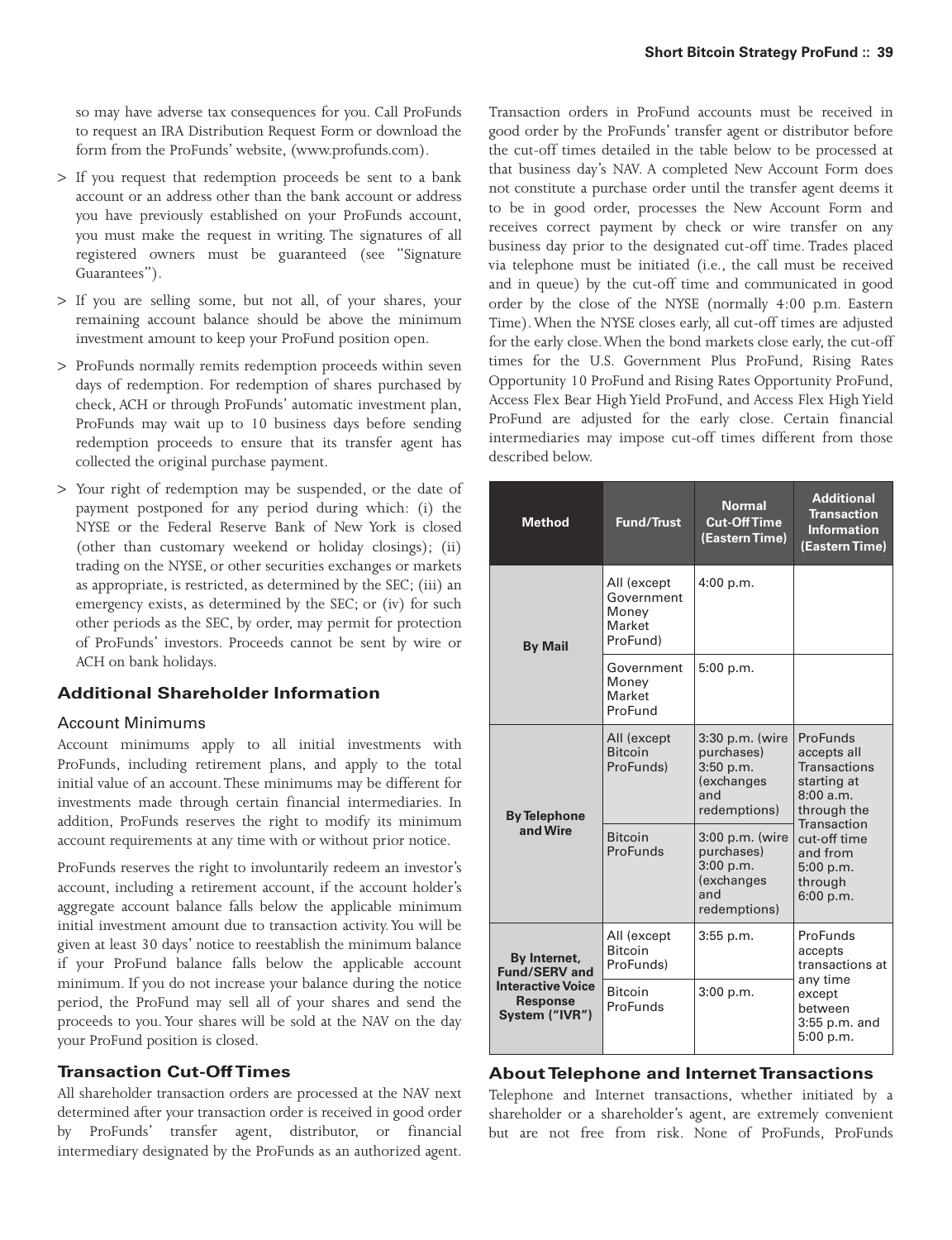Distributors, Inc. nor ProFunds' agents will be responsible for any losses resulting from unauthorized telephone or Internet transactions if reasonable security procedures are followed. Telephone conversations may be recorded or monitored for verification, recordkeeping and quality-assurance purposes. For transactions over the Internet, we recommend the use of a secure internet browser. In addition, you should verify the accuracy of your confirmation statements immediately upon receipt. If you do not want the ability to initiate transactions by telephone or Internet, call ProFunds for instructions.

During periods of heavy market activity or other times, it may be difficult to reach ProFunds by telephone or to transact business over the Internet. Technological irregularities may also make the use of the Internet slow or unavailable at times. If you are unable to reach us by telephone or unable to transact business over the Internet, consider sending written instructions.

The ProFunds may terminate the receipt of redemption or exchange orders by telephone or the Internet at any time, in which case you may redeem or exchange shares in writing.

# **Exchanges or Redemptions in Excess of Share Balances**

If you initiate exchange or redemption transactions that, in total, exceed the balance of your shares in a ProFund, some transactions may be processed while others may not. This may result in ProFund positions that you did not anticipate. None of ProFunds, ProFunds' transfer agent nor ProFunds Distributors, Inc. will be responsible for transactions that did not process in this circumstance. You may be liable for losses resulting from exchanges canceled due to insufficient balances.

# **Signature Verification for Certain Transactions**

# Signature Guarantee Program — Financial **Transactions**

Certain redemption requests must include a signature guarantee if any of the following apply:

- Your account address has changed within the last 10 business days;
- A check is being mailed to an address different than the one on your account;
- A check or wire is being made payable to someone other than the account owner;
- Redemption proceeds are being transferred to an account with a different registration;
- A wire or ACH transfer is being sent to a financial institution other than the one that has been established on your ProFunds account; or
- Other unusual situations as determined by ProFunds' transfer agent.

ProFunds reserves the right to waive signature guarantee requirements, require a signature guarantee under other circumstances or reject or delay a redemption if the signature guarantee is not in good form. Faxed signature guarantees are generally not accepted.

Signature guarantees may be provided by an eligible financial institution such as a commercial bank, a Financial Industry Regulatory Authority, Inc. ("FINRA") member firm such as a stock broker, a savings association or a national securities exchange. A notary public cannot provide a signature guarantee. ProFunds reserves the right to reject a signature guarantee if it is not provided by a STAMP 2000 Medallion guarantor.

# **Signature Validation Program — Non-Financial Transactions**

The Fund may require a Signature Validation Program ("SVP") stamp or a Signature Guarantee stamp for certain non-financial transactions. The SVP is intended to provide validation of authorized signatures for those transactions considered nonfinancial (i.e., do not involve the sale, redemption or transfer of securities). The purpose of the SVP stamp on a document is to authenticate your signature and to confirm that you have the authority to provide the instructions in the document. This stamp may be obtained from eligible members of a Medallion Signature Guarantee Program (see above) or other eligible guarantor institutions in accordance with SVP.

Eligible guarantor institutions generally include banks, broker/ dealers, credit unions, members of national securities exchanges, registered securities associations, clearing agencies and savings associations. You should verify with the institution that they are an eligible guarantor institution prior to signing. A notary public cannot provide an SVP stamp.

# **Uncashed Redemption Check**

Generally, redemption checks which have been returned to ProFunds, or have remained uncashed for a period of six months from the issuance date, will be deposited into the shareholder's account in the Government Money Market ProFund.

# **Frequent Purchases and Redemptions of ProFund Shares**

It is the general policy of ProFunds to permit frequent purchases and redemptions of ProFund shares. The ProFunds impose no restrictions and charge no redemption fees to prevent or minimize frequent purchases and redemptions of ProFund shares other than a \$10 wire fee under certain circumstances. Notwithstanding the provisions of this Policy, ProFunds may reject any purchase request for any reason.

As noted under "Investment Objectives, Principal Investment Strategies and Related Risks — Other Principal Risks — Active Investor Risk," frequent purchases and redemptions of Fund shares could increase the rate of portfolio turnover. A high level of portfolio turnover may negatively affect performance by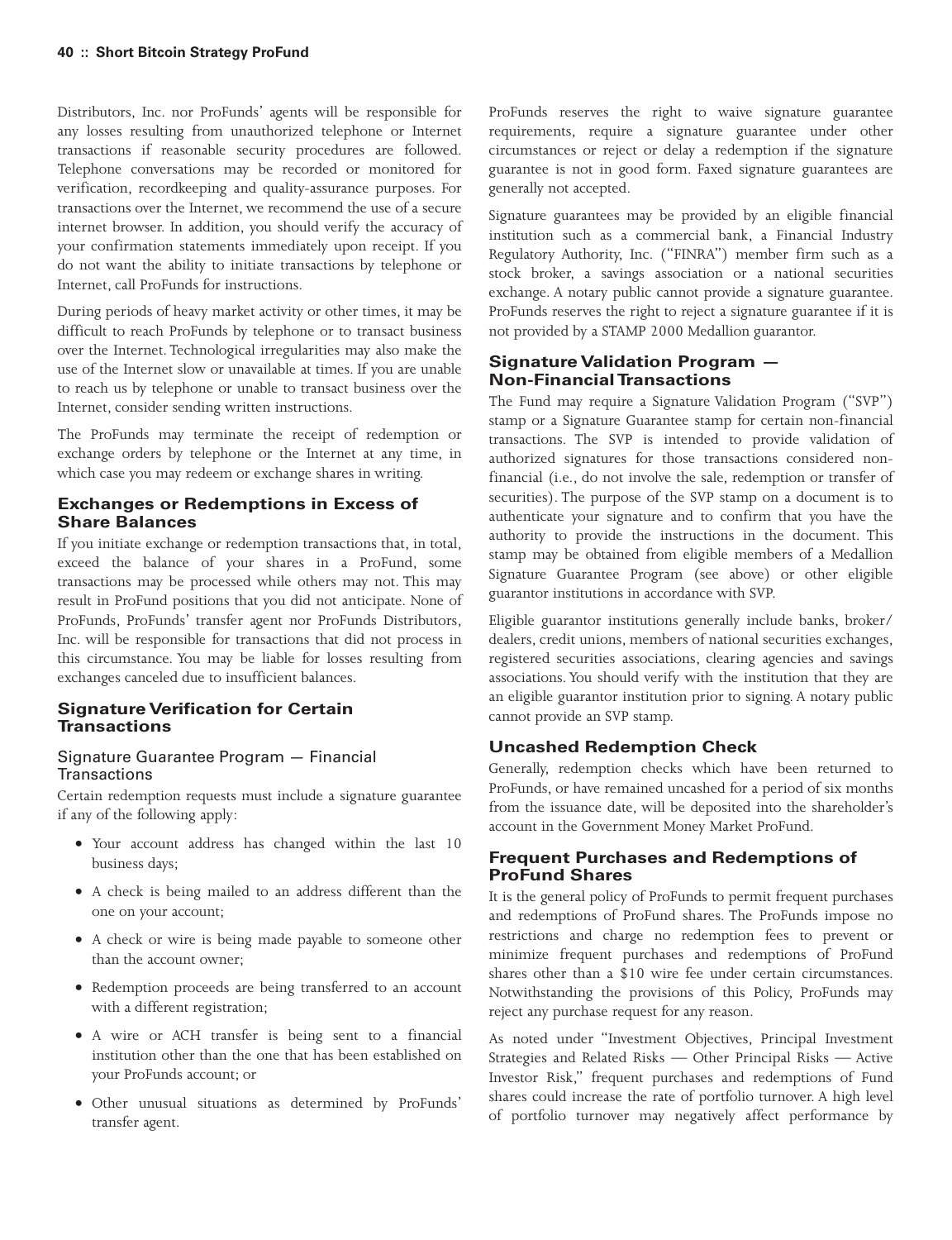increasing transaction costs and generating greater tax liabilities for shareholders. In addition, large movements of assets into and out of a ProFund may negatively affect a ProFund's ability to achieve its investment objective or maintain a consistent level of operating expenses. In certain circumstances, a ProFund's expense ratio may vary from current estimates or the historical ratio disclosed in this Prospectus.

# **Additional Shareholder Services**

## Automatic Investment Plans (AIP) and Systematic Withdrawal Plans (SWP)

Shareholders may purchase and/or redeem shares automatically on a monthly, bimonthly, quarterly or annual basis.You may sign up for these services on the New Account Form, or you may download or request an Account Options Form to add these services to an existing account. Requests to add an Automatic Investment Plan (AIP) to an account should be received in good order at least three business days prior to the first date in which the AIP is to run.

#### Account Statements and Confirmations

Shareholders with ProFund accounts will receive quarterly ProFund statements showing the market value of their ProFund account at the close of the statement period in addition to any transaction information for the period. Shareholders will also receive transaction confirmations for most Fund transactions. Shareholders should review their account statements and confirmations as soon as they are received. You may also receive statements and confirmations electronically. See "Electronic Document Delivery Program — PaperFree™."

#### Tax Statements

Each year, ProFunds will send tax information to assist you in preparing your income tax returns. These statements will report the previous year's dividend and capital gains distributions, proceeds from the sales of shares, and distributions from, and contributions to, IRAs and other retirement plans.

#### Cost Basis

**Shares purchased on or after January 1, 2012:**The Emergency Economic Stabilization Act of 2008 included tax reporting rules that change the information ProFunds reports on Form 1099-B for mutual fund shares purchased on or after January 1, 2012, and subsequently sold.The law expands the information reported to the IRS and to shareholders to include the adjusted cost basis, whether any gain or loss is short- or long-term, and whether any loss is disallowed by the wash sale rules.

Generally, the rules apply to those accounts that currently receive Form 1099-B tax reporting, such as individual, joint, partnership and Uniform Gifts to Minors Act/Uniform Transfers to Minors Act registrations. S Corporations are also covered by the new rules. Accounts held by retirement accounts and C Corporations are not subject to the new reporting requirements.

For shares purchased on or after January 1, 2012, investors who purchase shares directly from ProFunds have the opportunity to choose which method ProFunds uses to calculate cost basis or to use the ProFunds default method — **Average Cost**. ProFunds will use the Average Cost method if a shareholder does not instruct it to use an alternate method. Investors should consult a qualified tax advisor to determine the method most suitable for their situation. For shares purchased through a financial intermediary, the intermediary's default method will apply in the absence of an election by the investor to use a different method. Investors that purchase shares through a financial intermediary should consult their intermediary for information regarding available methods and how to select or change a particular method.

## Electronic Document Delivery Program — PaperFree™

You may elect to receive your account statements and confirmations electronically through PaperFree™, ProFunds' electronic document delivery service. You may also choose to receive your ProFunds Prospectus, shareholder reports, and other documents electronically.To enroll for this service, please register on ProFunds' website. You may elect the PaperFree™ service by completing the appropriate section on the New Account Form. ProFunds will then send you a link to the enrollment site.

# **Financial Intermediaries**

Certain financial intermediaries may accept purchase and redemption orders on ProFunds' behalf. Such purchase and redemption orders will be deemed to have been received by ProFunds at the time an authorized financial intermediary accepts the orders. Your financial intermediary has the responsibility to transmit your orders and payment promptly and may specify transaction order cut-off times and different share transaction policies and limitations, including limitations on the number of exchanges, than those described in this Prospectus. In addition, the financial intermediary may impose additional restrictions or charge fees not described in this Prospectus. Furthermore, such financial intermediaries are authorized to designate other intermediaries to receive purchase and redemption orders on a ProFund's behalf. If your order and payment is not received from your financial intermediary timely, your order may be cancelled and the financial intermediary could be liable for resulting fees or losses. Although the ProFunds may effect portfolio transactions through broker dealers who sell Fund shares, ProFunds does not consider the sale of ProFund shares as a factor when selecting broker dealers to effect portfolio transactions.

Investor Class Shares and Service Class Shares bear fees payable to certain intermediaries or financial institutions for provision of recordkeeping, sub-accounting services, transfer agency and other administrative services.The expenses paid by each ProFund are included in "Other Expenses" under "Annual Fund Operating Expenses" in this Prospectus.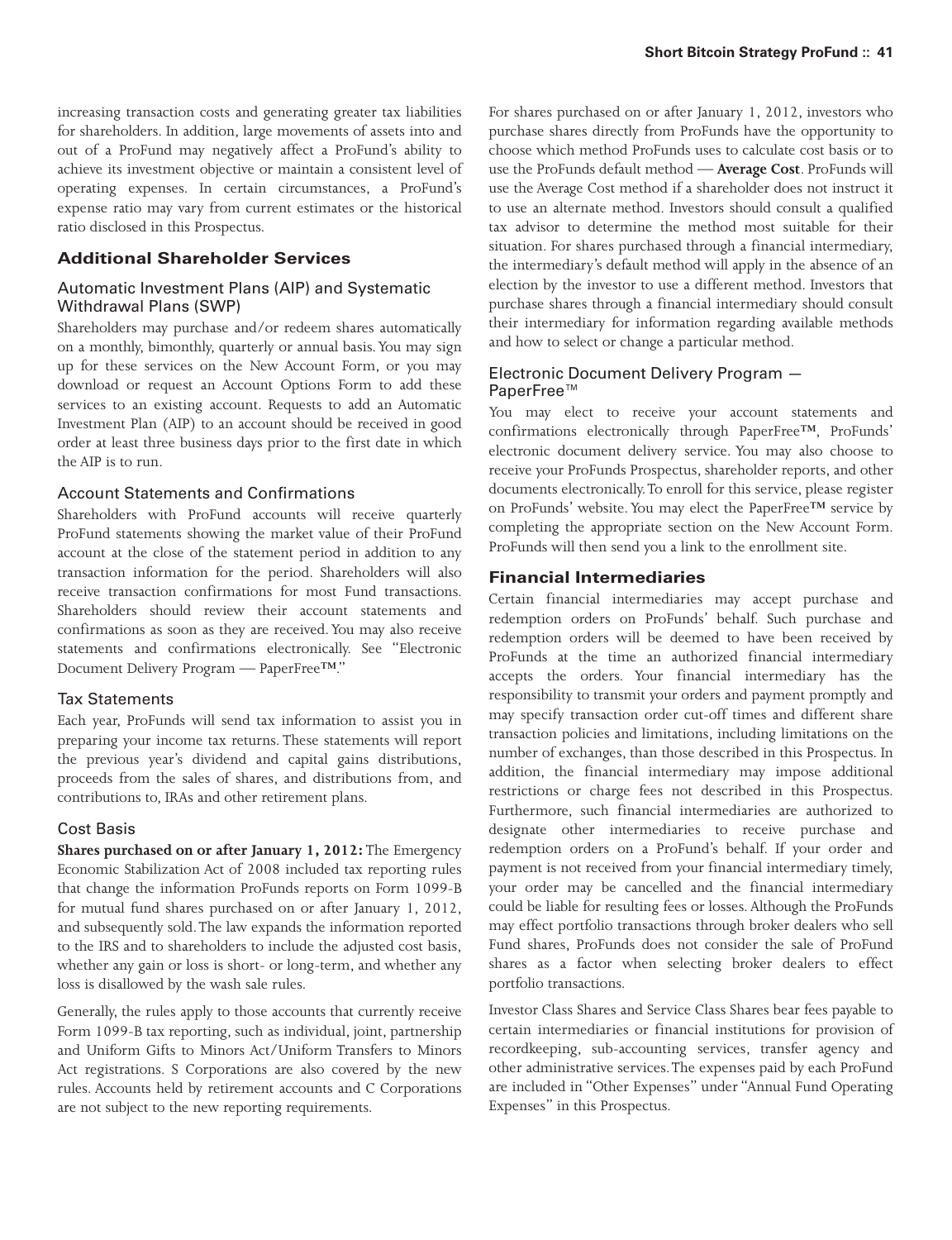# **Distribution and Service (12b-1) Fees**

Under Rule 12b-1 Distribution and Shareholder Services Plans (the "Plans") adopted by the Trustees and administered by ProFunds Distributors, Inc. (the "Distributor"), each ProFund may pay the Distributor, financial intermediaries, such as brokerdealers and investment advisers, up to 1.00% on an annualized basis of the average daily net assets attributable to Service Class Shares and with respect to the Bitcoin ProFunds only, up to 0.25% on an annualized basis of the average daily net asset attributable to Investor Class Shares as reimbursement or compensation for service and distribution related activities with respect to the Fund and/or shareholder services. Over time, fees paid under the Plans will increase the cost of a shareholder's investment and may cost more than other types of sales charges. With respect to the Bitcoin ProFunds, no payments have yet been authorized by the Board, nor are any such expected to be made by the Fund under the Plan during the current fiscal year.

# **Payments to Financial Firms**

ProFund Advisors or other service providers may utilize their own resources to finance distribution or service activities on behalf of the ProFunds, including compensating the Distributor and other third parties, including financial firms, for distribution-related activities or the provision of shareholder services. These payments are not reflected in the fees and expenses section of the fee table for the ProFunds contained in this Prospectus.

A financial firm is one that, in exchange for compensation, sells, among other products, mutual fund shares (including the shares offered in this Prospectus) or provides services for mutual fund shareholders. Financial firms include registered investment advisers, brokers, dealers, insurance companies and banks. In addition to the payments described above, the Distributor and ProFund Advisors from time to time provide other incentives to selected financial firms as compensation for services (including preferential services) such as, without limitation, paying for active asset allocation services provided to investors in the ProFunds, providing the ProFunds with "shelf space" or a higher profile for the financial firms' financial consultants and their customers, placing the ProFunds on the financial firms' preferred or recommended fund list, granting the Distributor or ProFund Advisors access to the financial firms' financial consultants, providing assistance in training and educating the financial firms' personnel, and furnishing marketing support and other specified services. These payments may be significant to the financial firms and may also take the form of sponsorship of seminars or informational meetings or payment for

attendance by persons associated with the financial firms at seminars or informational meetings.

A number of factors will be considered in determining the amount of these additional payments to financial firms. On some occasions, such payments may be conditioned upon levels of sales, including the sale of a specified minimum dollar amount of the shares of a ProFund, all other ProFunds, other funds sponsored by ProFund Advisors and/or a particular class of shares, during a specified period of time. The Distributor and ProFund Advisors may also make payments to one or more participating financial firms based upon factors such as the amount of assets a financial firm's clients have invested in the ProFunds and the quality of the financial firm's relationship with the Distributor or ProFund Advisors. The additional payments described above are made at the Distributor's or ProFund Advisors' expense, as applicable.These payments may be made at the discretion of the Distributor or ProFund Advisors to some of the financial firms that have sold the greatest amounts of shares of the ProFunds. In certain cases, the payments described in the preceding sentence may be subject to certain minimum payment levels.

Representatives of the Distributor and ProFund Advisors visit financial firms on a regular basis to educate financial advisors about the ProFunds and to encourage the sale of ProFund shares to their clients. The costs and expenses associated with these efforts may include travel, lodging, sponsorship at educational seminars and conferences, entertainment and meals to the extent permitted by law and Rules of FINRA.

If investment advisers, distributors or affiliates of mutual funds other than ProFunds make payments (including, without limitation, sub-transfer agency fees, platform fees, bonuses and incentives) in differing amounts, financial firms and their financial consultants may have financial incentives for recommending a particular mutual fund (including ProFunds) over other mutual funds. In addition, depending on the arrangements in place at any particular time, a financial firm and its financial consultants may also have a financial incentive for recommending a particular share class over other share classes. **You should consult your financial advisor and review carefully any disclosure by the financial firm as to compensation received by that firm and/or your financial advisor.**

For further details about payments made by the Distributor or ProFund Advisors to financial firms, please see the SAI.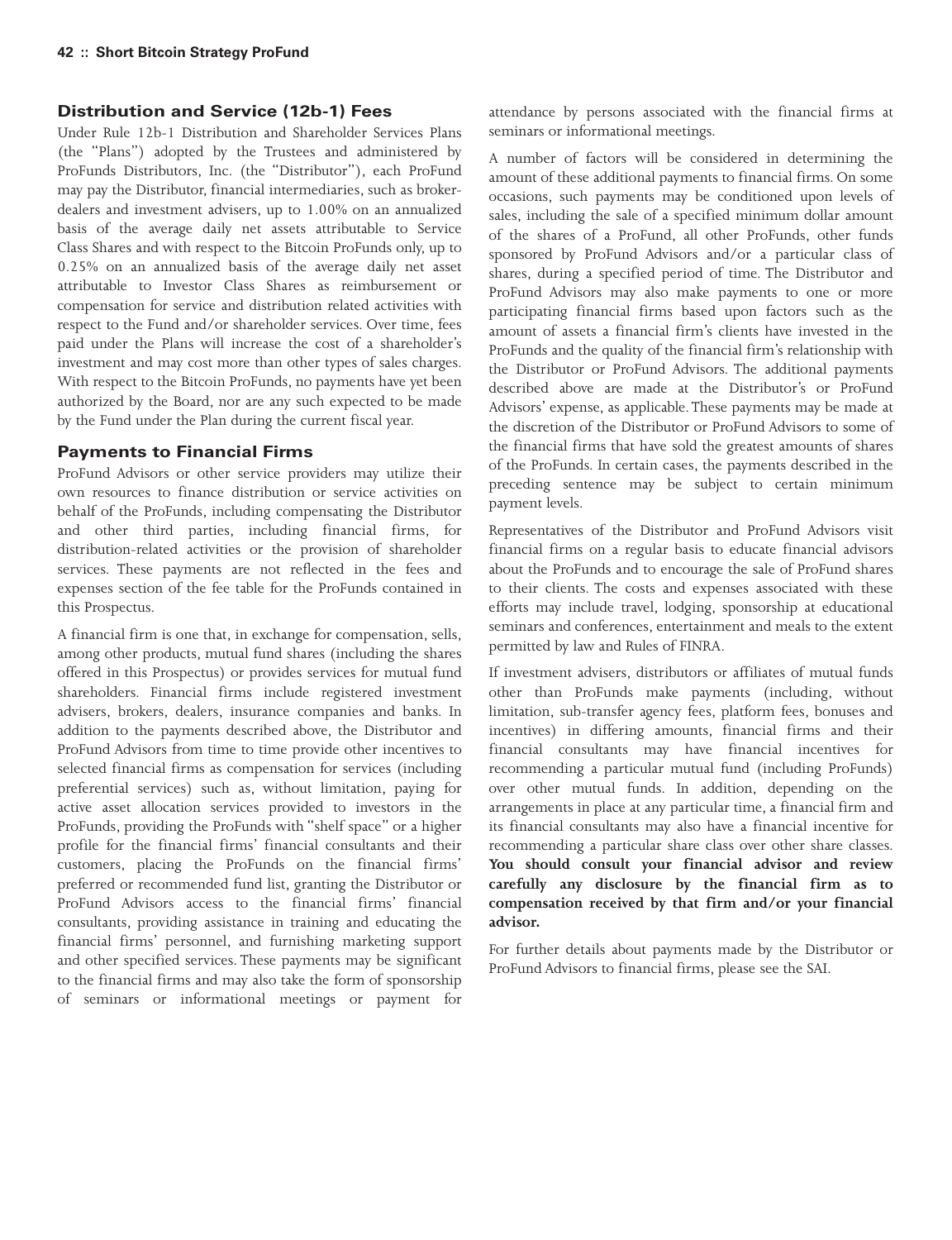<span id="page-42-0"></span>**Financial Highlights**

Because the Fund has only recently commenced investment operations, no financial highlights are available for the Fund at this time. In the future, financial highlights will be presented in this section of the Prospectus.